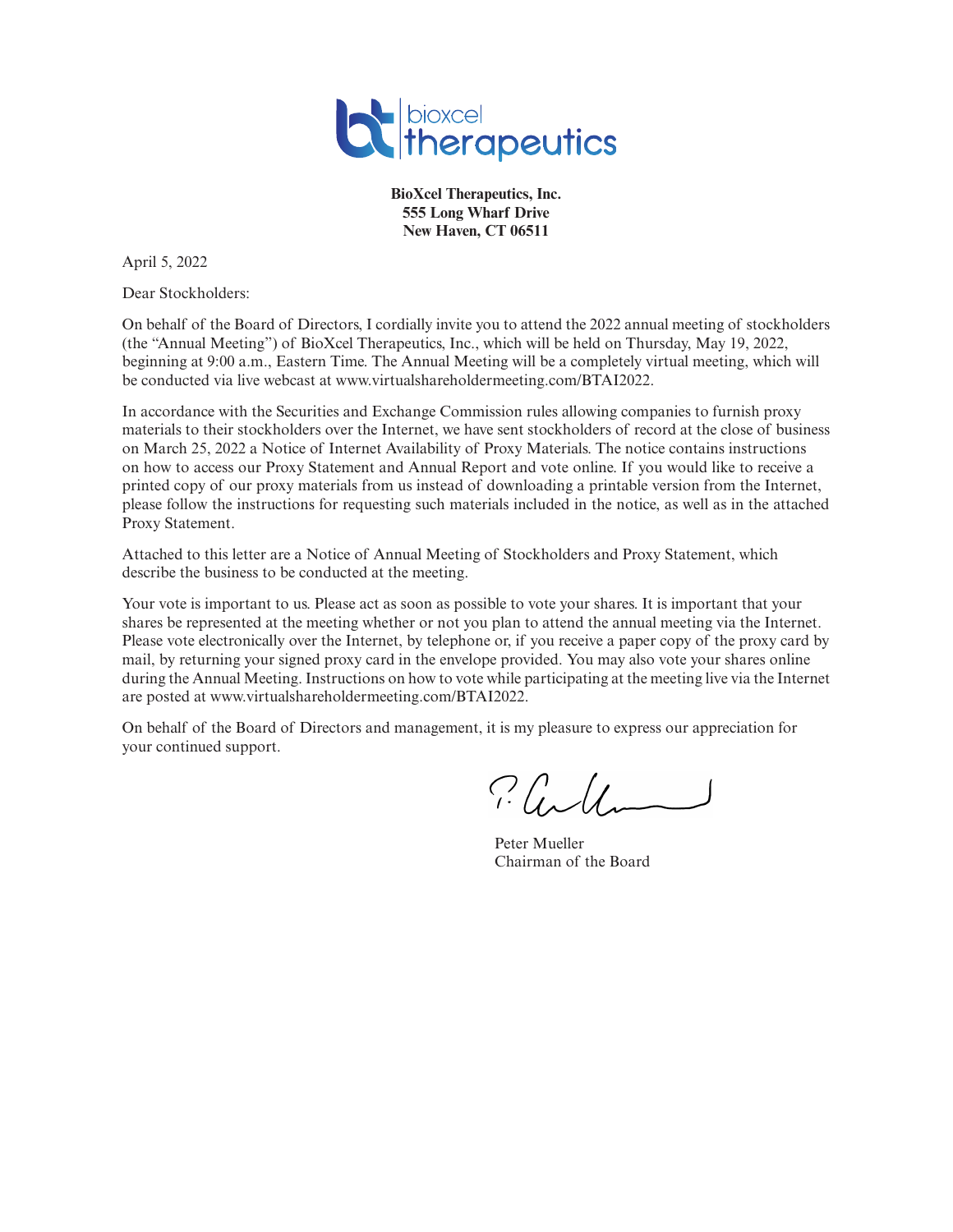

**BioXcel Therapeutics, Inc. 555 Long Wharf Drive New Haven, CT 06511**

# **NOTICE OF ANNUAL MEETING OF STOCKHOLDERS TO BE HELD ON MAY 19, 2022**

**NOTICE IS HEREBY GIVEN** that the Annual Meeting of Stockholders of BioXcel Therapeutics, Inc., a Delaware corporation, will be held on Thursday, May 19, 2022, at 9:00 a.m., Eastern Time. The Annual Meeting will be a completely virtual meeting, which will be conducted via live webcast. You will be able to attend the Annual Meeting online and submit your questions during the meeting by visiting www.virtualshareholdermeeting.com/BTAI2022. For instructions on how to attend and vote your shares at the Annual Meeting, see the information in the accompanying Proxy Statement in the section titled "General Information about the Annual Meeting and Voting — How can I attend and vote at the Annual Meeting?"

The Annual Meeting is being held:

- 1. to elect Krishnan Nandabalan, Ph.D. and June Bray as Class I directors to hold office until the Company's annual meeting of stockholders to be held in 2025 and until their respective successors have been duly elected and qualified;
- 2. to ratify, in a non-binding vote, the appointment of Ernst & Young LLP as the Company's independent registered public accounting firm for 2022; and
- 3. to transact such other business as may properly come before the Annual Meeting or any continuation, postponement or adjournment thereof.

These items of business are described in the Proxy Statement that follows this notice. Holders of record of our common stock as of the close of business on March 25, 2022 are entitled to notice of and to vote at the Annual Meeting, or any continuation, postponement or adjournment thereof.

Your vote is important. Voting your shares will ensure the presence of a quorum at the Annual Meeting and will save us the expense of further solicitation. Please promptly vote your shares by following the instructions for voting on the Notice Regarding the Availability of Proxy Materials or, if you received a paper or electronic copy of our proxy materials, by completing, signing, dating and returning your proxy card or by Internet or telephone voting as described on your proxy card.

By Order of the Board of Directors,

Javier Rodriguez Chief Legal Officer and Corporate Secretary

New Haven, CT April 5, 2022

This Notice of Annual Meeting and Proxy Statement are first being distributed or made available, as the case may be, on or about April 5, 2022.

**Important Notice Regarding the Availability of Proxy Materials for the Stockholder Meeting: This Proxy Statement and our Annual Report are available free of charge at www.proxyvote.com.**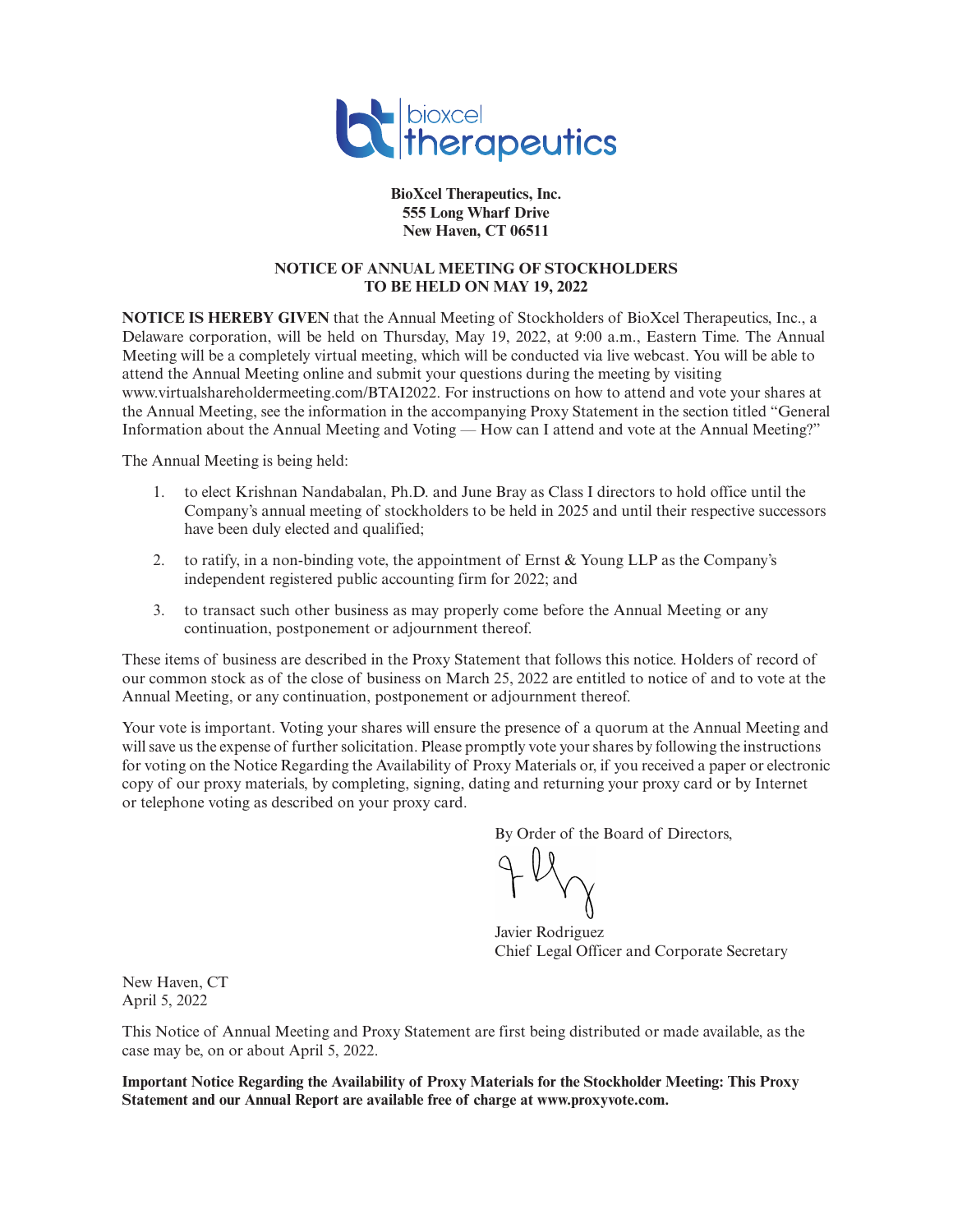# **CONTENTS**

|                                                                                                                           | Page                |
|---------------------------------------------------------------------------------------------------------------------------|---------------------|
| <b>GENERAL INFORMATION ABOUT THE ANNUAL MEETING AND VOTING FILLOW AND</b>                                                 | $\mathbf{1}$        |
| When and where will the Annual Meeting be held? $\dots \dots \dots \dots \dots \dots \dots \dots \dots \dots \dots \dots$ | 1                   |
|                                                                                                                           | $\mathbf{1}$        |
| Are there any matters to be voted on at the Annual Meeting that are not included in this Proxy                            | $\mathbf{1}$        |
| Why did I receive a notice in the mail regarding the Internet availability of proxy materials instead                     | 1                   |
| What does it mean if I receive more than one Notice and Access Card or more than one set of                               | $\overline{2}$      |
| Can I vote my shares by filling out and returning the Notice and Access Card?                                             | $\sqrt{2}$          |
| Who is entitled to vote at the Annual Meeting? $\dots \dots \dots \dots \dots \dots \dots \dots \dots \dots \dots \dots$  | $\overline{2}$      |
| What is the difference between being a "record holder" and holding shares in "street name"?                               | $\overline{2}$      |
|                                                                                                                           | $\overline{2}$      |
| How many shares must be present to hold the Annual Meeting?                                                               | $\overline{3}$      |
|                                                                                                                           | $\mathfrak{Z}$      |
|                                                                                                                           | 3                   |
| How do I vote my shares without attending the Annual Meeting?                                                             | $\overline{3}$      |
|                                                                                                                           |                     |
| What if during the check-in time or during the Annual Meeting I have technical difficulties or                            | $\overline{4}$      |
|                                                                                                                           |                     |
|                                                                                                                           | $\overline{4}$      |
| What if I do not specify how my shares are to be voted? $\dots \dots \dots \dots \dots \dots \dots \dots \dots \dots$     | $\overline{4}$<br>5 |
|                                                                                                                           |                     |
|                                                                                                                           | 5                   |
| Who will pay for the cost of this proxy solicitation? $\dots \dots \dots \dots \dots \dots \dots \dots \dots \dots \dots$ |                     |
|                                                                                                                           |                     |
|                                                                                                                           |                     |
|                                                                                                                           | 6<br>$\overline{7}$ |
|                                                                                                                           |                     |
|                                                                                                                           |                     |
| Nominees for Director                                                                                                     |                     |
|                                                                                                                           | 7                   |
| Nominees for Election to Three-Year Terms Expiring No Later than the 2025 Annual Meeting                                  |                     |
| Class II Directors Whose Terms Expire at the 2023 Annual Meeting of Stockholders                                          | 8                   |
| Class III Directors Whose Terms Expire at the 2024 Annual Meeting of Stockholders                                         | 9                   |
|                                                                                                                           |                     |
| PROPOSAL NO. 2 - RATIFICATION OF APPOINTMENT OF INDEPENDENT                                                               | 10                  |
|                                                                                                                           | 11                  |
|                                                                                                                           | 11                  |
| Change in Independent Registered Public Accounting Firm                                                                   | 11                  |
|                                                                                                                           | 12                  |
|                                                                                                                           | 12                  |
|                                                                                                                           | 12                  |
|                                                                                                                           | 12                  |
|                                                                                                                           |                     |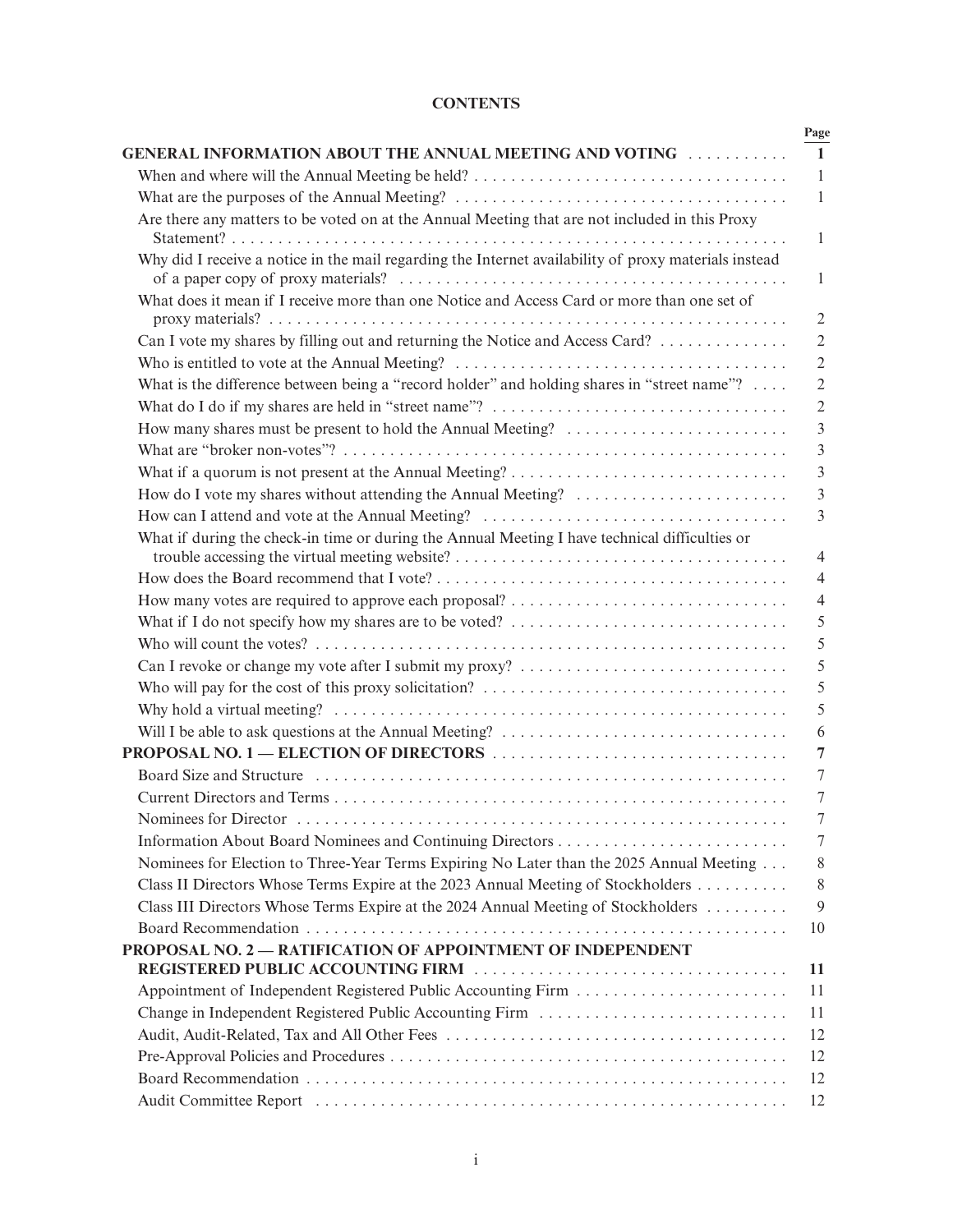|                                                                    | Page |
|--------------------------------------------------------------------|------|
|                                                                    | 14   |
|                                                                    | 16   |
|                                                                    | 16   |
|                                                                    | 16   |
|                                                                    | 16   |
|                                                                    | 17   |
|                                                                    | 17   |
|                                                                    | 18   |
|                                                                    | 18   |
|                                                                    | 19   |
| Board and Board Committee Meetings and Attendance                  | 19   |
|                                                                    | 19   |
| Director Attendance at Annual Meeting of Stockholders              | 19   |
|                                                                    | 19   |
|                                                                    | 21   |
|                                                                    | 21   |
|                                                                    | 22   |
|                                                                    | 22   |
|                                                                    | 22   |
|                                                                    | 22   |
|                                                                    | 23   |
|                                                                    | 23   |
|                                                                    | 23   |
|                                                                    | 24   |
|                                                                    | 24   |
|                                                                    | 25   |
|                                                                    | 27   |
|                                                                    | 27   |
| EQUITY COMPENSATION PLAN INFORMATION                               | 29   |
|                                                                    | 30   |
| Security Ownership of Certain Beneficial Owners and Management     | 30   |
|                                                                    | 31   |
| <b>CERTAIN TRANSACTIONS WITH RELATED PERSONS </b>                  | 32   |
|                                                                    | 32   |
|                                                                    | 32   |
| Amended and Restated Asset Contribution Agreement with BioXcel LLC | 32   |
| Amended and Restated Separation and Shared Services Agreement      | 33   |
|                                                                    | 33   |
| Consulting Arrangements with BioXcel LLC Employees                 | 33   |
|                                                                    | 33   |
|                                                                    | 33   |
| STOCKHOLDER PROPOSALS AND DIRECTOR NOMINATIONS                     | 34   |
|                                                                    | 35   |
|                                                                    | 36   |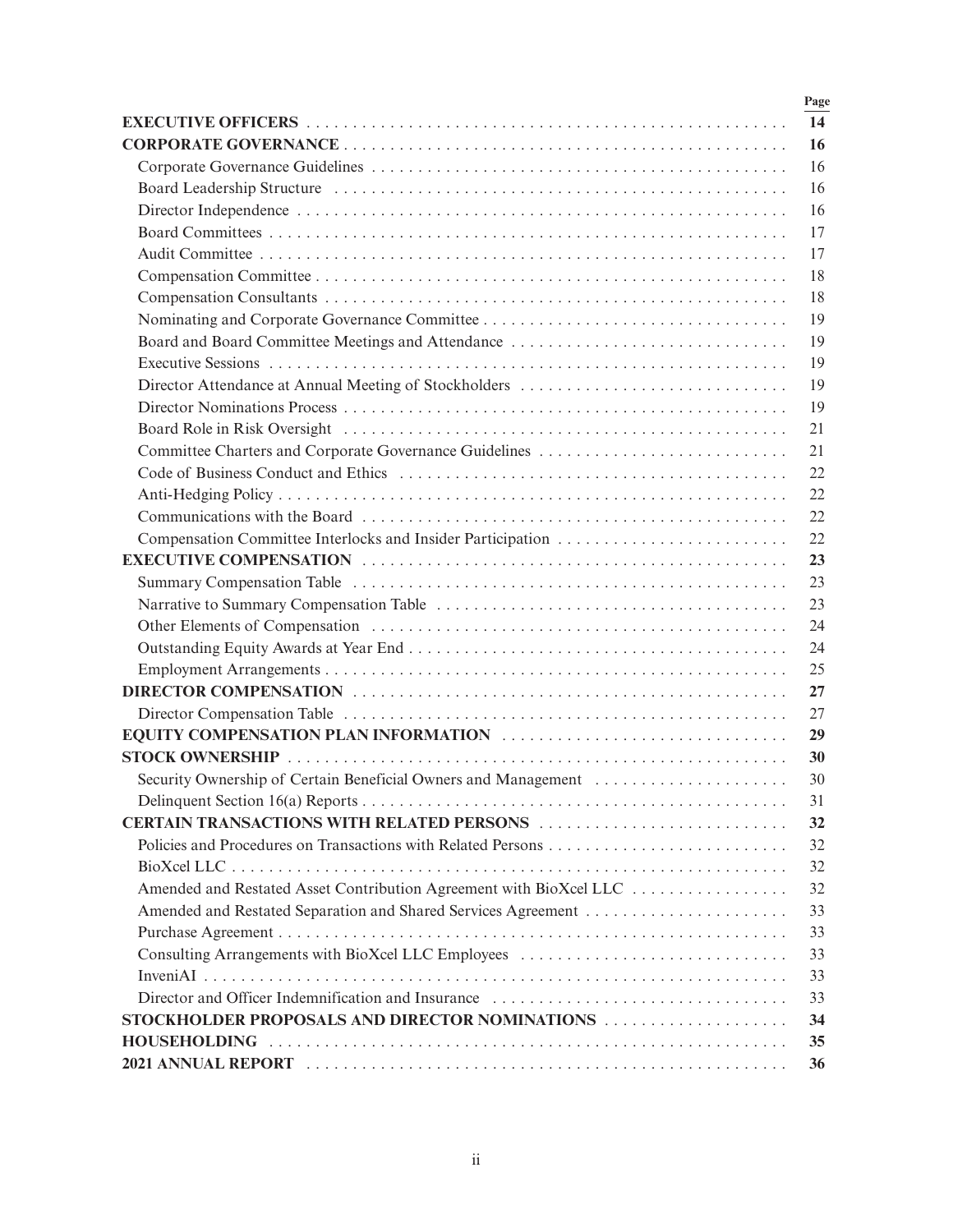

**BioXcel Therapeutics, Inc. 555 Long Wharf Drive New Haven, CT 06511**

### **PROXY STATEMENT FOR THE ANNUAL MEETING OF STOCKHOLDERS TO BE HELD ON MAY 19, 2022**

This proxy statement (the "Proxy Statement") and our annual report for the fiscal year ended December 31, 2021 (the "Annual Report" and, together with the Proxy Statement, the "proxy materials") are being furnished by and on behalf of the board of directors (the "Board" or the "Board of Directors") of BioXcel Therapeutics, Inc. (the "Company," "BTAI," "we," "us," or "our"), in connection with our 2022 annual meeting of stockholders (the "Annual Meeting"). This Notice of Annual Meeting and Proxy Statement are first being distributed or made available, as the case may be, on or about April 5, 2022.

In connection with our solicitation of proxies for our 2023 annual meeting of stockholders ("2023 Annual Meeting"), we intend to file a proxy statement and WHITE proxy card with the SEC. Stockholders may obtain our proxy statement (and any amendments and supplements thereto) and other documents as and when filed with the SEC without charge from the SEC's website at: www.sec.gov.

# **GENERAL INFORMATION ABOUT THE ANNUAL MEETING AND VOTING**

### **When and where will the Annual Meeting be held?**

The Annual Meeting will be held on Thursday, May 19, 2022 at 9:00 a.m., Eastern Time. The Annual Meeting will be a completely virtual meeting, which will be conducted via live webcast. You will be able to attend the Annual Meeting online and submit your questions during the meeting by visiting www.virtualshareholdermeeting.com/BTAI2022 and entering your 16-digit control number included in your Notice of Internet Availability of Proxy Materials, on your proxy card or on the instructions that accompanied your proxy materials. If you lose your 16-digit control number, you may join the Annual Meeting as a "Guest" but you will not be able to vote, ask questions or access the list of stockholders as of the close of business on March 25, 2022 (the "Record Date").

### **What are the purposes of the Annual Meeting?**

The purpose of the Annual Meeting is to vote on the following items described in this Proxy Statement:

- Proposal No. 1: Election of the director nominees listed in this Proxy Statement.
- Proposal No. 2: Ratification of the appointment of Ernst & Young LLP as our independent registered public accounting firm for 2022.

#### **Are there any matters to be voted on at the Annual Meeting that are not included in this Proxy Statement?**

At the date this Proxy Statement went to press, we did not know of any matters to be properly presented at the Annual Meeting other than those referred to in this Proxy Statement. If other matters are properly presented at the meeting or any adjournment or postponement thereof for consideration, and you are a stockholder of record and have submitted a proxy card, the persons named in your proxy card will have the discretion to vote on those matters for you.

### **Why did I receive a notice in the mail regarding the Internet availability of proxy materials instead of a paper copy of proxy materials?**

The rules of the Securities and Exchange Commission (the "SEC") permit us to furnish proxy materials, including this Proxy Statement and the Annual Report, to our stockholders by providing access to such documents on the Internet instead of mailing printed copies. Stockholders will not receive paper copies of the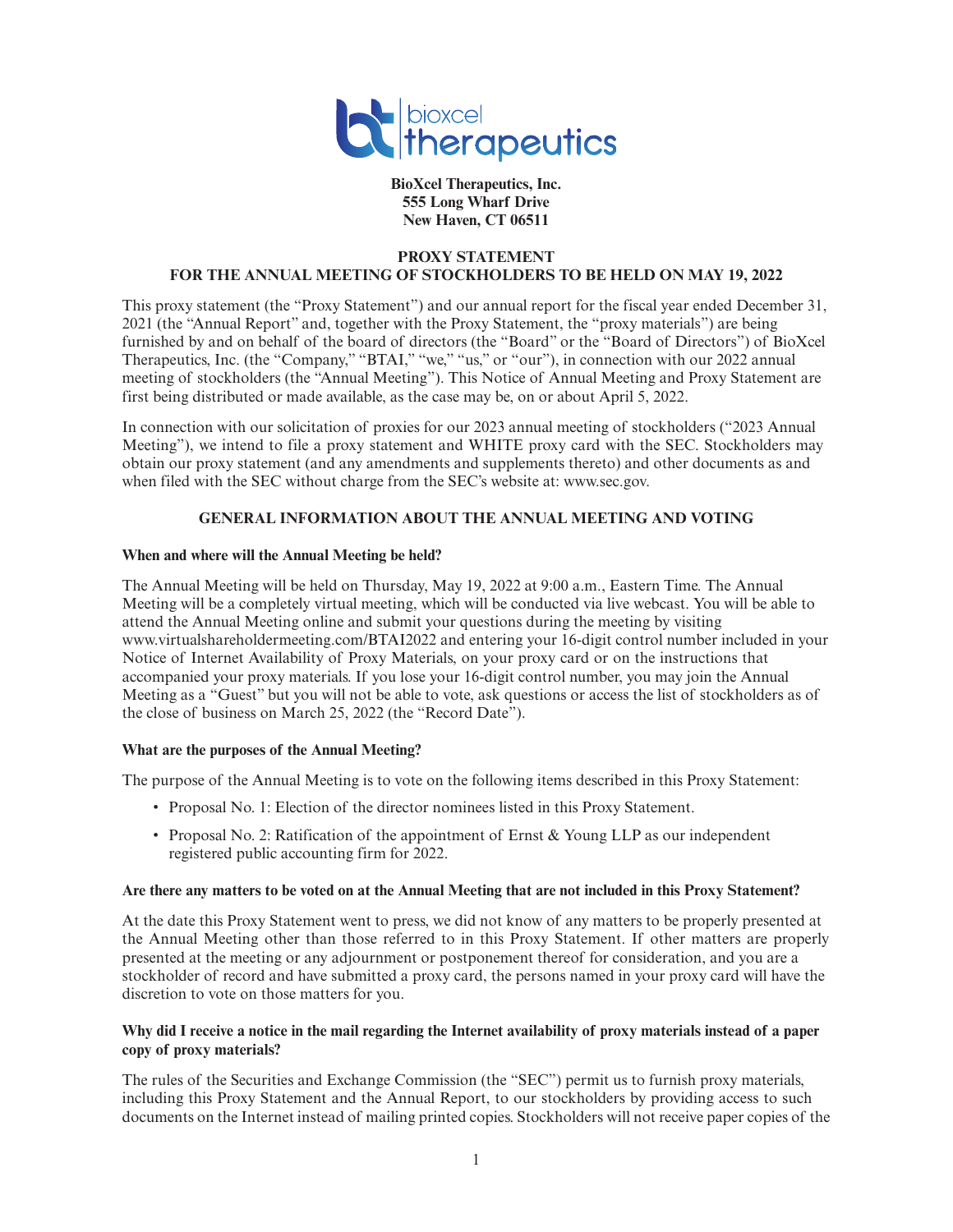proxy materials unless they request them. Instead, the Notice of Internet Availability of Proxy Materials (the "Notice and Access Card") provides instructions on how to access and review on the Internet all of the proxy materials. The Notice and Access Card also instructs you as to how to authorize via the Internet or telephone your proxy to vote your shares according to your voting instructions. If you would like to receive a paper or email copy of our proxy materials, you should follow the instructions for requesting such materials described in the Notice and Access Card.

#### **What does it mean if I receive more than one Notice and Access Card or more than one set of proxy materials?**

It means that your shares are held in more than one account at the transfer agent and/or with banks or brokers. Please vote all of your shares. To ensure that all of your shares are voted, for each Notice and Access Card or set of proxy materials, please submit your proxy by phone, via the Internet, or, if you received printed copies of the proxy materials, by signing, dating and returning the enclosed proxy card in the enclosed envelope.

### **Can I vote my shares by filling out and returning the Notice and Access Card?**

No. The Notice and Access Card identifies the items to be voted on at the Annual Meeting, but you cannot vote by marking the Notice and Access Card and returning it. If you would like a paper proxy card, you should follow the instructions in the Notice and Access Card. The paper proxy card you receive will also provide instructions as to how to authorize via the Internet or telephone your proxy to vote your shares according to your voting instructions. Alternatively, you can mark the paper proxy card with how you would like your shares voted, sign the proxy card and return it in the envelope provided.

# **Who is entitled to vote at the Annual Meeting?**

Holders of record of shares of our common stock as of the close of business on the Record Date will be entitled to notice of and to vote at the Annual Meeting and any continuation, postponement or adjournment thereof. At the close of business on the Record Date, there were 27,980,345 shares of our common stock issued and outstanding and entitled to vote. Each share of our common stock is entitled to one vote on any matter presented to stockholders at the Annual Meeting. You will need to obtain your own Internet access if you choose to attend the Annual Meeting online and/or vote over the Internet.

To attend and participate in the Annual Meeting, you will need the 16-digit control number included in your Notice and Access Card, on your proxy card or on the instructions that accompanied your proxy materials. If your shares are held in "street name," you should contact your bank or broker to obtain your 16-digit control number or otherwise vote through the bank or broker. If you lose your 16-digit control number, you may join the Annual Meeting as a "Guest" but you will not be able to vote, ask questions or access the list of stockholders as of the Record Date. The meeting webcast will begin promptly at 9:00 a.m., Eastern Time. We encourage you to access the meeting prior to the start time. Online check-in will begin at 8:45 a.m., Eastern Time, and you should allow ample time for the check-in procedures.

### **What is the difference between being a "record holder" and holding shares in "street name"?**

A record holder (also called a "registered holder") holds shares in his or her name. Shares held in "street name" means that shares are held in the name of a bank, broker or other nominee on the holder's behalf.

### **What do I do if my shares are held in "street name"?**

If your shares are held in a brokerage account or by a bank or other holder of record, you are considered the "beneficial owner" of shares held in "street name." The Notice and Access Card or the proxy materials, if you elected to receive a hard copy, has been forwarded to you by your broker, bank or other nominee who is considered, with respect to those shares, the stockholder of record. As the beneficial owner, you have the right to direct your broker, bank or other holder of record on how to vote your shares by following their instructions for voting. Please refer to information from your bank, broker or other nominee on how to submit your voting instructions.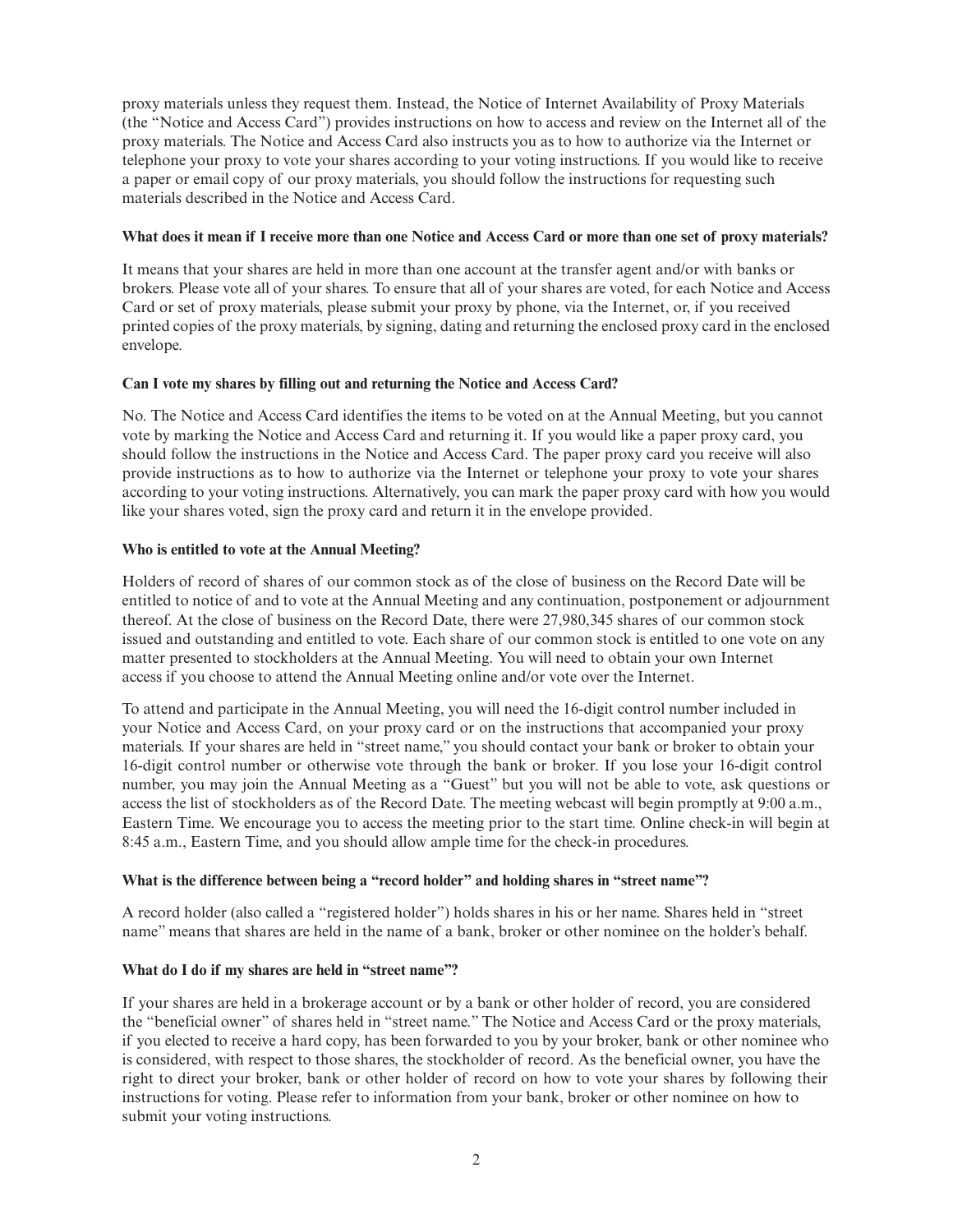### **How many shares must be present to hold the Annual Meeting?**

A quorum must be present at the Annual Meeting for any business to be conducted. The holders of at least one-third of the voting power of the Company's capital stock issued and outstanding and entitled to vote, present in person, or by remote communication, or represented by proxy constitutes a quorum. If you sign and return your paper proxy card or authorize a proxy to vote electronically or telephonically, your shares will be counted to determine whether we have a quorum even if you abstain or fail to vote as indicated in the proxy materials.

Broker non-votes will also be considered present for the purpose of determining whether there is a quorum for the Annual Meeting.

# **What are "broker non-votes"?**

A "broker non-vote" occurs when shares held by a broker in "street name" for a beneficial owner are not voted with respect to a proposal because (1) the broker has not received voting instructions from the stockholder who beneficially owns the shares and (2) the broker lacks the authority to vote the shares at their discretion.

Under current stock market rules that govern broker non-votes, Proposal No. 1 is considered a non-routine matter, and a broker will lack the authority to vote uninstructed shares at their discretion on such proposal. Proposal No. 2 is considered a routine matter, and a broker will be permitted to exercise its discretion to vote uninstructed shares on such proposal.

# **What if a quorum is not present at the Annual Meeting?**

If a quorum is not present or represented at the scheduled time of the Annual Meeting, (i) the chairperson of the Annual Meeting or (ii) a majority in voting power of the stockholders entitled to vote at the Annual Meeting, present electronically or represented by proxy, may adjourn the Annual Meeting until a quorum is present or represented.

### **How do I vote my shares without attending the Annual Meeting?**

We recommend that stockholders vote by proxy even if they plan to attend the Annual Meeting and vote electronically. If you are a stockholder of record, there are three ways to vote by proxy:

- by Telephone You can vote by telephone by calling 1-800-690-6903 and following the instructions on the proxy card;
- by Internet You can vote over the Internet at *www.proxyvote.com* by following the instructions on the Internet Notice or proxy card; or
- by Mail You can vote by mail by signing, dating and mailing the proxy card, which you may have received by mail.

Telephone and Internet voting facilities for stockholders of record will be available 24 hours a day and will close at 11:59 p.m., Eastern Time, on May 18, 2022.

If your shares are held in the name of a bank, broker or other holder of record, you will receive instructions on how to vote from the bank, broker or holder of record. You must follow the instructions of such bank, broker or holder of record in order for your shares to be voted.

### **How can I attend and vote at the Annual Meeting?**

We will be hosting the Annual Meeting live via audio webcast. Any stockholder can attend the Annual Meeting live online at www.virtualshareholdermeeting.com/BTAI2022. If you were a stockholder as of the Record Date, or you hold a valid proxy for the Annual Meeting, you can vote at the Annual Meeting. A summary of the information you need to attend the Annual Meeting online is provided below:

• Instructions on how to attend and participate via the Internet, including how to demonstrate proof of stock ownership, are posted at www.virtualshareholdermeeting.com/BTAI2022.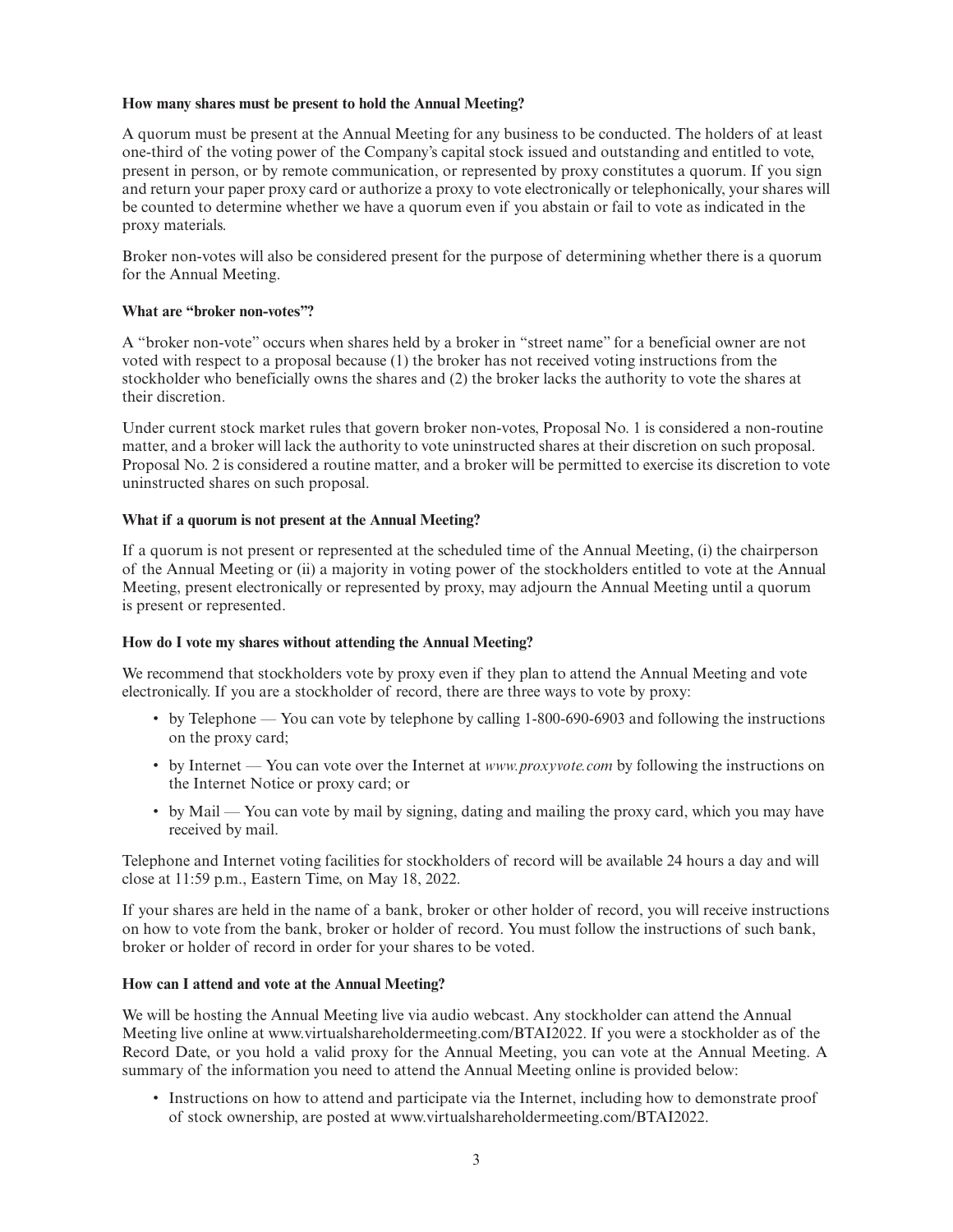- Assistance with questions regarding how to attend and participate via the Internet will be provided at www.virtualshareholdermeeting.com/BTAI2022 on the day of the Annual Meeting.
- Webcast starts at 9:00 a.m., Eastern Time.
- You will need your 16-Digit Control Number to enter the Annual Meeting.
- Stockholders may submit questions while attending the Annual Meeting via the Internet.

To attend and participate in the Annual Meeting, you will need the 16-digit control number included in your Notice and Access Card, on your proxy card or on the instructions that accompanied your proxy materials. If your shares are held in "street name," you should contact your bank or broker to obtain your 16 digit control number or otherwise vote through the bank or broker. If you lose your 16-digit control number, you may join the Annual Meeting as a "Guest" but you will not be able to vote, ask questions or access the list of stockholders as of the Record Date.

### **What if during the check-in time or during the Annual Meeting I have technical difficulties or trouble accessing the virtual meeting website?**

We will have technicians ready to assist you with any technical difficulties you may have accessing the virtual meeting website. If you encounter any difficulties accessing the virtual meeting website during the check-in or meeting time, please call the technical support number that will be posted on the Annual Meeting login page.

### **How does the Board recommend that I vote?**

The Board recommends that you vote:

- FOR the nominees to the Board set forth in this Proxy Statement.
- FOR the ratification of the appointment of Ernst & Young, LLP as our independent registered public accounting firm for 2022.

### **How many votes are required to approve each proposal?**

The table below summarizes the proposals that will be voted on, the vote required to approve each item and how votes are counted:

| Proposal                                             | <b>Votes Required</b>                                                                                                                               | <b>Voting Options</b>      | <b>Impact of</b><br>"Withhold"<br>or "Abstain"<br><b>Votes</b> | <b>Broker</b><br><b>Discretionary</b><br><b>Voting</b><br><b>Allowed</b> |
|------------------------------------------------------|-----------------------------------------------------------------------------------------------------------------------------------------------------|----------------------------|----------------------------------------------------------------|--------------------------------------------------------------------------|
| Proposal No. 1:                                      | The plurality of the votes cast by                                                                                                                  | "FOR ALL"                  | None <sup>(1)</sup>                                            | No <sup>(3)</sup>                                                        |
| Election of<br>Directors                             | the stockholders present in<br>person or represented by proxy at<br>the meeting and entitled to vote                                                | "WITHHOLD<br>$ALL$ "       |                                                                |                                                                          |
|                                                      | thereon. This means that the two<br>nominees receiving the highest<br>number of affirmative "FOR"<br>votes will be elected as Class I<br>directors. | "FOR ALL<br><b>EXCEPT"</b> |                                                                |                                                                          |
| <b>Proposal No. 2:</b>                               | The affirmative vote of the                                                                                                                         | "FOR"                      | None <sup>(2)</sup>                                            | $Yes^{(4)}$                                                              |
| Ratification of<br>Appointment                       | holders of a majority in voting<br>power of the votes cast                                                                                          | "AGAINST"                  |                                                                |                                                                          |
| of Independent<br>Registered<br>Public<br>Accounting | affirmatively or negatively at the<br>Annual Meeting by the holders<br>entitled to vote thereon.                                                    | "ABSTAIN"                  |                                                                |                                                                          |
| Firm                                                 |                                                                                                                                                     |                            |                                                                |                                                                          |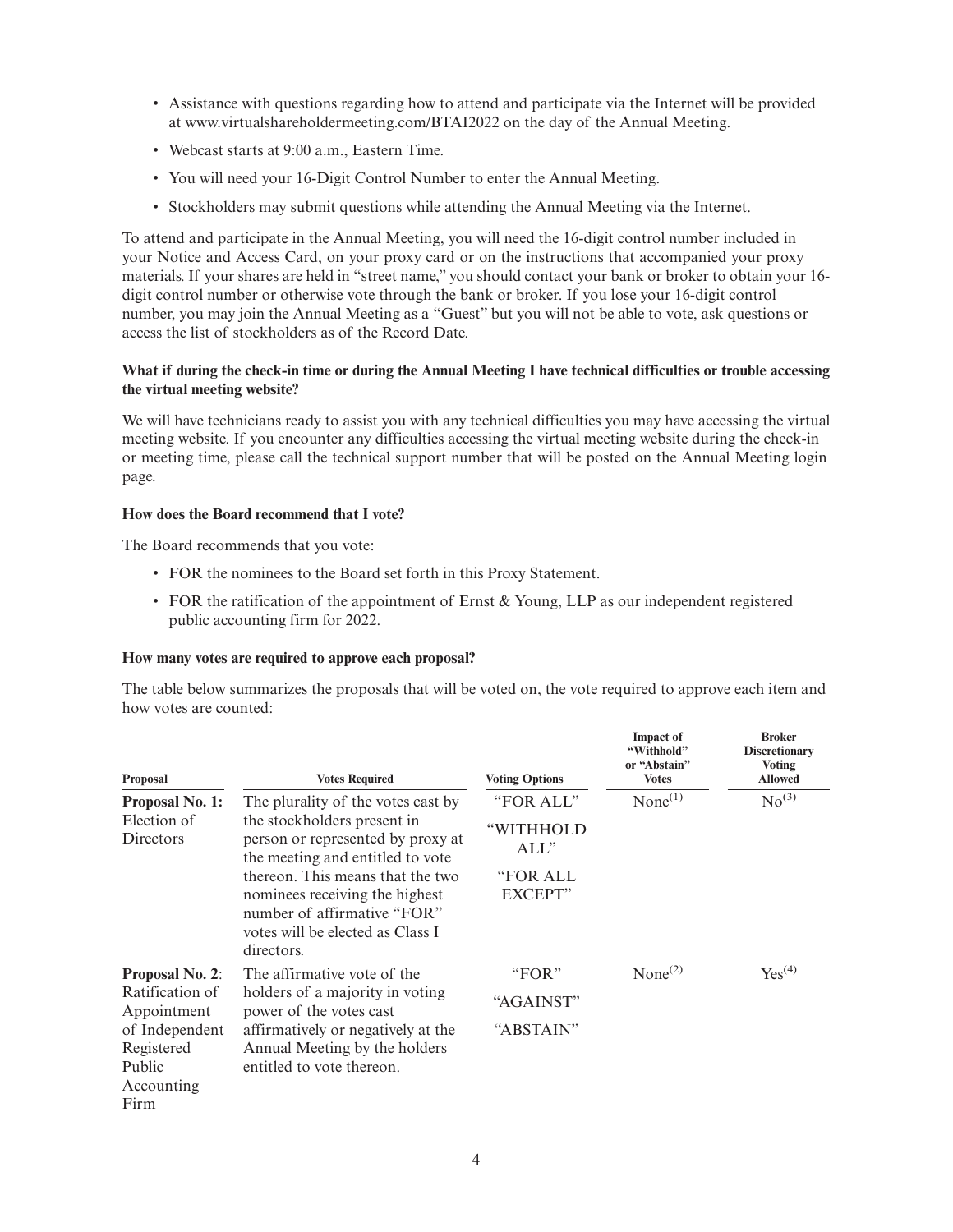- (1) Votes that are "withheld" will have the same effect as an abstention and will not count as a vote "FOR" or "AGAINST" a director, because directors are elected by plurality voting.
- (2) A vote marked as an "Abstention" is not considered a vote cast and will, therefore, not affect the outcome of this proposal.
- (3) As this proposal is not considered a discretionary matter, brokers lack authority to exercise their discretion to vote uninstructed shares on this proposal.
- (4) As this proposal is considered a discretionary matter, brokers are permitted to exercise their discretion to vote uninstructed shares on this proposal.

### **What if I do not specify how my shares are to be voted?**

If you submit a proxy but do not indicate any voting instructions, the persons named as proxies will vote in accordance with the recommendations of the Board. The Board's recommendations are set forth above, as well as with the description of each proposal in this Proxy Statement.

# **Who will count the votes?**

Representatives of Broadridge Investor Communications Services ("Broadridge") will tabulate the votes, and a representative of Broadridge will act as inspector of election.

# **Can I revoke or change my vote after I submit my proxy?**

Yes. Whether you have voted by Internet, telephone or mail, if you are a stockholder of record, you may change your vote and revoke your proxy by:

- sending a written statement to that effect to the attention of our Corporate Secretary at our corporate offices, provided such statement is received no later than May 18, 2022;
- voting again by Internet or telephone at a later time before the closing of those voting facilities at 11:59 p.m., Eastern Time, on May 18, 2022;
- submitting a properly signed proxy card with a later date that is received no later than May 18, 2022; or
- attending the Annual Meeting, revoke your proxy and voting again.

If you hold shares in street name, you may submit new voting instructions by contacting your bank, broker or other nominee. You may also change your vote or revoke your proxy at the Annual Meeting if you obtain a signed proxy from the record holder (broker, bank or other nominee) giving you the right to vote the shares.

Your most recent proxy card or telephone or Internet proxy is the one that is counted. Your attendance at the Annual Meeting by itself will not revoke your proxy unless you give written notice of revocation to the Company before your proxy is voted or you vote at the Annual Meeting.

### **Who will pay for the cost of this proxy solicitation?**

We will pay the cost of soliciting proxies. Proxies may be solicited on our behalf by directors, officers or employees (for no additional compensation) in person or by telephone, electronic transmission and facsimile transmission. Brokers and other nominees will be requested to solicit proxies or authorizations from beneficial owners and will be reimbursed for their reasonable expenses.

### **Why hold a virtual meeting?**

We are excited to use the latest technology to provide expanded access, improved communication and cost savings for our stockholders and the Company while providing stockholders the same rights and opportunities to participate as they would have at an in-person meeting. We believe the virtual meeting format enables increased stockholder attendance and participation because stockholders can participate from any location around the world. In addition, as part of our effort to maintain a safe and healthy environment for our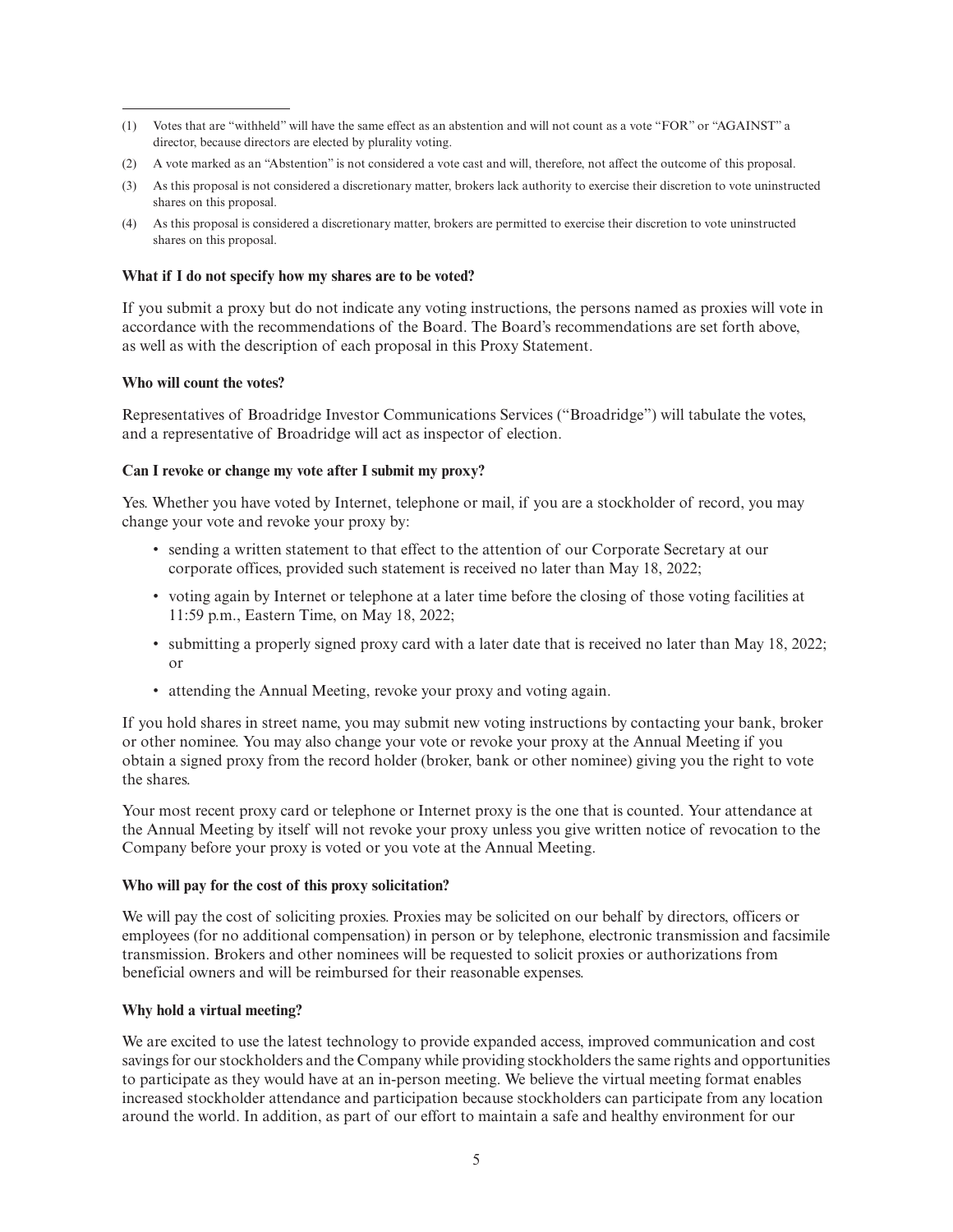directors, members of management and stockholders who wish to attend the Annual Meeting, we believe that hosting a virtual meeting is in the best interest of the Company and its stockholders.

# **Will I be able to ask questions at the Annual Meeting?**

As part of the Annual Meeting, we will hold a live Q&A session, during which we intend to answer appropriate questions submitted during the meeting and that relate to the matters to be voted on. We intend to reserve up to 10 minutes before the closing of the polls to address questions submitted. Only stockholders that have accessed the Annual Meeting as a stockholder (rather than a "Guest") by following the procedures outlined above in "How can I attend and vote at the Annual Meeting?" will be able to submit questions during the Annual Meeting. Additionally, our Annual Meeting will follow "Rules of Conduct," which will be available on our Annual Meeting webpage for stockholders that have accessed the Annual Meeting as a stockholder (rather than a "Guest"). Under these Rules of Conduct, a stockholder may ask up to two questions, and we will not address questions that are, among other things:

- irrelevant to the business of the Company or to the business of the Annual Meeting;
- related to the status or conduct of our clinical trials beyond that which is contained in our prior public disclosures;
- related to material non-public information of the Company;
- related to personal grievances;
- derogatory references to individuals or that are otherwise in bad taste;
- substantially repetitious of statements already made by another stockholder;
- in furtherance of the stockholder's personal or business interests; or
- out of order or not otherwise suitable for the conduct of the Annual Meeting as determined by the Chair of the Annual Meeting or the Corporate Secretary in their reasonable judgment.

Additional information regarding the Q&A session will be available in the "Rules of Conduct" available on the Annual Meeting webpage for stockholders that have accessed the Annual Meeting as a stockholder (rather than a "Guest") by following the procedures outlined above in "How can I attend and vote at the Annual Meeting?"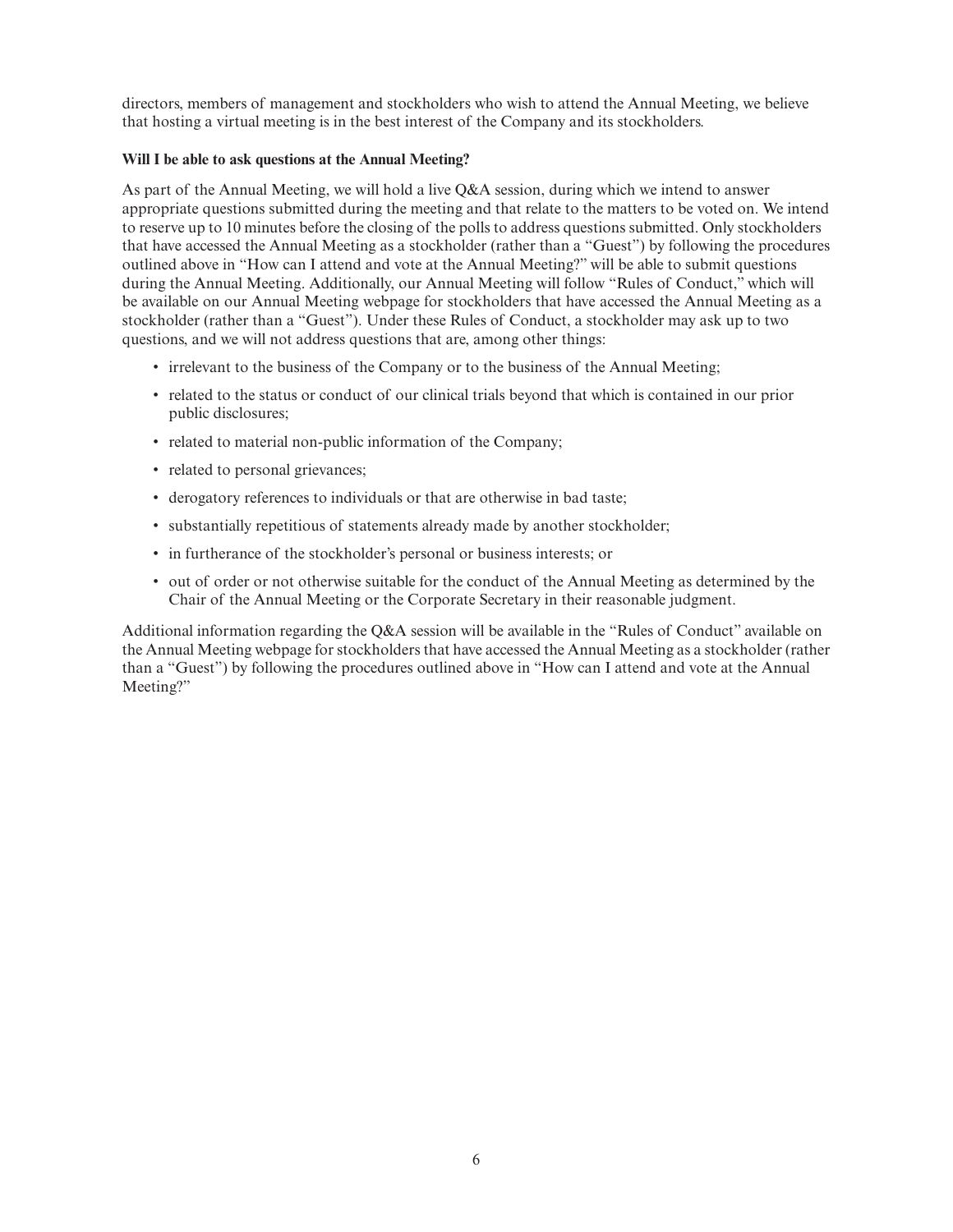# **PROPOSAL NO. 1 — ELECTION OF DIRECTORS**

#### **Board Size and Structure**

Our certificate of incorporation as currently in effect ("Certificate of Incorporation") provides that the number of directors shall be established from time to time by our Board of Directors. Our Board of Directors has fixed the number of directors at six, and we currently have six directors serving on the Board.

Our Certificate of Incorporation provides that the Board be divided into three classes, designated as Class I, Class II and Class III. Each class must consist, as nearly as may be possible, of one-third of the total number of directors constituting the entire Board. Each class of directors must stand for re-election no later than the third annual meeting of stockholders subsequent to their initial appointment or election to the Board, subject to the election and qualification of his or her successor and his or her earlier death, resignation, retirement, disqualification or removal. Except as otherwise required by law, any vacancies and newly created directorships resulting from an increase in the number of directors will be filled exclusively by a majority of the directors then in office, even if less than a quorum, and will hold office until the next stockholder's meeting at which directors in his or her class are elected and his or her successor is elected and qualified or until his or her earlier death, resignation, retirement, disqualification or removal.

#### **Current Directors and Terms**

Our current directors and their respective classes and terms are set forth below.

| Class I Director —<br><b>Current Term Ending at</b><br>2022 Annual Meeting | Class II Director $-$<br><b>Current Term Ending at</b><br>2023 Annual Meeting | $Class III$ Director —<br><b>Current Term Ending at</b><br>2024 Annual Meeting |
|----------------------------------------------------------------------------|-------------------------------------------------------------------------------|--------------------------------------------------------------------------------|
| Krishnan Nandabalan, Ph.D.                                                 | Sandeep Laumas, M.D.                                                          | Vimal Mehta, Ph.D.                                                             |
| June Bray                                                                  | Michal Votruba, M.D., Ph.D.                                                   | Peter Mueller, Ph.D.                                                           |

### **Nominees for Director**

Dr. Nandabalan and Ms. Bray have been nominated by the Board to stand for election. As the directors assigned to Class I, Dr. Nandabalan and Ms. Bray's current terms of service will expire at the Annual Meeting. If elected by the stockholders at the Annual Meeting, Dr. Nandabalan and Ms. Bray will each serve for a term expiring at the annual meeting to be held in 2025 (the "2025 Annual Meeting") and the election and qualification of his or her successor or until his or her earlier death, resignation, retirement, disqualification or removal.

Each person nominated for election has agreed to serve if elected, and management has no reason to believe that any nominee will be unable to serve. If, however, prior to the Annual Meeting, the Board of Directors should learn that any nominee will be unable to serve for any reason, the proxies that otherwise would have been voted for this nominee will be voted for a substitute nominee as selected by the Board. Alternatively, the proxies, at the Board's discretion, may be voted for that fewer number of nominees as results from the inability of any nominee to serve. The Board has no reason to believe that any of the nominees will be unable to serve.

### **Information About Board Nominees and Continuing Directors**

The following pages contain certain biographical information as of April 5, 2022 for each nominee for director and each director whose term as a director will continue after the Annual Meeting, including all positions he or she holds, his or her principal occupation and business experience for the past five years, and the names of other publicly-held companies of which the director or nominee currently serves as a director or has served as a director during the past five years.

We believe that all of our directors and nominees: display personal and professional integrity; satisfactory levels of education and/or business experience; broad-based business acumen; an appropriate level of understanding of our business and its industry and other industries relevant to our business; the ability and willingness to devote adequate time to the work of our Board of Directors and its committees; skills and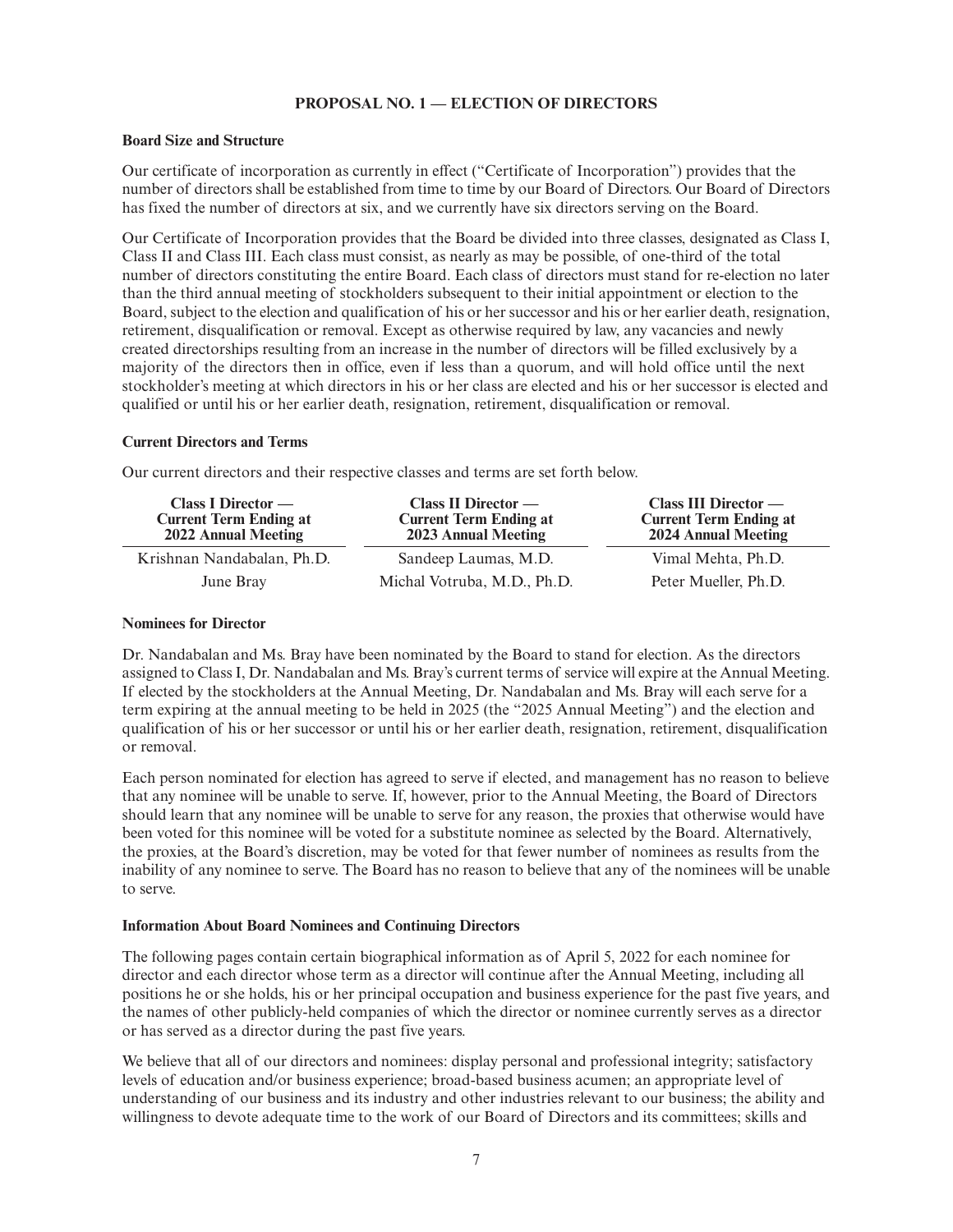personality that complement those of our other directors that helps build a board that is effective, collegial and responsive to the needs of our Company; strategic thinking and a willingness to share ideas; a diversity of experiences, expertise and background; and the ability to represent the interests of all of our stockholders. The information presented below regarding each nominee and continuing director also sets forth specific experience, qualifications, attributes and skills that led our Board of Directors to the conclusion that such individual should serve as a director in light of our business and structure.

# **Nominees for Election to Three-Year Terms Expiring No Later than the 2025 Annual Meeting**

| <b>Class I Directors</b>       | Age | <b>Served as</b><br><b>Director Since</b> | <b>Current Positions with BTAI</b> |
|--------------------------------|-----|-------------------------------------------|------------------------------------|
|                                | -68 | March 2021 Director                       |                                    |
| Krishnan Nandabalan, Ph.D.  59 |     | May 2017                                  | Director and Chief Digital Officer |

*June Bray* served as Senior Vice President, Global Regulatory Affairs and Medical Writing of Allergan, Inc., a pharmaceutical company, from 2008 to 2020, where she was in charge of global regulatory strategies for development projects and lifecycle management for all therapeutic areas. From 2006 to 2008, Ms. Bray was Vice President, Regulatory Affairs at Organon & Co. (prior to its merger with Merck & Co.), where she led departments responsible for regulatory activities for development and marketed products and, from 1980 to 2006, Ms. Bray served in various capacities at Berlex Laboratories, Inc., most recently as Vice President, Global Regulatory Affairs for Specialized Therapeutics/Oncology, a position she held from 2003 to 2006. Ms. Bray holds an M.B.A. from Fairleigh Dickinson University and a B.S. from the University of Rhode Island. We believe that Ms. Bray's extensive experience in developing global regulatory strategies for product candidates qualifies her to serve as a director of our Company. The Board also considered Ms. Bray's gender diversity in connection with her appointment and the Board's objectives of assembling the best qualified group to perform the oversight function of the Board.

*Krishnan Nandabalan, Ph.D.* co-founded the Company and has served as a member of the Board since May 2017 and a consultant in the capacity of Chief Digital Officer since January 2020. He is also the co-founder of BioXcel Corporation (now BioXcel LLC) and, following its inception in 2005, has served as its President, Secretary and Chief Scientific Officer and as a member of its board of directors. Dr. Nandabalan has also served as Chief Executive Officer and a director of InveniAI LLC, a wholly owned subsidiary of BioXcel LLC, since May 2017 and as Chief Executive Officer and a director of Invea Therapeutics, Inc. since October 2021. From August 2004 to September 2005, Dr. Nandabalan served as the Vice President of Corporate Development at Genaissance Pharmaceuticals, a population genomics company, from October 2000 to August 2004, he was Vice President of Product Development, Alliances and Business Development, and from October 1998 to October 2000, he was Executive Director of Technology Systems. Prior to this, he served as Group Leader of the Functional Genomics Group at CuraGen Corporation from January 1995 to September 1998.

Dr. Nandabalan was also a Founding Director of Ayugen BioSciences, a privately held company that specializes in genomic tests and services, from March 2006 to October 2015. Dr. Nandabalan holds a B.Sc. and M.Sc. in agricultural science from Tamil Nadu Agricultural University and a Ph.D. in biochemistry and molecular biology from Indian Institute of Science. During his career, Dr. Nandabalan has acquired a thorough understanding of market trends impacting the global healthcare environment, the pharma value chain, the current unmet medical needs, and in applying novel technologies to solve these needs, which we believe qualifies him to serve as a director of our Company.

# **Class II Directors Whose Terms Expire at the 2023 Annual Meeting of Stockholders**

| <b>Class II Directors</b>                         | Age | <b>Served as</b><br><b>Director Since</b> | <b>Current Positions with BTAI</b> |
|---------------------------------------------------|-----|-------------------------------------------|------------------------------------|
| Sandeep Laumas, M.D. $\dots \dots \dots \dots$ 54 |     | September 2017 Director                   |                                    |
| Michal Votruba, M.D., $Ph.D. \ldots$              | -56 | March 2019                                | Director                           |

*Sandeep Laumas, M.D.* has served as a director of our company since September 2017. Since June 2020, Dr. Laumas has served as Chief Business Officer and Chief Financial Officer of Instil Bio Inc. He served as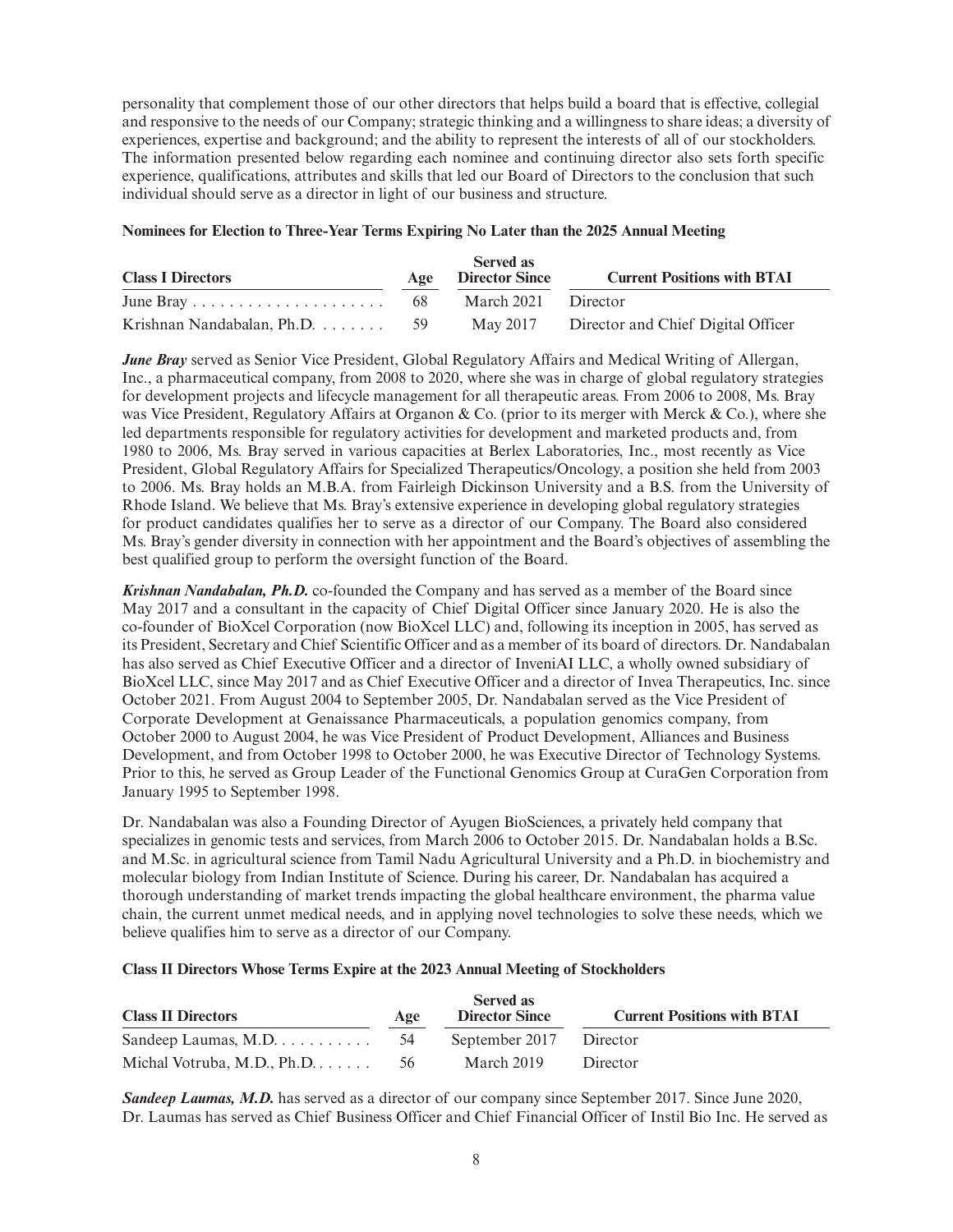a Director of BioXcel Corporation from May 2013 to August 2017. Dr. Laumas served as a director of 9 Meters BioPharma, Inc. (formerly Innovate Biopharmaceuticals Inc.), a biopharma company, from January 2014 to June 2021, including serving as the Executive Chairman from 2014 to April 2020, and as its Chief Executive Officer from February 2019 to April 2020. Dr. Laumas has served as a director of Unicycive Therapeutics Inc. since 2018. He began his career at Goldman Sachs & Co. in New York in the Investment Banking Division. Dr. Laumas then joined Balyasny Asset Management in New York and later moved to North Sound Capital as a Managing Director responsible for global healthcare investments. He has been investing in healthcare via investment vehicles, Bearing Circle Capital. Dr. Laumas has served as a director of Parkway Holdings Ltd. (IHH Healthcare) and SRL Ltd. Dr. Laumas received his A.B. in Chemistry from Cornell University in 1990, M.D. from Albany Medical College in 1995 with a research gap year at the Dana-Farber Cancer Institute and completed his medical internship in 1996 from the Yale University School of Medicine. Dr. Laumas has a novel industry perspective, particularly in both public and private investments and financial transactions in the healthcare arena, which we believe qualifies him to serve as a director of our Company.

*Michal Votruba, M.D., Ph.D.* has served as a director of our Company since March 2019. Since 2013, Dr. Votruba has been a Director of the Gradus/RSJ Life Sciences Fund, the largest dedicated fund in Central Europe with a portfolio of companies in Europe and the United States. Dr. Votruba served as a director of Mynd Analytics, Inc., a telebehavioral health services company, from July 2015 to 2019, and served as a director of Telemynd, Inc. in 2019. Since 2010, he has served as a member of the board of PrimeCell Therapeutics as the Director of Global Business Development overseeing the expansion of the largest regenerative medicine company operating in Central Europe. In 2009, the Czech Academy of Sciences solicited Dr. Votruba's expertise for the first successful privatization project of the Institute of Experimental Medicine in Prague: the newly created protocol established a precedent for future privatization projects in the Czech Republic. Dr. Votruba earned his M.D. and Ph.D. from the Medical Faculty of Charles University in Prague in 1989. Shortly thereafter, he emigrated from Czechoslovakia and developed his professional career in Canada and the USA. Since 2005, Dr. Votruba combined his theoretical and clinical experience in the field of Competitive Intelligence serving the global pharmaceutical industry for eight years as an industry analyst advising senior leaders of companies including Amgen, Novartis, Eli Lilly, Allergan, EMD, Serono and Sanofi. Dr. Votruba brings valuable expertise to the Board of Directors as a clinical psychiatrist and broad experience in the international marketing of innovative medical technologies.

| <b>Class III Directors</b> | Age | <b>Served as</b><br><b>Director</b><br><b>Since</b> | <b>Current Positions with BTAI</b>                             |
|----------------------------|-----|-----------------------------------------------------|----------------------------------------------------------------|
| Vimal Mehta, Ph.D $61$     |     |                                                     | April 2017 Chief Executive Officer and President, and Director |
| Peter Mueller, $Ph.D. 65$  |     |                                                     | April 2017 Chairman of the Board                               |

*Vimal Mehta, Ph.D.* co-founded the Company and has served as a member on our Board since April 2017 and as our Chief Executive Officer and President since May 2017. Dr. Mehta also served as our Corporate Secretary from May 2017 to February 2021. He is also the co-founder of BioXcel Corporation (now BioXcel LLC) and, following its inception in 2005, has served as its Chairman of the Board and Chief Executive Officer. Dr. Mehta has held various senior scientific and business development positions, including Senior Vice President of Business Development at London-based Inpharmatica Ltd, a global predictive informatics company, from 2002 to 2006 and Senior Vice President, Business Development for Jubilant Life Sciences, an integrated global pharmaceutical and life sciences company, from 2006 to 2007. Previously, Dr. Mehta served as Business Development Manager at CuraGen Corporation, a biotechnology company, from 1996 to 2002. He held multiple positions in the Department of Radiology at the University of Texas, Southwestern Medical Center from 1989 to 1996, including Postdoctoral Fellow, Instructor and Assistant Professor. Dr. Mehta holds a Ph.D. in Chemistry from the University of Delhi, India and completed a Post-Doctoral Fellowship in Chemistry at the University of Montpellier, France. During the length of his career, Dr. Mehta has garnered a deep understanding of the biopharma and healthcare ecosystem and has been actively involved in diverse global value generating initiatives encompassing corporate strategy and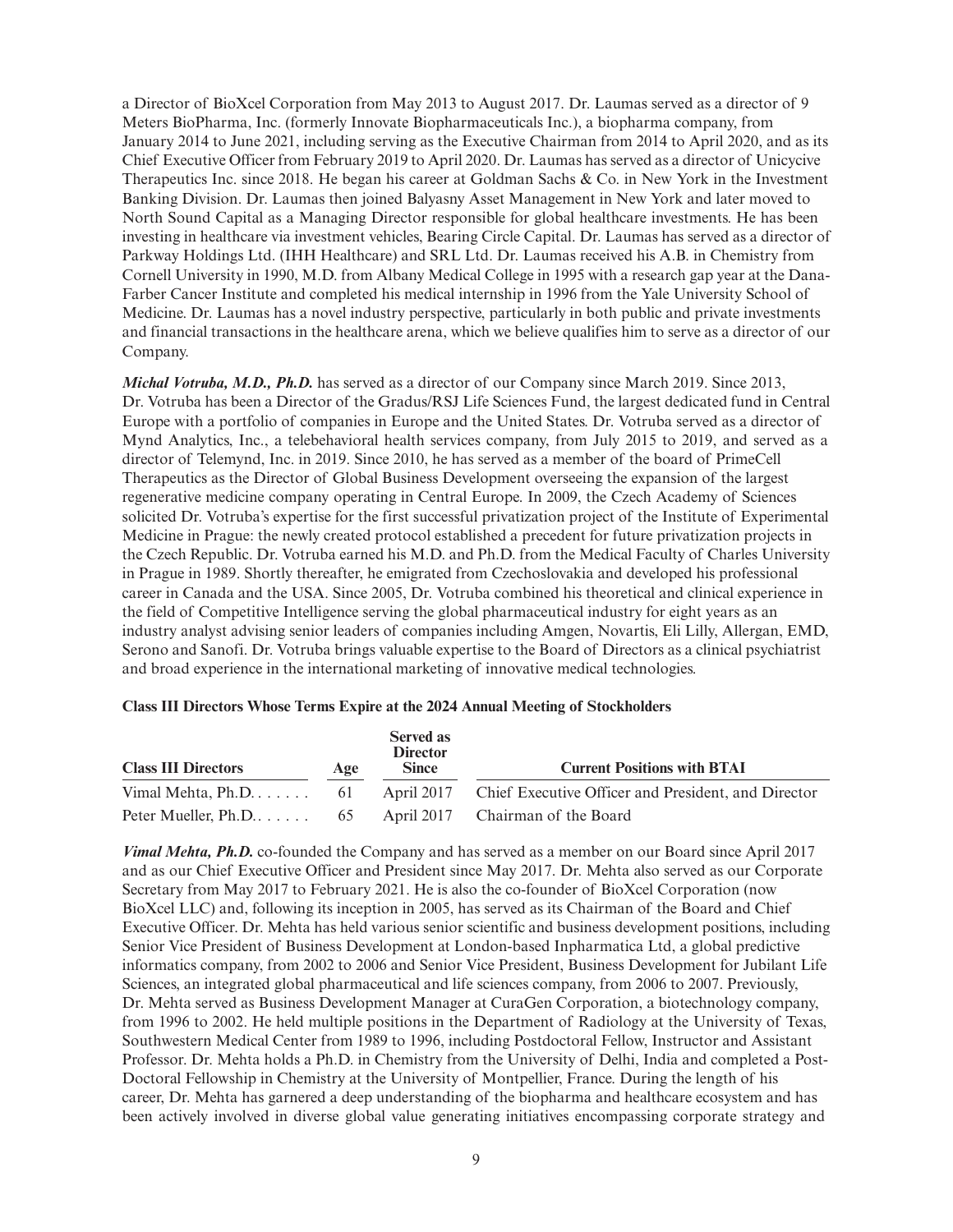planning, global business development, and corporate fundraising. As our co-founder, he has helped shape our strategic and business trajectory which the Board believes qualifies him to serve as a director of our Company.

*Peter Mueller, Ph.D.* has served as a director of our company since April 2017 and Chairman of the Board since August 2017. With over 30 years of global pharma and biotech experience, Dr. Mueller is currently the President of the Mueller Health Foundation, a private foundation tackling globally lethal infectious diseases such as tuberculosis by addressing latency and the ever-growing challenges of antimicrobial resistance. From 2014 to 2016, he was President of R&D and Chief Scientific Officer of Axcella Health, a biotechnology company. From 2003 to 2014, Dr. Mueller served as Executive Vice President Global Research and Development & Chief Scientific Officer for Vertex Pharmaceuticals, Incorporated, a biotechnology company. He was involved in the development of Incivek (2011), Kalydeco (2012), and Orkambi (2014). Prior to his tenure at Vertex, he served as Senior Vice President, Research and Development, for Boehringer Ingelheim Pharmaceuticals, Inc. overseeing global research programs (immunology, inflammation, cardiovascular diseases and gene therapy) and the development of all drug candidates of the company's worldwide portfolio in North and South America, Canada and Japan, beginning in 1997. He was involved in the development of Spiriva, Combivent, Atrovent and Viramune. Dr. Mueller received both an undergraduate degree and a Ph.D. in Chemistry at the Albert Einstein University of Ulm, Germany, where he also holds a Professorship in Theoretical Organic Chemistry. He completed fellowships in Quantum Pharmacology at Oxford University and in Biophysics at Rochester University. He is a member of various scientific and political societies and currently serves on the Board of the US-India Chamber of Commerce Biotech. He also services as chairman of the Scientific Advisory Board of BioXcel LLC and is an advisor to the University of Iowa Center for Bioanalysis and Bioprocessing. We believe that Dr. Mueller's extensive experience in the life sciences industry as a scientist and executive qualifies him to serve as a director of our Company.

### **Board Recommendation**

The Board of Directors unanimously recommends a vote "**FOR**" the election of Krishnan Nandabalan, Ph.D. and June Bray as Class I directors to hold office until the 2025 Annual Meeting and until their respective successors have been duly elected and qualified.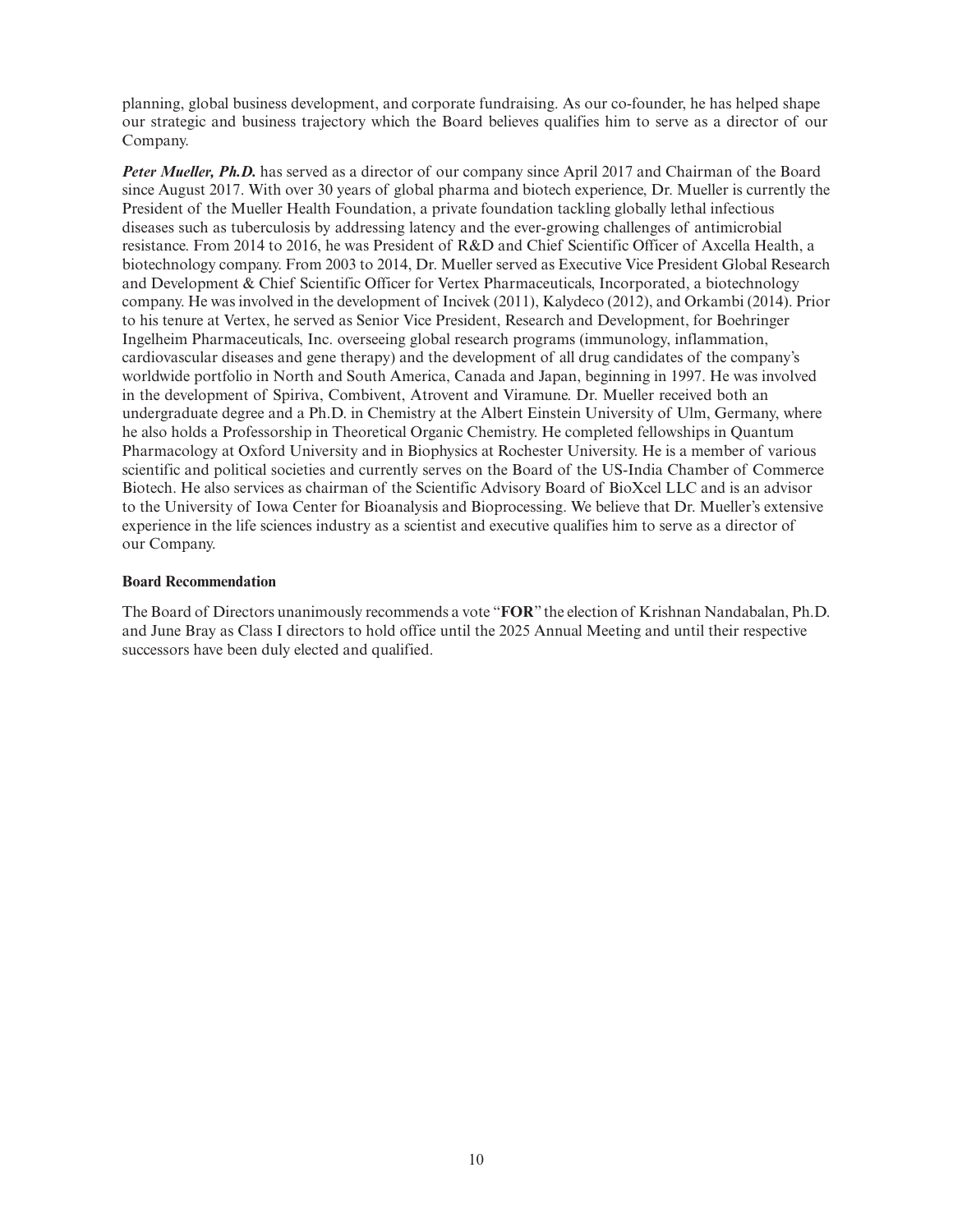# **PROPOSAL NO. 2 — RATIFICATION OF APPOINTMENT OF INDEPENDENT REGISTERED PUBLIC ACCOUNTING FIRM**

### **Appointment of Independent Registered Public Accounting Firm**

The audit committee appoints our independent registered public accounting firm. In this regard, the audit committee evaluates the qualifications, performance and independence of our independent registered public accounting firm and determines whether to re-engage our current firm. As part of its evaluation, the audit committee considers, among other factors, the quality and efficiency of the services provided by the firm, including the performance, technical expertise, industry knowledge and experience of the lead audit partner and the audit team assigned to our account; the overall strength and reputation of the firm; the firm's global capabilities relative to our business; and the firm's knowledge of our operations.

Although ratification is not required by our bylaws or otherwise, the Board is submitting the selection of Ernst & Young LLP to our stockholders for ratification because we value our stockholders' views on the Company's independent registered public accounting firm and it is a good corporate governance practice. If our stockholders do not ratify the selection, it will be considered as notice to the Board and the audit committee to consider the selection of a different firm. Even if the selection is ratified, the audit committee, in its discretion, may select a different independent registered public accounting firm at any time during the year if it determines that such a change would be in the best interests of the Company and its stockholders.

A representative of Ernst & Young LLP is expected to attend the Annual Meeting and to have an opportunity to make a statement and be available to respond to appropriate questions from stockholders.

# **Change in Independent Registered Public Accounting Firm**

As previously disclosed, on March 15, 2021, the audit committee approved the engagement of Ernst  $\&$ Young LLP as our independent registered public accounting firm for the fiscal year ended December 31, 2021 and, on the same date, dismissed BDO USA, LLP ("BDO") as the Company's independent registered public accounting firm. BDO had served as the Company's independent registered public accounting firm for the years ended December 31, 2020 and 2019.

The reports of BDO on the Company's financial statements for each of the two fiscal years ended December 31, 2019 and 2020 did not contain an adverse opinion or a disclaimer of opinion, nor were they qualified or modified as to uncertainty, audit scope or accounting principles. In the fiscal years ended December 31, 2019 and 2020 and in the subsequent interim period through March 15, 2021, there were there were no "disagreements" (as defined in Item 304(a)(1)(iv) of Regulation S-K and the related instructions) between the Company and BDO on any matter of accounting principles or practices, financial statement disclosure or auditing scope or procedures, which, if not resolved to the satisfaction of BDO, would have caused BDO to make reference to the matter in its report on the financial statements for such years.

In the fiscal years ended December 31, 2019 and 2020 and in the subsequent interim period through March 15, 2021, there were no "reportable events" (as described in Item  $304(a)(1)(v)$  of Regulation S-K), except that, as reported in Part I, Item 4 of the Company's Quarterly Report on Form 10-Q for the quarterly period ended September 30, 2020 (the "Quarterly Report"), the Company reported a material weakness in its internal control over financial reporting during such period. As disclosed in the Quarterly Report, the Company concluded that a material weakness existed due to its internal controls having not been adequately designed to prevent or timely detect unauthorized cash disbursements made to the sender of electronic communications impersonating one of the Company's vendors. As reported in Part II, Item 9A of the Company's Annual Report on 10-K for the fiscal year ended December 31, 2020, management concluded that the material weakness was remediated during the fourth quarter of 2020 and that, as of December 31, 2020, its internal control over financial reporting was effective.

During the fiscal years ended December 31, 2019 and 2020 and the subsequent interim period through March 15, 2021, neither the Company nor anyone on its behalf consulted with Ernst & Young LLP with respect to (a) the application of accounting principles to a specified transaction, either completed or proposed, or the type of audit opinion that might be rendered on the Company's consolidated financial statements, and neither a written report nor oral advice was provided to the Company that Ernst & Young concluded was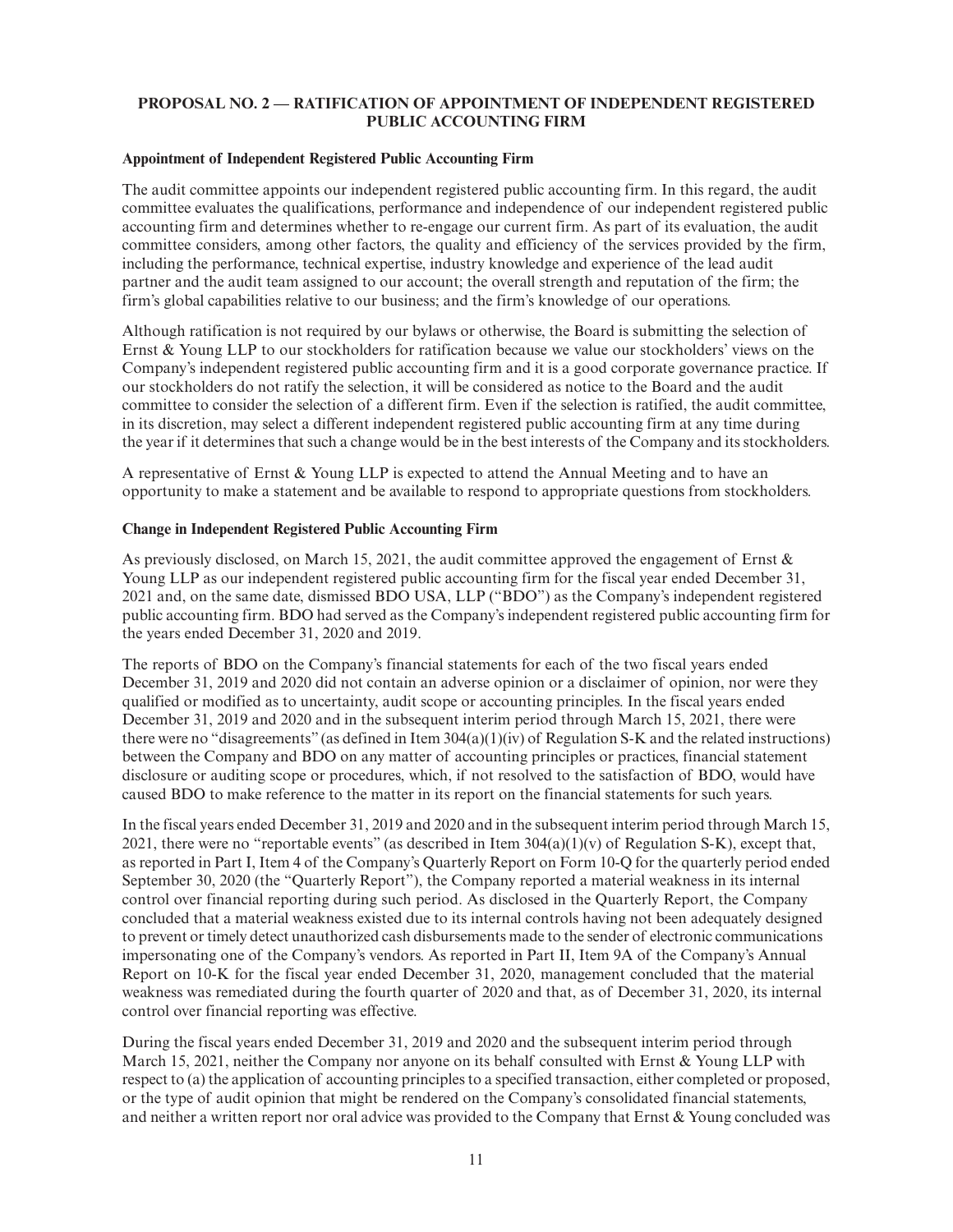an important factor considered by the Company in reaching a decision as to any accounting, auditing or financial reporting issue, or (b) any matter that was either the subject of a "disagreement" (as defined in Item 304(a)(1)(iv) of Regulation S-K and the related instructions) or a "reportable event" (as described in Item  $304(a)(1)(v)$  of Regulation S-K).

# **Audit, Audit-Related, Tax and All Other Fees**

The table below sets forth the aggregate fees billed to us for services related to the fiscal year ended December 31, 2021 by Ernst & Young LLP and the fiscal year ended December 31, 2020 by BDO, our former independent registered public accounting firm.

| <b>Year Ended</b><br>December 31, |           |
|-----------------------------------|-----------|
| 2021                              | 2020      |
| \$484,480                         | \$352,285 |
|                                   |           |
|                                   |           |
|                                   |           |
| \$484,480                         | \$352,285 |

(1) Audit fees consisted of audit services performed in connection with the audit of the Company's financial statements, the reviews of the Company's interim financial statements, and related services that are normally provided in connection with registration statements. Included in the 2021 audit fees are \$130,000 billed in connection with our follow-on offerings in 2021. Included in the 2020 audit fees are \$80,250 of fees billed in connection with our follow-on offerings completed in February 2020 and July 2020.

# **Pre-Approval Policies and Procedures**

Consistent with SEC policies and guidelines regarding audit independence, the audit committee is responsible for the pre-approval of all audit and permissible non-audit services provided by our independent registered public accounting firm on a case-by-case basis. Our audit committee has established a policy regarding approval of all audit and permissible non-audit services provided by our principal accountants. No non-audit services were performed by our independent registered public accounting firm during the years ended December 31, 2021 and 2020. Our audit committee pre-approves these services by category and service. Our audit committee has pre-approved all of the above-described services.

### **Board Recommendation**

The Board of Directors unanimously recommends a vote "**FOR**" the ratification of the appointment of Ernst & Young LLP as our independent registered public accounting firm for 2022.

# **Audit Committee Report**

The audit committee operates pursuant to a charter which is reviewed annually by the audit committee.

Additionally, a brief description of the primary responsibilities of the audit committee is included in this Proxy Statement under the discussion of "Corporate Governance — Audit Committee." Under the audit committee charter, management is responsible for the preparation, presentation and integrity of the Company's financial statements, for the appropriateness of accounting principles and financial reporting policies and for establishing and maintaining our internal control over financial reporting. The independent registered public accounting firm is responsible for auditing our financial statements and expressing an opinion as to their conformity with accounting principles generally accepted in the United States.

In the performance of its oversight function, the audit committee reviewed and discussed with management and Ernst & Young LLP, as the Company's independent registered public accounting firm for the fiscal year ended December 31, 2021, the Company's audited financial statements for the fiscal year ended December 31, 2021. The audit committee also discussed with the Company's independent registered public accounting firm the matters required to be discussed by applicable standards of the Public Company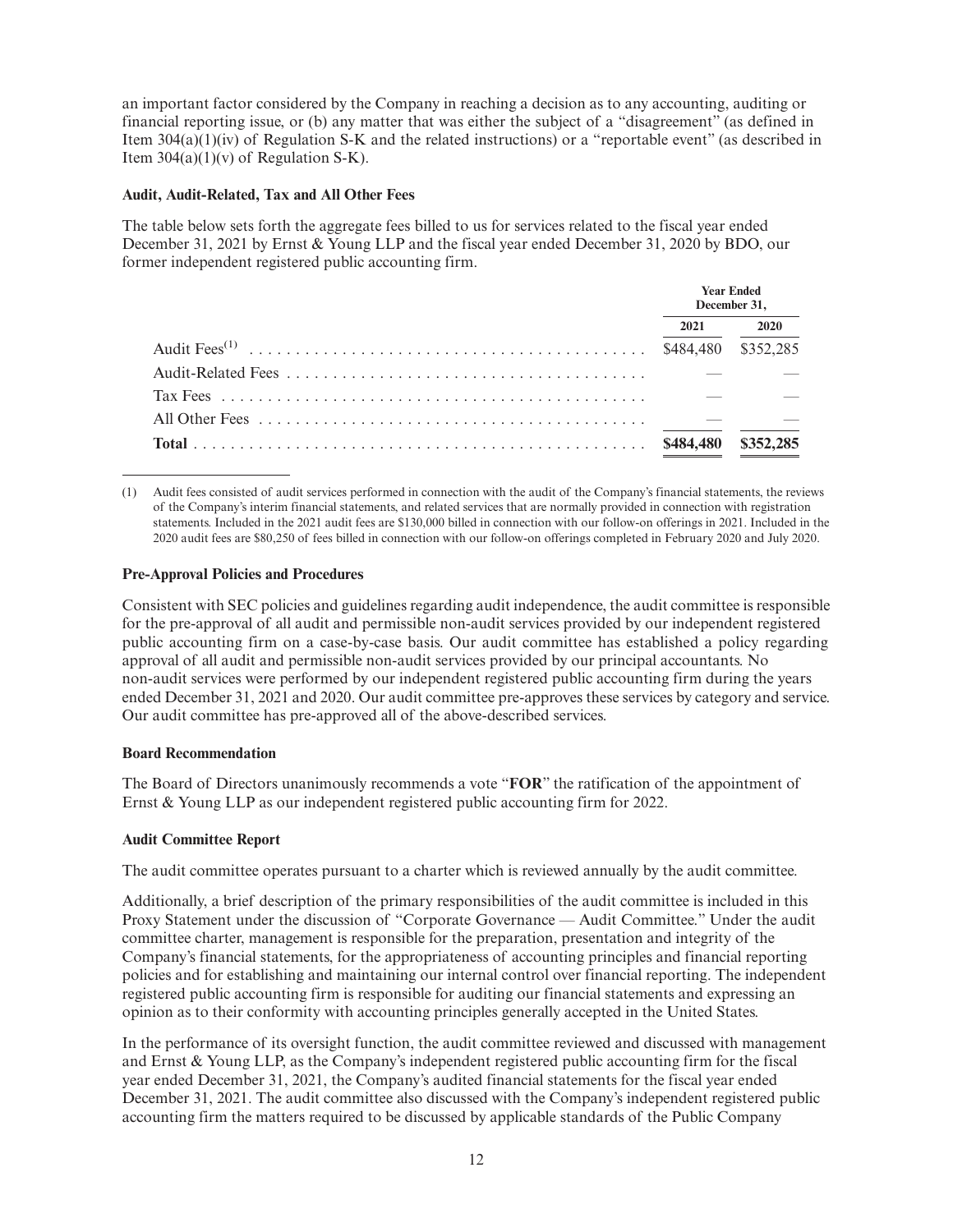Accounting Oversight Board (the "PCAOB") and the SEC. In addition, the audit committee received and reviewed the written disclosures and the letters from the Company's independent registered public accounting firm required by applicable requirements of the PCAOB, regarding such independent registered public accounting firm's communications with the audit committee concerning independence, and discussed with the Company's independent registered public accounting firm their independence from the Company.

Based upon the review and discussions described in the preceding paragraph, the audit committee recommended to the Board that the Company's audited financial statements be included in its Annual Report on Form 10-K for the fiscal year ended December 31, 2021 filed with the SEC.

Submitted by the Audit Committee of the Company's Board of Directors:

Sandeep Laumas, M.D. (Chair) Peter Mueller, Ph.D. Michal Votruba, M.D., Ph.D.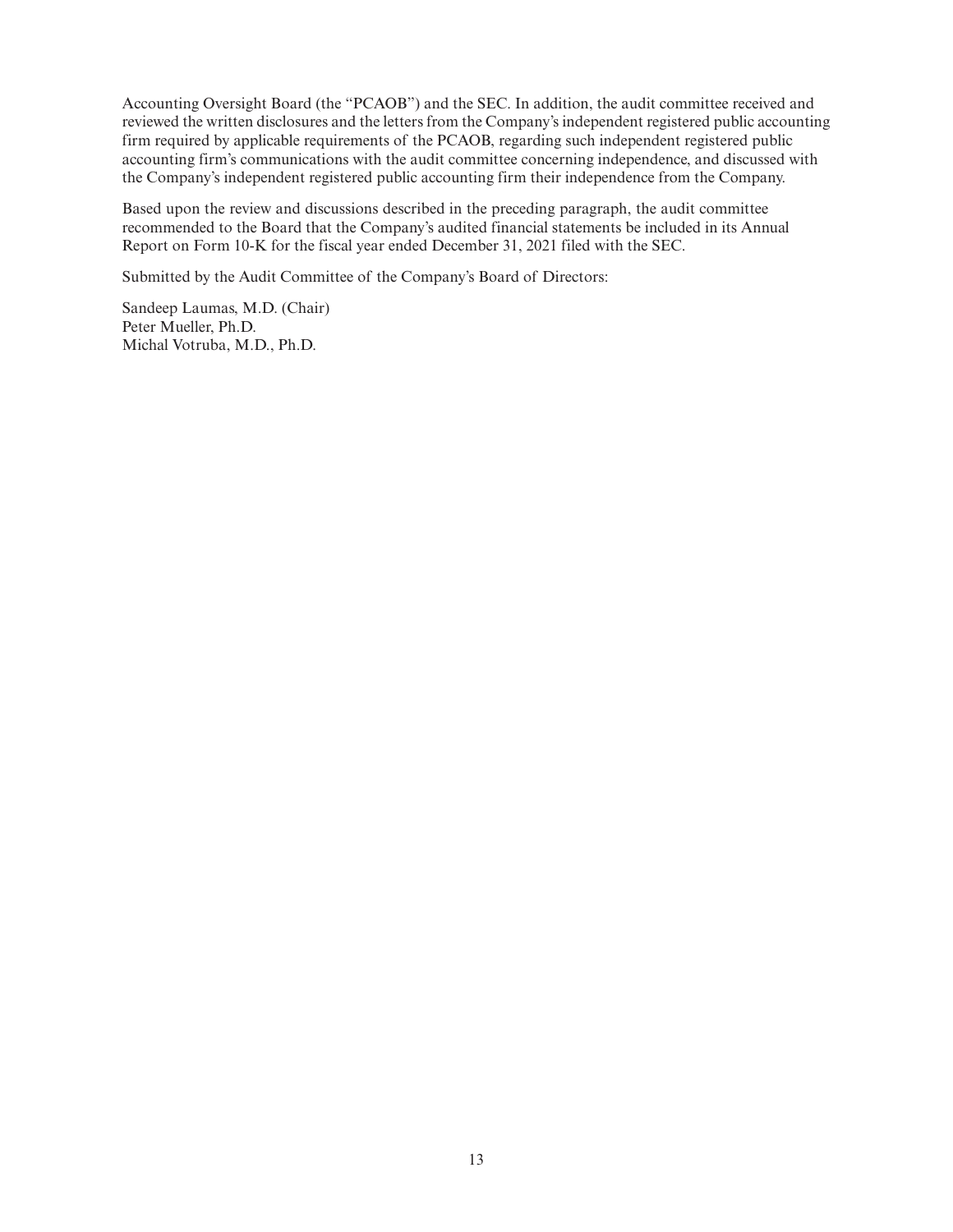### **EXECUTIVE OFFICERS**

The table below identifies and sets forth certain biographical and other information regarding our executive officers as of April 5, 2022. There are no family relationships among any of our executive officers or directors.

| <b>Executive Officer</b> | Age | <b>Position</b>                                                                           | In Current<br><b>Position Since</b> |
|--------------------------|-----|-------------------------------------------------------------------------------------------|-------------------------------------|
|                          |     |                                                                                           | 2017                                |
|                          |     | Richard Steinhart 64 Senior Vice President and Chief Financial Officer                    | 2017                                |
|                          |     |                                                                                           | 2021                                |
|                          |     | Frank Yocca, Ph.D 66 Senior Vice President and Chief Scientific Officer                   | 2017                                |
|                          |     | Vincent O'Neill, M.D. 53 Senior Vice President and Chief Medical Officer                  | 2017                                |
|                          |     | Javier Rodriguez 50 Senior Vice President, Chief Legal Officer and<br>Corporate Secretary | 2021                                |

#### **See page 9 of this Proxy Statement for Vimal Mehta's biography.**

*Richard I. Steinhart* has served as our Senior Vice President and Chief Financial Officer since March 2018. From October 2017 to March 2018, Mr. Steinhart served as our Vice President and Chief Financial Officer. From October 2015 to June 2017, he was Vice President and CFO at Remedy Pharmaceuticals, Inc. From January 2014 to September 2015 Mr. Steinhart worked as a financial and strategic consultant to the biotechnology and medical device industries. From April 2006 through December 2013, Mr. Steinhart was employed by MELA Sciences, Inc., as their Vice President, Finance and Chief Financial Officer, Treasurer and Secretary from April 2006 to April 2012 and as Sr. Vice President, Finance and Chief Financial Officer from April 2012 to December 2013. From May 1992 until joining MELA Sciences, Mr. Steinhart was a Managing Director of Forest Street Capital/SAE Ventures, a boutique investment banking, venture capital, and management consulting firm focused on healthcare and technology companies. Prior to Forest Street Capital/SAE Ventures, he was Vice President and Chief Financial Officer of Emisphere Technologies, Inc. Mr. Steinhart's other experience includes seven years at CW Group, Inc., a venture capital firm focused on medical technology and biopharmaceutical companies, where he was a General Partner and Chief Financial Officer. Mr. Steinhart is a member of the Board of Directors of Actinium Pharmaceuticals, Inc., a position he assumed in November 2013, and Atossa Genetics, Inc., where he began his service in March 2014. Mr. Steinhart serves as the Chairman of the Audit Committee at Actinium Pharmaceuticals, where he also sits on the Corporate Governance Committees. Mr. Steinhart serves as the Chairman of Atossa Genetics Audit Committee and is a member of its Compensation Committee. He holds B.B.A. and M.B.A. degrees from Pace University and is a Certified Public Accountant (inactive).

*Matthew Wiley* has served as our Senior Vice President and Chief Commercial Officer since January 2022. Mr. Wiley has over 25 years of sales, marketing, and strategy experience across multiple specialty product launches. Prior to joining the Company, Mr. Wiley served as Chief commercial Officer at VYNE Therapeutics, Inc., a therapeutics pharmaceutical company seeking to treat immuno-inflammatory conditions, from November 2018 to September 2021, where he oversaw all the commercial buildout and objectives related to the launch of the company's first two approved dermatology products,  $AMZEEO^{\circledast}$  and ZILXI®. Prior to that, he served as Vice President and Business Unit Lead for Jazz Pharmaceuticals, Inc., a global biopharmaceutical company, from 2012 to 2018 where he led the go-to-market strategy and marketing team for SUNOSI™, for narcolepsy and sleep apnea, and developed the successful growth strategy for XYREM™, for narcolepsy, which achieved \$1.4 billion in net revenue during his final year. He also served as Vice President of Marketing at Azur Pharma, a specialty pharmaceutical company with a focus in central nervous system disorders, from 2007 to 2012, supporting the company from initiation of U.S. operations through its acquisition by Jazz Pharmaceuticals. Mr. Wiley holds a B.A. from Syracuse University in English.

*Frank D. Yocca, Ph.D.* has served as our Senior Vice President and Chief Scientific Officer since March 2018. From June 2017 to March 2018, Dr. Yocca served as our Vice President and Chief Scientific Officer. From April 2015 to April 2017, he was Senior Vice President, CNS R&D of BioXcel. From 2005 to 2015, Dr. Yocca held multiple leadership roles at AstraZeneca plc, including Vice President, Strategy and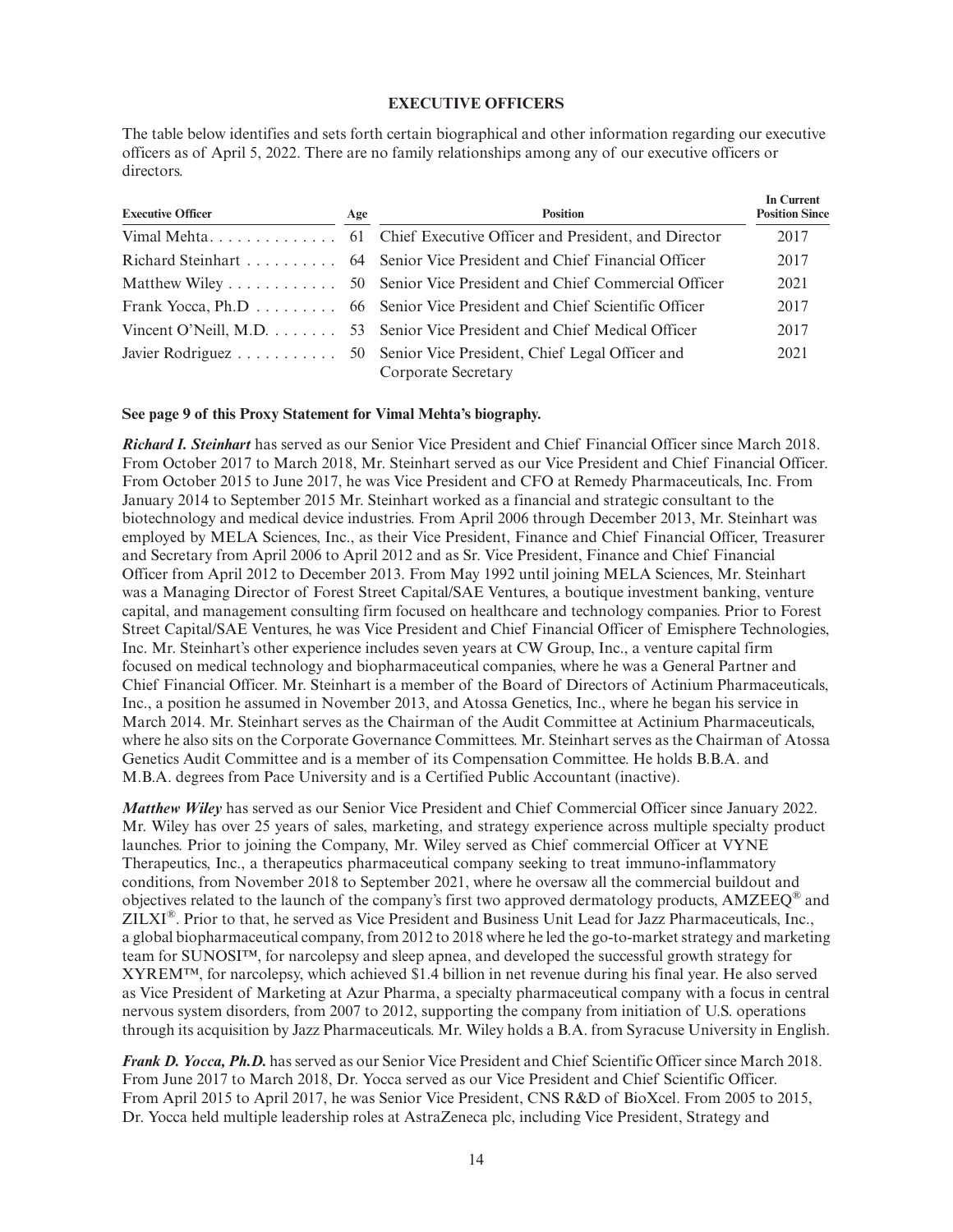Externalization, Neuroscience Virtual Innovative Medicine Unit (iMed) (2011-2015), Vice President and Head, Strategy Unit, CNS and Pain Innovative Medicine Unit (iMed) (2010 to 2011) and Vice President and Head, CNS Pain Discovery (2005 to 2010). Prior to this, he was Executive Director at the Bristol Myers Squibb Pharmaceutical Research Institute from 1984 to 2004 where he served concurrent leadership responsibilities within the Neuroscience Clinical Group for Early and Late Clinical Development Studies. Prior to this, Dr. Yocca served as Executive Director, Neuroscience Discovery from 1997 to 2003, where he was a collaborator in the development and implementation of corporate strategic plans and leader for the Neuroscience Biology Department in the discovery of psychiatry and Alzheimer's clinical candidates. He was a core member of the Abilify Product Development and Commercialization Team from 1999 to 2002 and a core member of the Early and Late Discovery and Development Teams from 1984 to 2001. Dr. Yocca holds a B.S. in biochemistry from Manhattan College and an M.S. in pharmacology and a Ph.D. in neuropharmacology from St. John's University.

*Vincent J. O'Neill, M.D.* has served as our Senior Vice President and Chief Medical Officer since March 2018. From July 2017 to March 2018, Dr. O'Neill served as our Vice President and Chief Medical Officer. He served as the Chief Medical Officer of Mirna Therapeutics, Inc. from April 2016 to May 2017. From June 2014 to May 2016, he served as the Chief Medical Officer of Exosome Diagnostics, Inc., a diagnostics company. From 2012 to 2014, Dr. O'Neill was global head of Personalized of Medicine and Companion Diagnostics at Sanofi S.A., a pharmaceutical company. From 2009 to 2012, Dr. O'Neill served as Group Director at Genentech, Inc. where he was involved in the expanded approval of products such as Avastin and Tarceva. From 2006 to 2009, Dr. O'Neill served as Director, Discovery Medicine at GlaxoSmithkline plc. Dr. O'Neill holds an M.D., MBChd and M.Sc. in Pathology from the University of Glasgow, UK.

*Javier Rodriguez* has served as our Senior Vice President and Chief Legal Officer and Corporate Secretary since January 2021. Javier has over 20 years of extensive strategic and legal experience within the biopharmaceutical industry and has broad leadership experience managing legal, compliance, corporate governance, intellectual property, data privacy, and government affairs professionals. Prior to joining BioXcel Therapeutics, he was Chief Legal Officer at Indivior PLC (LSE: INDV), a global pharmaceuticals company with operations in over 40 countries, from December 2014 to December 2020, where he oversaw all legal affairs, data privacy compliance, and corporate governance matters. Before taking on his role at Indivior, Javier was General Counsel at Reckitt Benckiser Pharmaceuticals Inc. where he played a key leadership role in negotiating and successfully effectuating the demerger and spin-off of the organization in 2014, which included closing a \$750 million secured term loan and \$50 million revolving credit facility to fund on-going operations of the demerged entity. Earlier in his career, Javier held roles of increasing responsibility at Reckitt Benckiser LLC, Bayer Healthcare Pharmaceuticals, Inc. and Berlex, Inc. He began his legal career in 2000 as a litigation associate at Thelen Reid & Priest, LLP in New York City. He holds a B.S. in Civil Engineering from Rutgers University, a M.S.E. in Structural Engineering from the University of Michigan and a J.D. from the University of Pennsylvania.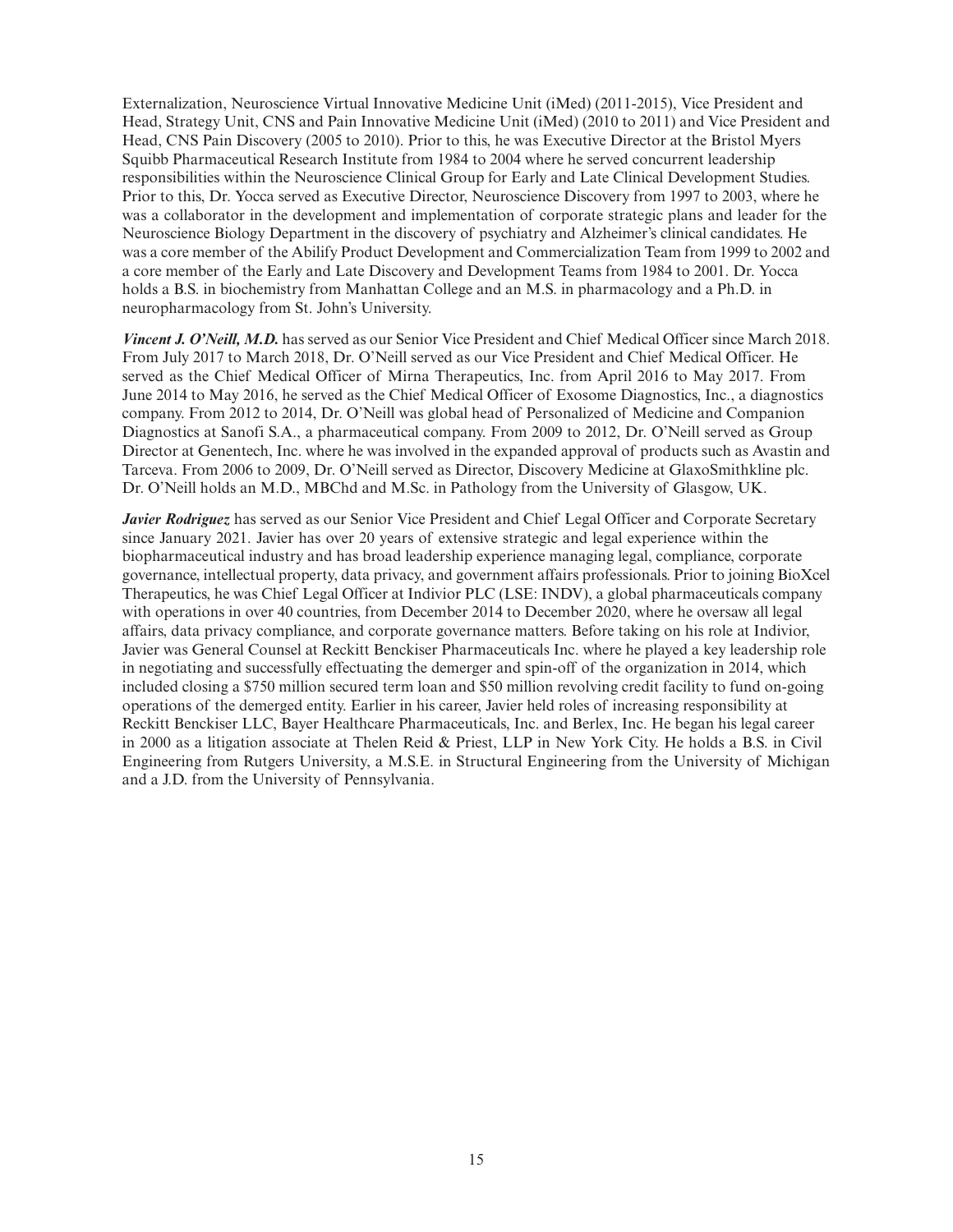# **CORPORATE GOVERNANCE**

# **Corporate Governance Guidelines**

Our Board of Directors has adopted Corporate Governance Guidelines. A copy of these Corporate Governance Guidelines can be found in the "Governance — Governance Documents" section of the "Investors" page of our website located at www.bioxceltherapeutics.com, or by writing to our Corporate Secretary at our offices at 555 Long Wharf Drive, New Haven, CT 06511. Among the topics addressed in our Corporate Governance Guidelines are:

- Board size, independence and qualifications
- Executive sessions of independent directors
- Board leadership structure
- Director qualifications and selection of new directors
- Director orientation and continuing education
- Limits on board service
- Change of principal occupation
- Term limits
- Director responsibilities
- Director compensation
- Stock ownership
- Conflicts of Interest
- Interaction with investors, the press and customers
- Board access to senior management
- Board access to independent advisors
- Board and committee self-evaluations
- Board meetings
- Director attendance
- Meeting materials
- Board committees, responsibilities and independence
- Succession planning
- Risk management

# **Board Leadership Structure**

Our Corporate Governance Guidelines provide our Board of Directors with flexibility to combine or separate the positions of Chairperson of the Board and Chief Executive Officer in accordance with its determination that utilizing one or the other structure would be in the best interests of the Company and its stockholders. If the Chairperson of the Board is a member of management or does not otherwise qualify as independent, our Corporate Governance Guidelines provide for the appointment by the independent directors of a lead independent director (the "Lead Director"). The Lead Director's responsibilities include, but are not limited to: presiding over all meetings of the Board at which the Chairperson of the Board is not present, including any executive sessions of the independent directors; approving Board meeting schedules and agendas; and acting as the liaison between the independent directors and the Chief Executive Officer and Chairperson of the Board. Our Corporate Governance Guidelines provide that, at such times as the Chairperson of the Board qualifies as independent, the Chairperson of the Board will serve as Lead Director.

The positions of our Chair of the Board and our Chief Executive Officer are currently served by two separate persons. Dr. Mueller serves as Chairman of the Board, and Dr. Mehta serves as our Chief Executive Officer. In his capacity as the independent Board Chair, Dr. Mueller performs the functions of the Lead Director.

The Board believes that our current leadership structure of Chief Executive Officer and Chair of the Board being held by two separate individuals is in the best interests of the Company and its stockholders and strikes the appropriate balance between the Chief Executive Officer and President's responsibility for the strategic direction, day-to day-leadership and performance of our Company and the Chair of the Board's responsibility to guide overall strategic direction of our Company and provide oversight of our corporate governance and guidance to our Chief Executive Officer and President and to set the agenda for and preside over Board meetings. We recognize that different leadership structures may be appropriate for companies in different situations and believe that no one structure is suitable for all companies. Accordingly, the Board will continue to periodically review our leadership structure and make such changes in the future as it deems appropriate and in the best interests of the Company and its stockholders.

# **Director Independence**

Under our Corporate Governance Guidelines and Nasdaq rules, a director is independent if he or she does not have a material or other disqualifying relationship with us that could compromise his or her ability to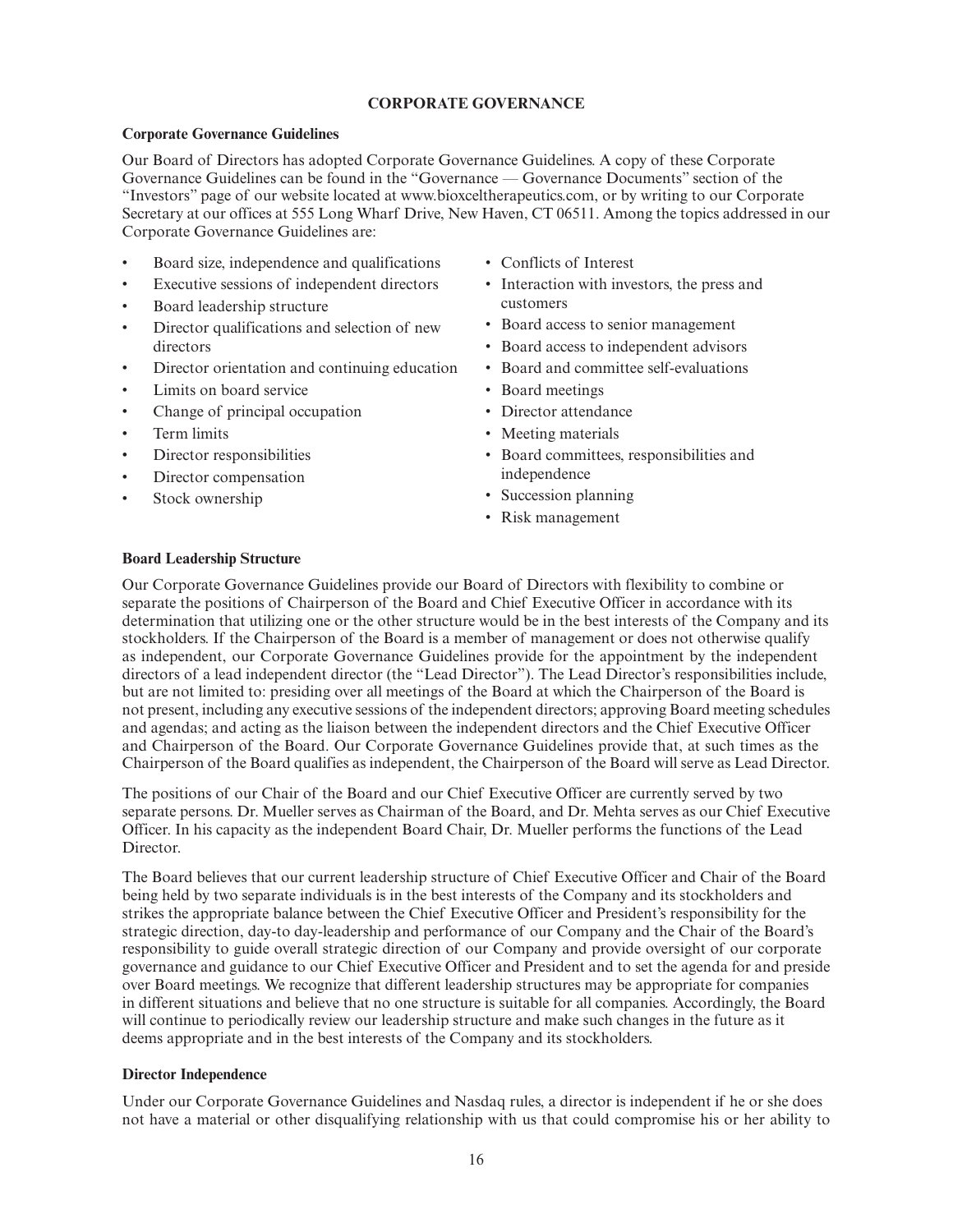exercise independent judgment in carrying out his or her responsibilities as a director. In addition, the director must meet the bright-line tests for independence set forth by the Nasdaq rules.

Our Board has undertaken a review of its composition, the composition of its committees and the independence of our directors and considered whether any director has a material relationship with us that could compromise his or her ability to exercise independent judgment in carrying out his or her responsibilities. Based upon information requested from and provided by each director concerning his or her background, employment and affiliations, including family relationships, our Board of Directors has determined that none of Ms. Bray or Drs. Laumas, Mueller or Votruba, representing four of our six directors, has a relationship that would interfere with the exercise of independent judgment in carrying out the responsibilities of a director and that each of these directors qualifies as "independent" as that term is defined under the Nasdaq rules. In making these determinations, our Board of Directors considered the relationships that each non-employee director has with us and all other facts and circumstances our Board of Directors deemed relevant in determining their independence, including the director's beneficial ownership of our common stock and the relationships of our non-employee directors with certain of our significant stockholders.

### **Board Committees**

Our Board of Directors has three standing committees: an audit committee, a compensation committee and a nominating and corporate governance committee, each of which has the composition and the responsibilities described below. In addition, from time to time, special committees may be established under the direction of our Board when necessary to address specific issues. Each of the audit committee, the compensation committee and the nominating and corporate governance committee operates under a written charter which are available in the "Governance — Governance Documents" section of the "Investors" page of our website located at *www.bioxceltherapeutics.com*.

|                                                                                    | Audit<br><b>Committee</b> | <b>Compensation</b><br><b>Committee</b> | Nominating and<br>Corporate<br>Governance<br><b>Committee</b> |
|------------------------------------------------------------------------------------|---------------------------|-----------------------------------------|---------------------------------------------------------------|
|                                                                                    |                           |                                         |                                                               |
|                                                                                    |                           |                                         |                                                               |
|                                                                                    | $\mathbf{X}$              | Chair                                   | Chair                                                         |
| Michal Votruba, M.D., Ph.D $\dots \dots \dots \dots \dots \dots \dots \dots \dots$ |                           |                                         |                                                               |

### **Audit Committee**

Our audit committee is responsible for, among other things:

- appointing, approving the compensation of, and assessing the independence of, our registered public accounting firm;
- overseeing the work of our independent registered public accounting firm, including through the receipt and consideration of reports from such firm;
- reviewing and discussing our annual and quarterly financial statements and related disclosures with management and our independent registered public accounting firm;
- considering whether to recommend to the Board that the Company's audited financial statements be included in the Company's Annual Report on Form 10-K;
- coordinating our Board's oversight of our internal control over financial reporting, disclosure controls and procedures and code of business conduct and ethics;
- discussing our risk management policies;
- meeting independently with our internal auditors, if any, independent registered public accounting firm and management;
- reviewing on a periodic basis our investment policy;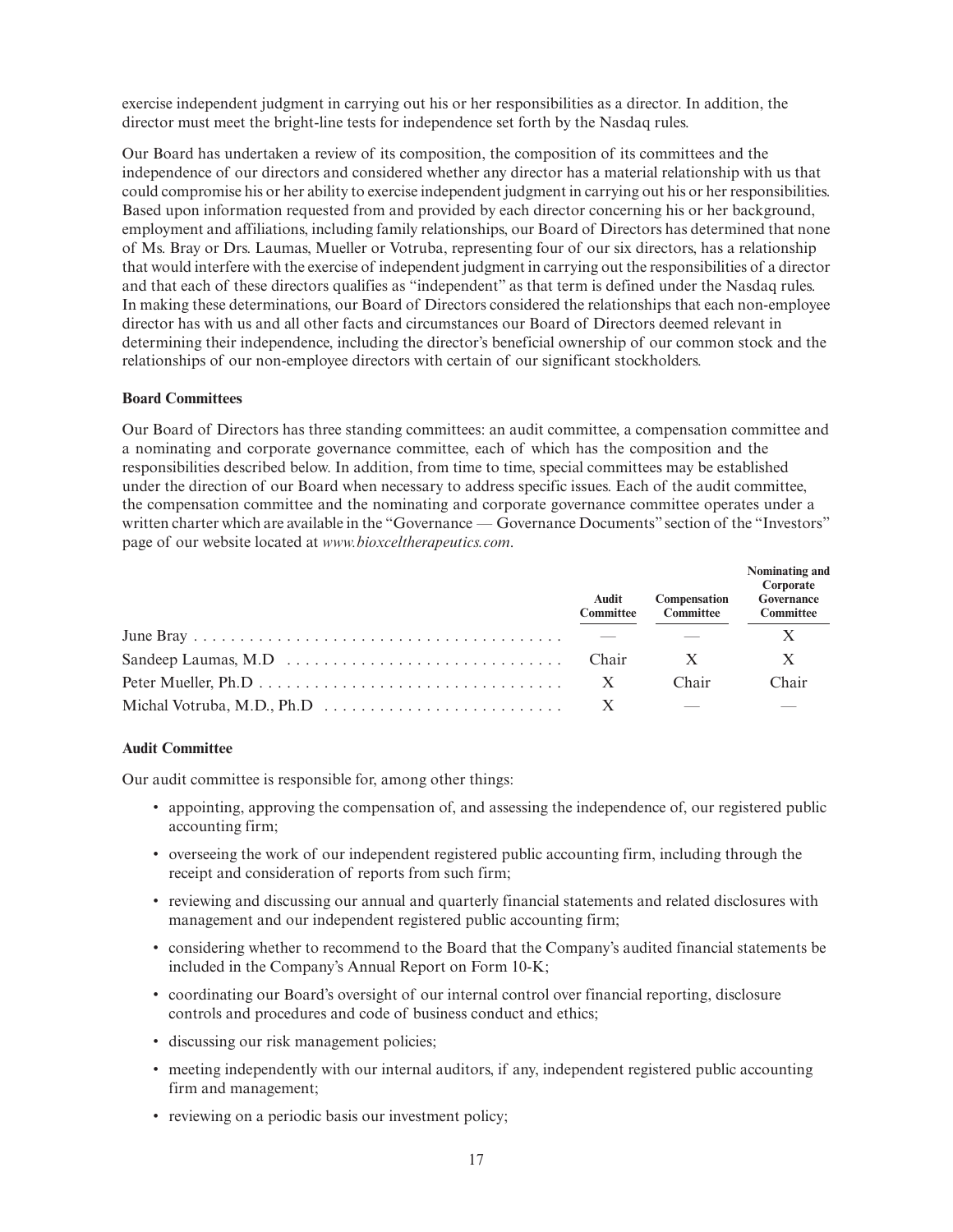- reviewing and approving or ratifying any related person transactions;
- pre-approving all audit and non-audit services provided to us by our independent auditor (other than those provided pursuant to appropriate preapproval policies established by the committee or exempt from such requirement under SEC rules);
- establishing procedures for the receipt, retention and treatment of complaints received by us regarding accounting, internal accounting controls or auditing matters, and for the confidential and anonymous submission by our employees of concerns regarding questionable accounting or auditing matters; and
- preparing the audit committee report required by SEC rules.

The current members of our audit committee are Peter Mueller, Sandeep Laumas and Michal Votruba, with Dr. Laumas serving as chair. All members of our audit committee meet the requirements for financial literacy under the applicable Nasdaq rules and regulations. Our Board of Directors has affirmatively determined that each member of our audit committee qualifies as "independent" under Nasdaq's additional standards applicable to audit committee members and Rule 10A-3 of the Exchange Act of 1934, as amended (the "Exchange Act") applicable to audit committee members. In addition, our Board of Directors has determined that Dr. Laumas qualifies as an "audit committee financial expert," as such term is defined in Item  $407(d)(5)$  of Regulation S-K.

### **Compensation Committee**

Our compensation committee is responsible for, among other things:

- reviewing and approving, or recommending for approval by the board of directors, the compensation of our Chief Executive Officer and our other executive officers;
- periodically reviewing and approving new compensation and employee benefit plans and reviewing and approving changes to existing compensation and employee benefit plans, in each case that are not subject to stockholder approval or approval of the Board;
- overseeing and administering our equity incentive plans;
- periodically reviewing and making recommendations to our board of directors with respect to director compensation;
- reviewing and discussing annually with management our "Compensation Discussion and Analysis," to the extent required; and
- preparing the annual compensation committee report required by SEC rules, to the extent required.

The current members of our compensation committee are Peter Mueller and Sandeep Laumas, with Dr. Mueller serving as chair. Our Board has determined that each member of our compensation committee qualifies as "independent" under Nasdaq's additional standards applicable to compensation committee members and is a "non-employee director" as defined in Section 16b-3 of the Exchange Act.

The compensation committee generally considers the Chief Executive Officer's recommendations when making decisions regarding the compensation of non-employee directors and executive officers (other than the Chief Executive Officer). Pursuant to the compensation committee's charter, the compensation committee has the authority to retain or obtain the advice of compensation consultants, legal counsel and other advisors to assist in carrying out its responsibilities. Before selecting any such consultant, counsel or advisor, the compensation committee reviews and considers the independence of such consultant, counsel or advisor in accordance with applicable Nasdaq rules. We must provide appropriate funding for payment of reasonable compensation to any advisor retained by the compensation committee.

### **Compensation Consultants**

The compensation committee has the authority under its charter to retain outside consultants or advisors, as it deems necessary or advisable. In accordance with this authority, the compensation committee. During fiscal 2021, the compensation committee engaged the services of Radford, a part of Aon plc ("Radford"), as its independent outside compensation consultants.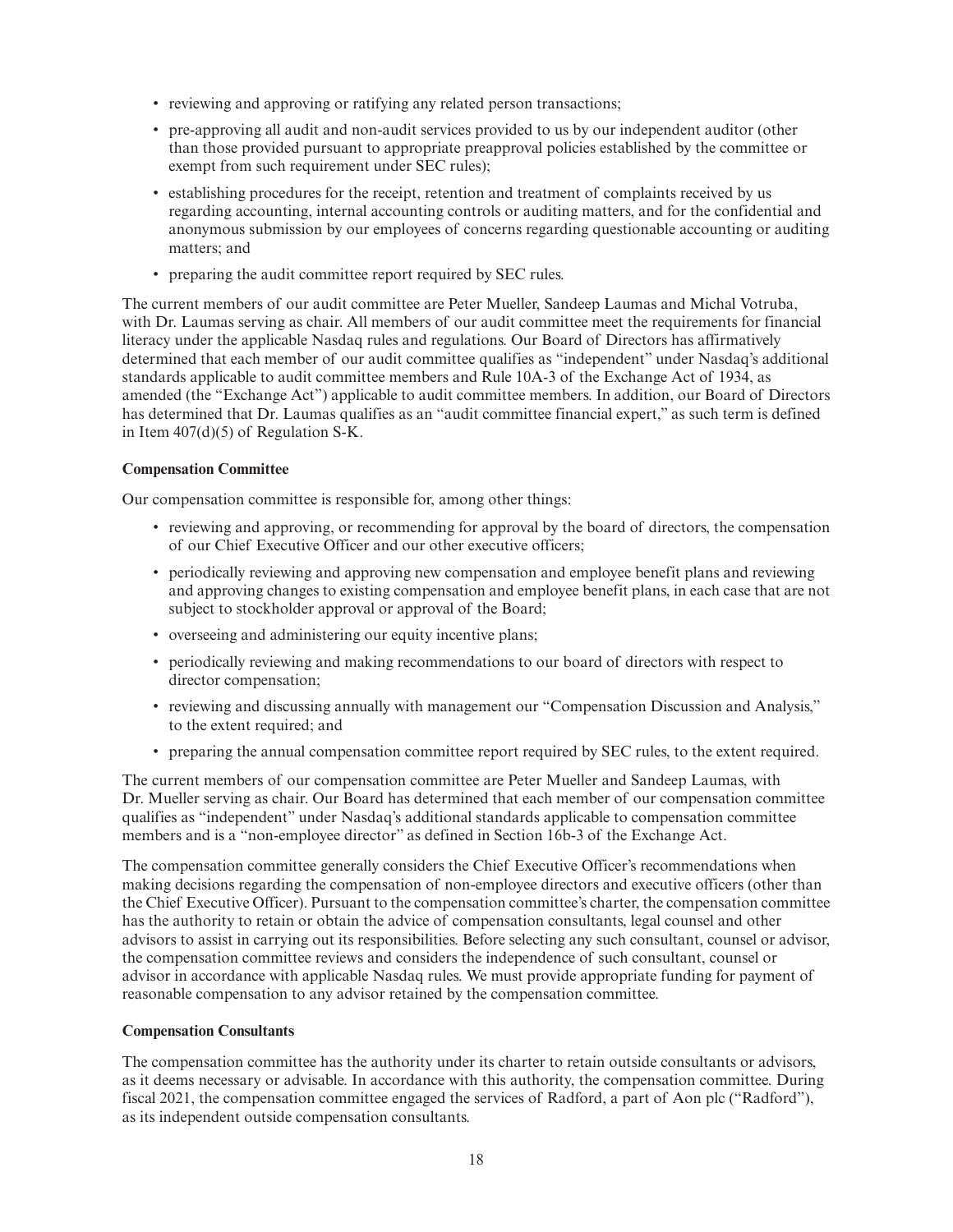As requested by the compensation committee, in 2021, Radford's services to the compensation committee included advising on new equity compensation programs and the development of the Company's peer group and providing support and analysis regarding executive and director compensation.

All executive compensation services provided by Radford during 2021 were conducted under the direction or authority of the compensation committee, and all work performed by Radford was pre-approved by the compensation committee. Radford nor any of its affiliates maintains any other direct or indirect business relationships with us or any of our subsidiaries. The compensation committee considered whether any work provided by Radford raised any conflict of interest for services performed during 2021 and determined that it did not.

Additionally, during 2021, Radford did not provide any services to us other than regarding executive and director compensation and broad-based plans that do not discriminate in scope, terms, or operation, in favor of our executive officers or directors, and that are available generally to all salaried employees.

# **Nominating and Corporate Governance Committee**

Our nominating and corporate governance committee is responsible for, among other things:

- identifying individuals qualified to become members of our Board;
- recommending to our Board the persons to be nominated for election as directors and to each committee of the Board;
- developing and recommending to our Board corporate governance guidelines, and reviewing and recommending to our board of directors proposed changes to our corporate governance guidelines from time to time; and
- overseeing a periodic evaluation of our Board.

The current members of our nominating and corporate governance committee are June Bray, Sandeep Laumas and Peter Mueller, with Peter Mueller serving as chair. Our Board has determined that each of Ms. Bray and Drs. Laumas and Mueller qualifies as "independent" under applicable Nasdaq rules applicable to nominating and corporate governance committee members.

### **Board and Board Committee Meetings and Attendance**

During fiscal 2021, our Board of Directors met seven times, the audit committee met four times, the compensation committee met one time and the nominating and corporate governance committee did not meet in person, but acted by written consent. In 2021, each of our directors attended at least 75% of the meetings of the Board and committees on which he or she served as a member.

### **Executive Sessions**

Executive sessions, which are meetings of the non-management members of the Board, are regularly scheduled throughout the year. In addition, at least twice per year, the independent directors meet in a private session that excludes management and any non-independent directors. The Chair of the Board presides at each of these meetings and, in his absence, the non-management and independent directors in attendance, as applicable, determine which member will preside at such session.

### **Director Attendance at Annual Meeting of Stockholders**

We do not have a formal policy regarding the attendance of our Board members at our annual meetings of stockholders, but we expect all directors to make every effort to attend any meeting of stockholders. All but one of our directors attended our annual meeting of stockholders held in 2021.

### **Director Nominations Process**

The nominating and corporate governance committee is responsible for recommending candidates to serve on the Board and its committees. In considering whether to recommend any particular candidate to serve on the Board or its committees or for inclusion in the Board's slate of recommended director nominees for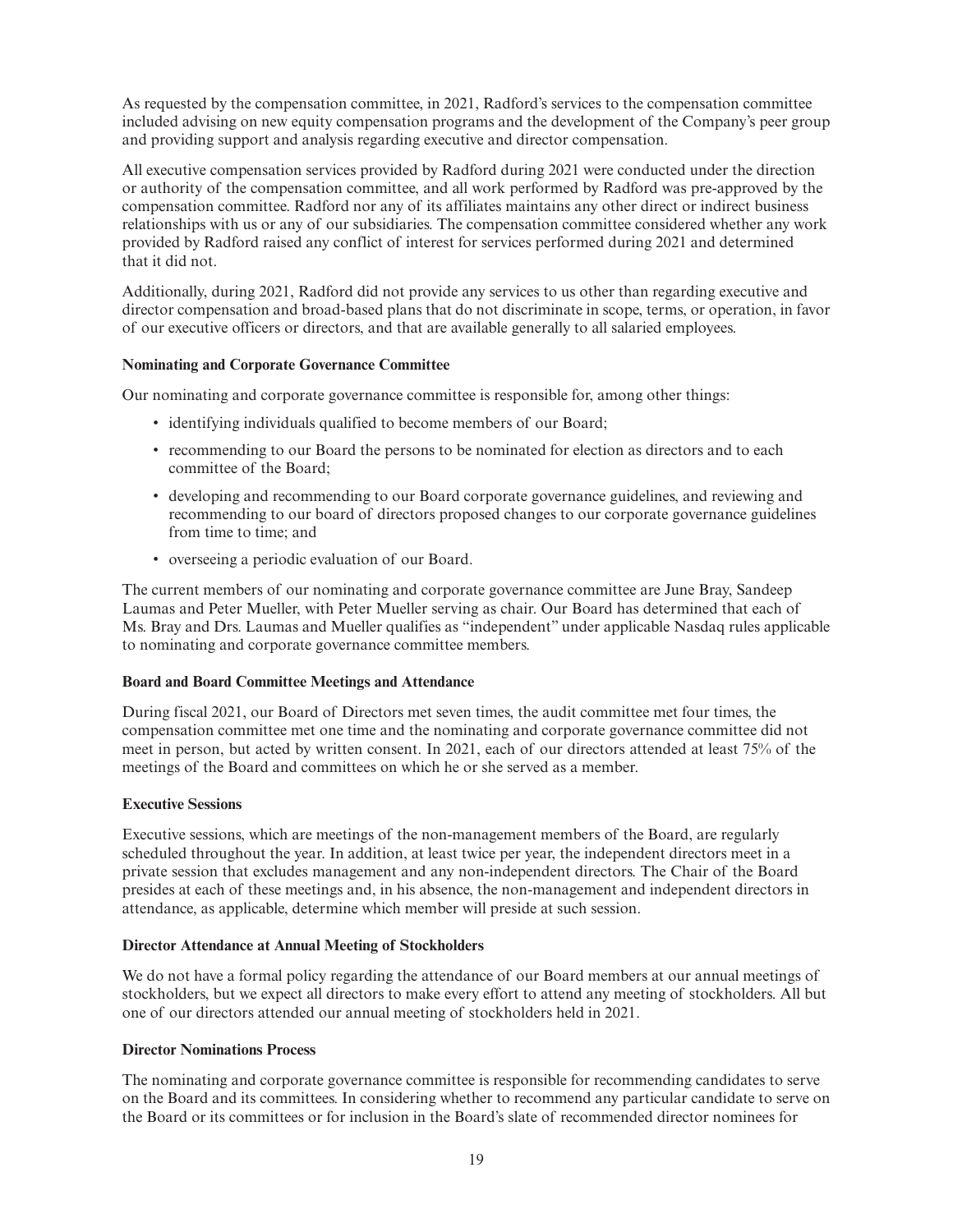election at the annual meeting of stockholders, the nominating and corporate governance committee considers the criteria set forth in our Corporate Governance Guidelines. Specifically, the nominating and corporate governance committee may take into account many factors, including personal and professional integrity; ethics and values; experience in corporate management, such as serving as an officer or former officer of a publicly held company; strong finance experience; relevant social policy concerns; experience relevant to the Company's industry; experience as a board member or executive officer of another publicly held company; relevant academic expertise or other proficiency in an area of the Company's operations; diversity of expertise and experience in substantive matters pertaining to the Company's business relative to other board members; diversity of background and perspective, including, but not limited to, with respect to age, gender, race, place of residence and specialized experience; practical and mature business judgment, including, but not limited to, the ability to make independent analytical inquiries; and any other relevant qualifications, attributes or skills.

We consider diversity, such as gender, race, ethnicity and members of underrepresented communities, a meaningful factor in identifying director nominees and view such diversity characteristics meaningful factors to consider, but do not have a formal diversity policy. Currently, 67% of our Board self-identifies as a member of a diverse gender, racial, ethnic or underrepresented group. The Board evaluates each individual in the context of the Board as a whole, with the objective of assembling a group that has the necessary tools to perform its oversight function effectively in light of the Company's business and structure. In determining whether to recommend a director for re-election, the nominating and corporate governance committee may also consider potential conflicts of interest with the candidates, other personal and professional pursuits, the director's past attendance at meetings and participation in and contributions to the activities of the Board.

| <b>Total number of directors</b>        |          |             |                   |                                      |  |
|-----------------------------------------|----------|-------------|-------------------|--------------------------------------|--|
|                                         | Female   | <b>Male</b> | <b>Non-Binary</b> | Did Not<br><b>Disclose</b><br>Gender |  |
| Part I: Gender Identity                 |          |             |                   |                                      |  |
| Directors                               |          |             | 0                 |                                      |  |
| Part II: Demographic Background         |          |             |                   |                                      |  |
|                                         | $\Omega$ |             | $\Omega$          |                                      |  |
| Alaskan Native or Native American       |          |             |                   |                                      |  |
|                                         |          |             |                   |                                      |  |
|                                         |          |             |                   |                                      |  |
| Native Hawaiian or Pacific Islander     |          |             |                   |                                      |  |
|                                         |          |             |                   |                                      |  |
|                                         |          |             |                   |                                      |  |
|                                         |          |             |                   |                                      |  |
| Did Not Disclose Demographic Background |          |             |                   |                                      |  |

**Board Diversity Matrix (As of April 5, 2022)**

In identifying prospective director candidates, the nominating and corporate governance committee may seek referrals from other members of the Board, management, stockholders and other sources, including third party recommendations. The nominating and corporate governance committee also may, but need not, retain a third-party search firm in order to assist it in identifying candidates to serve as directors of the Company. The nominating and corporate governance committee uses the same criteria for evaluating candidates regardless of the source of the referral or recommendation. When considering director candidates, the nominating and corporate governance committee seeks individuals with backgrounds and qualities that, when combined with those of our incumbent directors, provide a blend of skills and experience to further enhance the Board's effectiveness. In connection with its annual recommendation of a slate of nominees, the nominating and corporate governance committee also may assess the contributions of those directors recommended for re-election in the context of the Board evaluation process and other perceived needs of the Board. June Bray was initially recommended to serve on our Board by a former employee. In determining to nominate each director nominee at this Annual Meeting, the nominating and corporate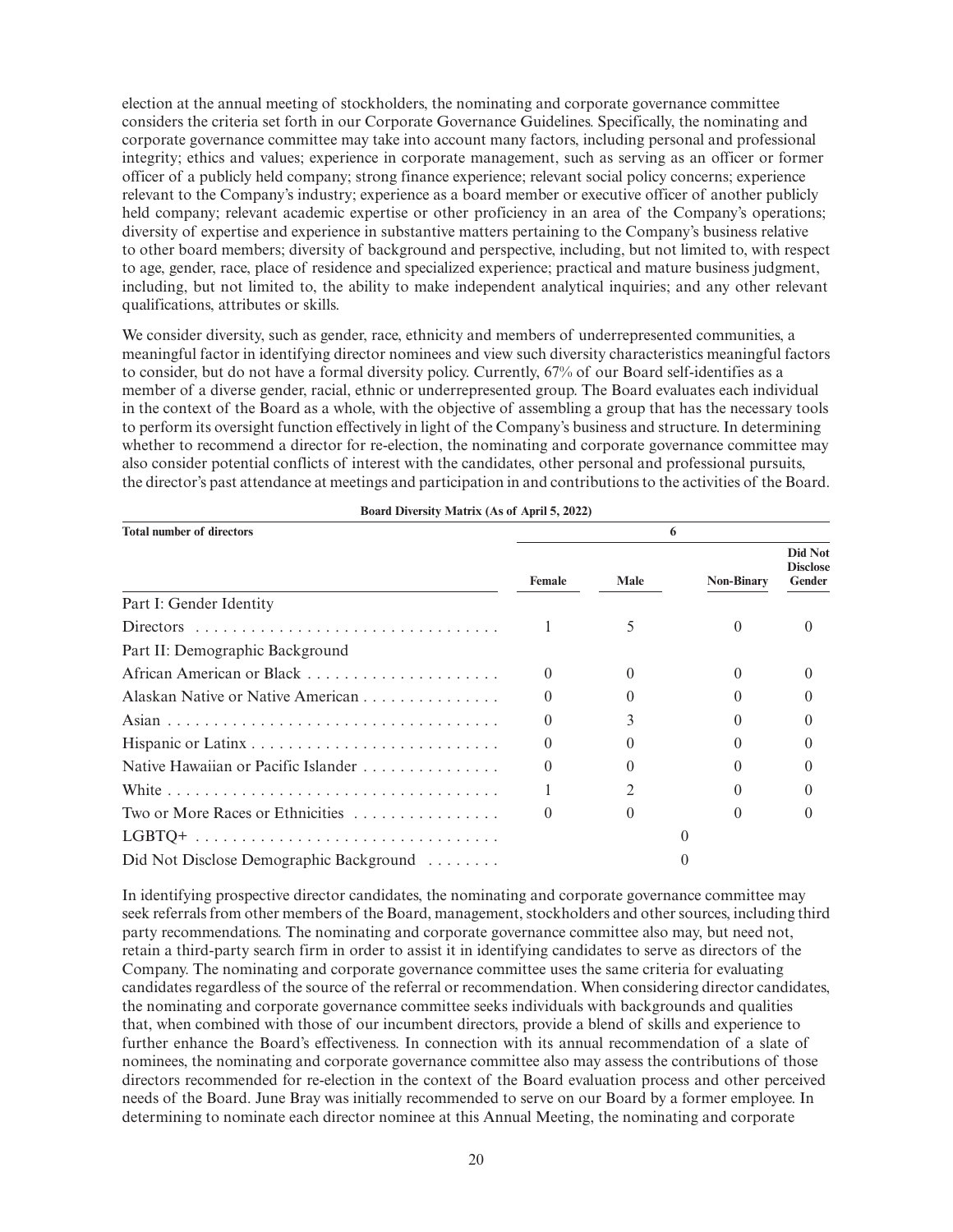governance committee and the Board evaluated each nominee in accordance with our standard review process for director candidates in connection with a director's initial appointment and his or her nomination for election or re-election, as applicable, at the Annual Meeting.

When considering whether the directors and nominees have the experience, qualifications, attributes and skills, taken as a whole, to enable the Board to satisfy its oversight responsibilities effectively in light of our business and structure, the Board focused primarily on the information discussed in each of the board member's biographical information set forth above. We believe that our directors provide an appropriate mix of experience and skills relevant to the size and nature of our business. This process resulted in the Board's nomination of the incumbent directors named in this Proxy Statement and proposed for election by you at the Annual Meeting.

The nominating and corporate governance committee will consider director candidates recommended by stockholders, and such candidates will be considered and evaluated under the same criteria described above. Any recommendation submitted to the Company should be in writing and should include any supporting material the stockholder considers appropriate in support of that recommendation, but must include information that would be required under the rules of the SEC to be included in a proxy statement soliciting proxies for the election of such candidate and a written consent of the candidate to serve as one of our directors if elected and must otherwise comply with the requirements under our bylaws for stockholders to recommend director nominees. Stockholders wishing to propose a candidate for consideration may do so by submitting the above information to the attention of the Corporate Secretary, BioXcel Therapeutics, Inc., 555 Long Wharf Drive, New Haven, CT 06511. All recommendations for director nominations received by the Corporate Secretary that satisfy our by-law requirements relating to such director nominations will be presented to the nominating and corporate governance committee for its consideration. Stockholders also must satisfy the notification, timeliness, consent and information requirements set forth in our bylaws. These timing requirements are also described under the caption "Stockholder Proposals and Director Nominations."

# **Board Role in Risk Oversight**

The Board of Directors has overall responsibility for risk oversight, including, as part of regular Board and committee meetings, general oversight of executives' management of risks relevant to the Company. A fundamental part of risk oversight is not only understanding the material risks a company faces and the steps management is taking to manage those risks, but also understanding what level of risk is appropriate for the Company. The involvement of the Board of Directors in reviewing our business strategy is an integral aspect of the Board's assessment of management's tolerance for risk and its determination of what constitutes an appropriate level of risk for the Company. While the full Board has overall responsibility for risk oversight, it is supported in this function by its audit committee, compensation committee and nominating and corporate governance committee. Each of the committees regularly reports to the Board.

The audit committee assists the Board in fulfilling its risk oversight responsibilities by periodically reviewing our accounting, reporting and financial practices, including the integrity of our financial statements, the surveillance of administrative and financial controls, our compliance with legal and regulatory requirements, and our enterprise risk management program. Through its regular meetings with management, including the finance, legal, internal audit, tax, compliance, and information technology functions, the audit committee reviews and discusses significant areas of our business and summarizes for the Board areas of risk and the appropriate mitigating factors. The compensation committee assists the Board by overseeing and evaluating risks related to the Company's compensation structure and compensation programs, including the formulation, administration and regulatory compliance with respect to compensation matters, and coordinating, along with the Board's Chair, succession planning discussions. The nominating and corporate governance committee assists the Board by overseeing and evaluating programs and risks associated with Board organization, membership and structure, and corporate governance. In addition, our Board receives periodic detailed operating performance reviews from management.

# **Committee Charters and Corporate Governance Guidelines**

Our Corporate Governance Guidelines, charters of the audit committee, compensation committee and nominating and corporate governance committee and other corporate governance information are available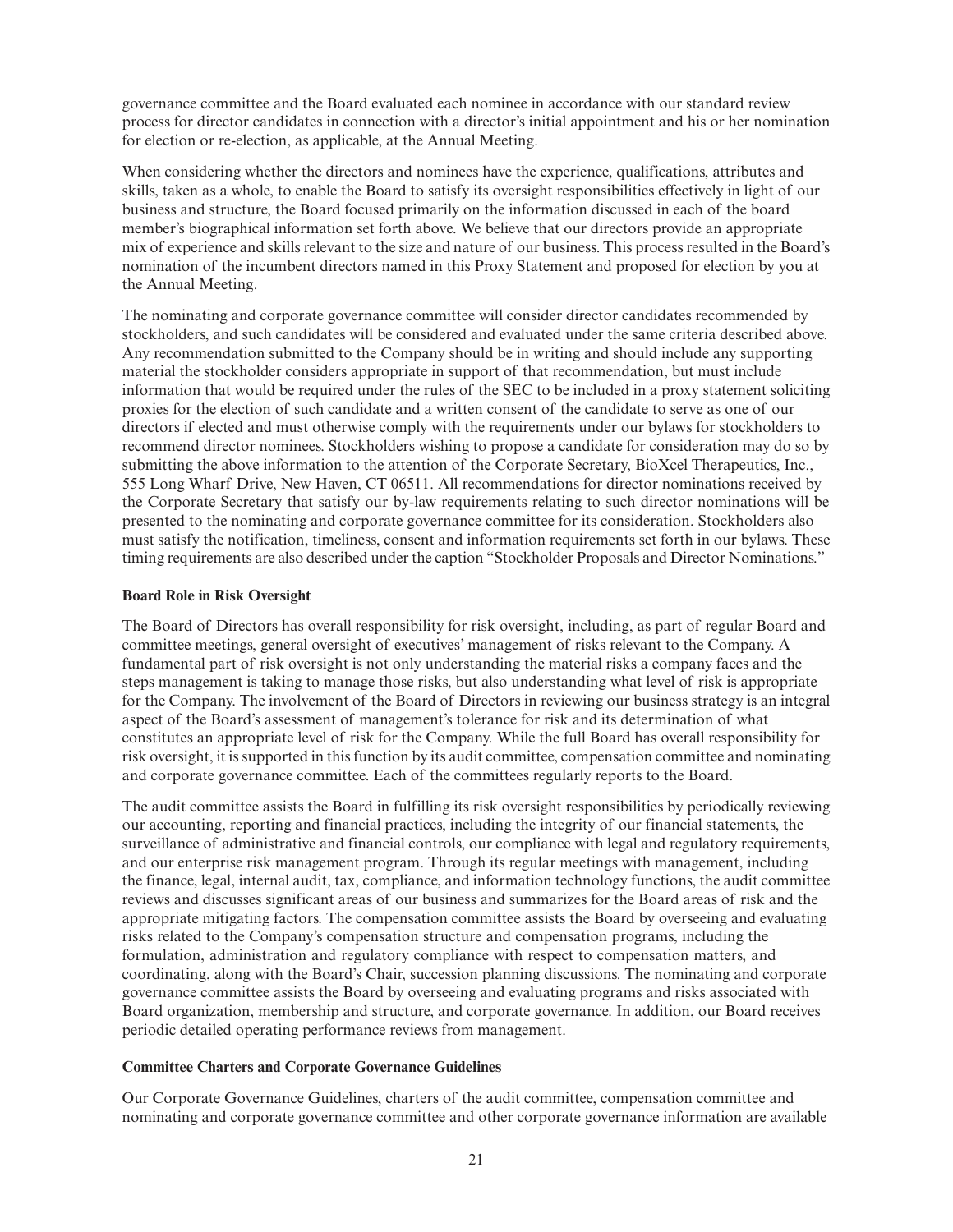under the Corporate Governance section of the Investors page of our website located at www.bioxceltherapeutics.com, or by writing to our Corporate Secretary at our offices at 555 Long Wharf Drive, New Haven, CT 06511.

# **Code of Business Conduct and Ethics**

We have adopted a code of business conduct and ethics (the "Code of Conduct") that applies to all of our directors, officers and employees, including our principal executive officer, principal financial officer, principal accounting officer or controller or persons performing similar functions. A copy of our Code of Business Conduct and Ethics is available under the "Governance — Governance Documents" section of the Investors page of our website located at www.bioxceltherapeutics.com, or by writing to our Corporate Secretary at our offices at 555 Long Wharf Drive, New Haven, CT 06511. We intend to make any required disclosures regarding amendments to, or waivers of, provisions of our Code of Conduct on our website rather than by filing a Current Report on Form 8-K.

# **Anti-Hedging Policy**

Our Board of Directors has adopted an Insider Trading Compliance Policy, which applies to all of our directors, officers and employees. The policy prohibits our directors, officers and employees from purchasing financial instruments, such as prepaid variable forward contracts, equity swaps, collars, and exchange funds, or otherwise engaging in transactions that hedge or offset, or are designed to hedge or offset, any decrease in the market value of our equity securities. All such transactions involving our equity securities, whether such securities were granted as compensation or are otherwise held, directly or indirectly, are prohibited.

### **Communications with the Board**

Any stockholder or any other interested party who desires to communicate with our Board of Directors, our non-management directors or any specified individual director, may do so by directing such correspondence to the attention of the Corporate Secretary, BioXcel Therapeutics, Inc., 555 Long Wharf Drive, New Haven, CT 06511. The Corporate Secretary will forward the communication to the appropriate director or directors as appropriate.

### **Compensation Committee Interlocks and Insider Participation**

During the 2021 fiscal year, the members of our compensation committee were Drs. Laumas and Mueller, neither of whom was, during the fiscal year, an officer or employee of the Company and neither of whom was formerly an officer of the Company. During 2021, none of our executive officers served as a member of the board of directors or compensation committee (or other committee performing equivalent functions) of any entity that had one or more executive officers serving on our Board or compensation committee.

During the fiscal year ended December 31, 2021, no other relationships required to be disclosed by the rules of the SEC existed aside from those identified herein.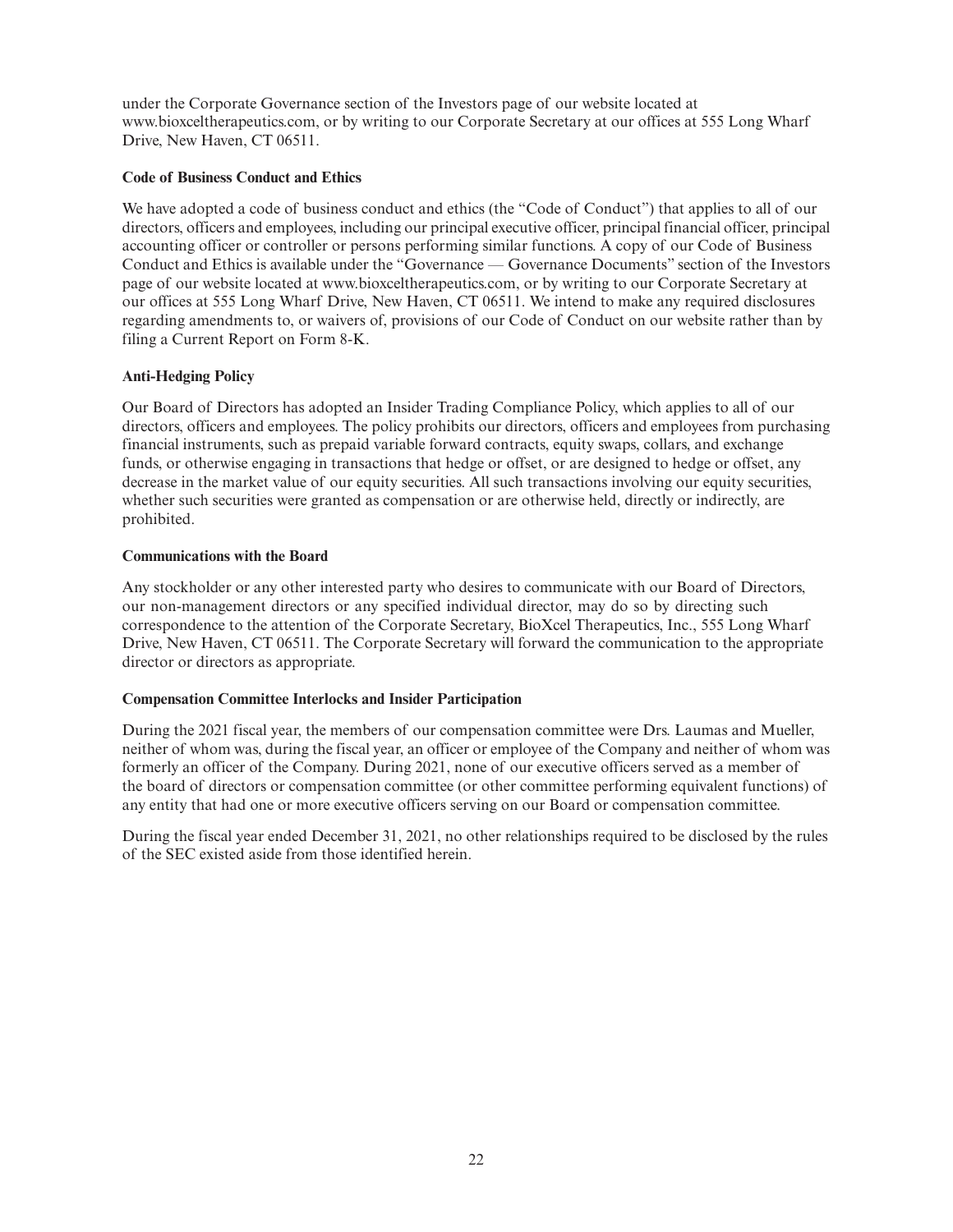### **EXECUTIVE COMPENSATION**

The following is a discussion of the compensation arrangements of our named executive officers ("NEOs"). As an "emerging growth company" as defined in the JOBS Act, we are not required to include a Compensation Discussion and Analysis section and have elected to comply with the scaled disclosure requirements applicable to emerging growth companies.

Our NEOs include our principal executive officer and our two most highly compensated executive officers, other than our principal executive officer, for the fiscal year ended December 31, 2021. These NEOs and their positions are:

- Vimal Mehta, Ph.D., our Chief Executive Officer and President;
- Javier Rodriquez, our Senior Vice President, Chief Legal Officer and Secretary; and
- Frank Yocca, our Senior Vice President and Chief Scientific Officer.

#### **Summary Compensation Table**

The following table shows information regarding the compensation of our NEOs for the years presented.

|                                                         |      |                             | Option                       | <b>Non-Equity</b><br><b>Incentive</b>   | <b>All Other</b>            |                             |
|---------------------------------------------------------|------|-----------------------------|------------------------------|-----------------------------------------|-----------------------------|-----------------------------|
| <b>Name and Principal Position</b>                      | Year | <b>Salary</b><br><b>(S)</b> | <b>Awards</b><br>$(S)^{(1)}$ | <b>Plan Compensation</b><br>$(S)^{(2)}$ | Compensation<br>$(S)^{(3)}$ | <b>Total</b><br><b>(\$)</b> |
| Vimal Mehta, Ph.D.                                      |      |                             | 2021 916,701 7,964,625       | 483,052                                 | 7,800                       | 9,372,177                   |
| Chief Executive Officer and President                   | 2020 |                             | 890,000 8,122,500            | 556,250                                 | 7,800                       | 9,576,550                   |
| Javier Rodriquez                                        | 2021 |                             | 334,028 1,543,898            | 136,500                                 | $\overline{\phantom{a}}$    | 2,014,426                   |
| Senior Vice President and Chief Legal<br><i>Officer</i> |      |                             |                              |                                         |                             |                             |
|                                                         | 2021 | 333.250                     | 700.887                      | 112.912                                 | 6,420                       | 1,153,469                   |
| Senior Vice President and Chief<br>Scientific Officer   |      |                             |                              |                                         |                             |                             |

<sup>(1)</sup> The amounts reported represent the grant date fair value of stock options granted to our NEOs as computed in accordance with Accounting Standards Codification 718, Compensation - Stock Compensation (ASC 718). Note that the amounts reported in this column reflect the accounting cost for these stock options and do not correspond to the actual economic value that may be received by our NEOs from the options. We provided information regarding the assumptions used to calculate the value of the option awards in Note 9 to our financial statements included in our Annual Report on Form 10-K for the year ended December 31, 2021.

(2) The amounts reported represent annual cash bonuses earned for 2021 and paid in 2022. For additional information, see "2021 Annual Bonuses" below.

#### **Narrative to Summary Compensation Table**

#### *2021 Salaries*

Our NEOs receive a base salary to compensate them for services rendered to the Company. The base salary payable to each NEO is intended to provide a fixed component of compensation reflecting the executive's skill set, experience, role and responsibilities. The base salaries of our NEOs are reviewed from time to time and adjusted when our Board or compensation committee determines an adjustment is appropriate. In early 2021, the Board increased Dr. Mehta's base salary in connection with annual merit increases for all employees. Mr. Yocca's annual base salary was increased based on an evaluation of compensation for comparable positions in our industry. The base salary of Mr. Rodriquez was negotiated in connection with his commencing employment with us in 2021. The 2021 base salaries for each of our NEOs were as follows: Dr. Mehta, \$916,700; Mr. Rodriquez, \$390,000, and Mr. Yocca, \$340,216.

<sup>(3)</sup> The amounts reported for 2021 represent reimbursement for healthcare benefits for the NEOs.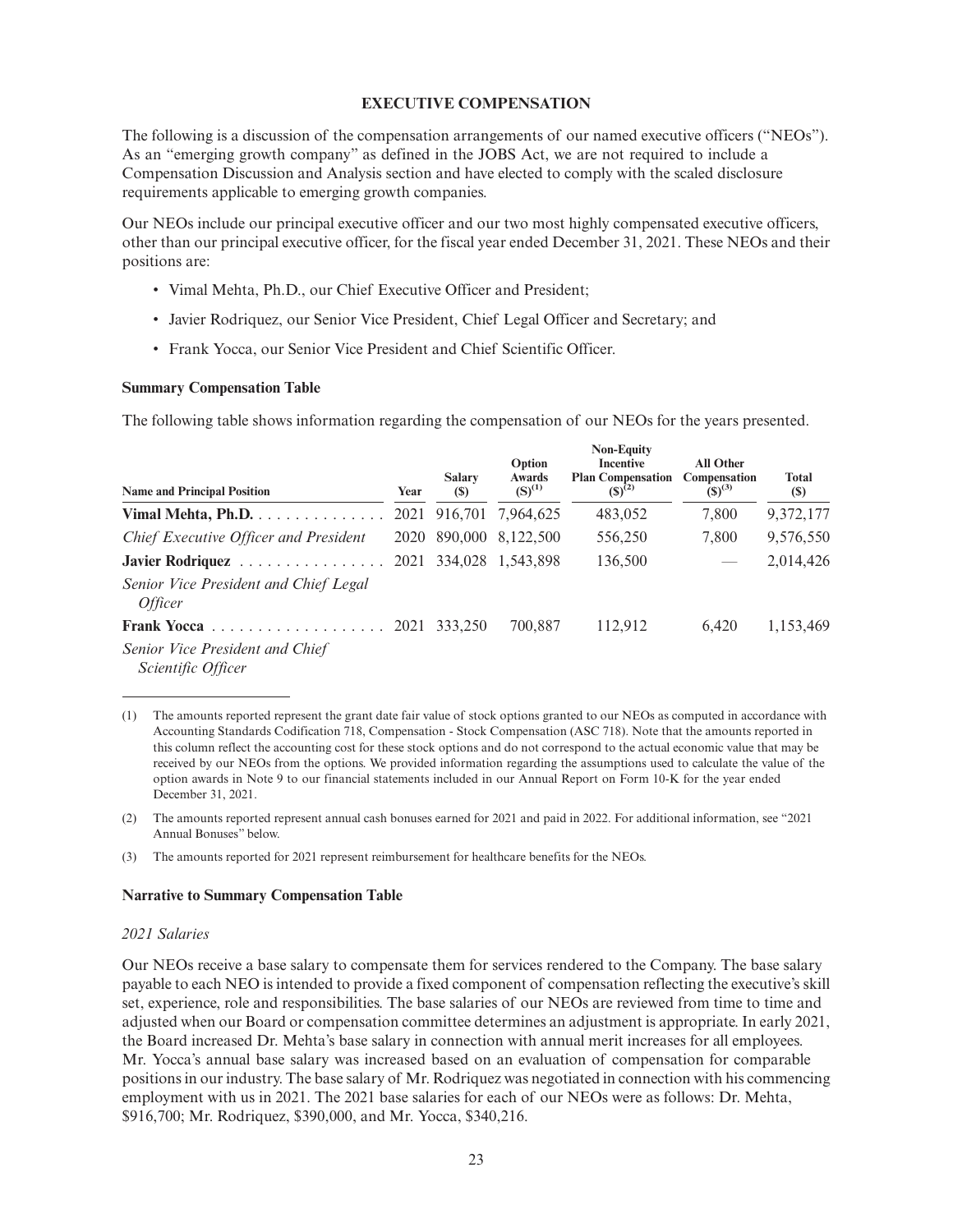# *2021 Annual Bonuses*

We offer our NEOs the opportunity to earn annual cash bonuses to compensate them for attaining company and individual performance goals. Each NEO's target bonus opportunity is expressed as a percentage of annual base salary. The 2021 annual bonuses for Dr. Mehta, Mr. Rodriquez and Mr. Yocca were targeted at 55%, 35% and 35% of their respective base salaries.

The performance goals for annual bonuses are reviewed and approved annually by the compensation committee. For 2021, our NEOs were eligible to earn annual bonuses based on the achievement of certain company performance goals, which generally related to clinical trial performance, completing certain financial and operational objectives, as well as an assessment of individual performance. In March 2022, the Board approved the 2021 annual bonuses for the NEOs following an assessment of the NEOs' individual performance and the Company's achievement against company performance goals. The actual annual cash bonuses awarded to each NEO for 2021 performance are set forth above in the Summary Compensation Table in the column entitled "Non-Equity Incentive Plan Compensation."

# *Equity Compensation*

We award stock options to our employees, including our NEOs, as the long-term incentive component of our compensation program. We typically grant stock options at such times as our Board determines appropriate. Generally, stock options vest over four years with 25% of the shares subject to the option vesting on the first anniversary of the date of grant and the remaining 75% of the shares subject to the option vesting in substantially equal monthly installments over the following thirty-six months, subject to the holder's continued employment with us through the applicable vesting date. Refer to the "Outstanding Equity Awards at Year End" table below for information regarding the stock options we granted to our NEOs during 2021.

### **Other Elements of Compensation**

Our NEOs are eligible to participate in our employee benefit plans and programs, which generally include medical, dental and vision benefits, and life, short-term, and long-term disability insurance to the same extent as our other full-time employees generally, subject to the terms and eligibility requirements of those plans. During 2021, we reimbursed Dr. Mehta and Mr. Yocca for their healthcare premium payments, which reimbursement amounts are set forth in the Summary Compensation Table in the column entitled "All Other Compensation." None of our other NEOs received any special benefits or executive perquisites during 2021.

# **Outstanding Equity Awards at Year End**

The following table sets forth all outstanding equity awards held by each of the NEOs as of December 31, 2021.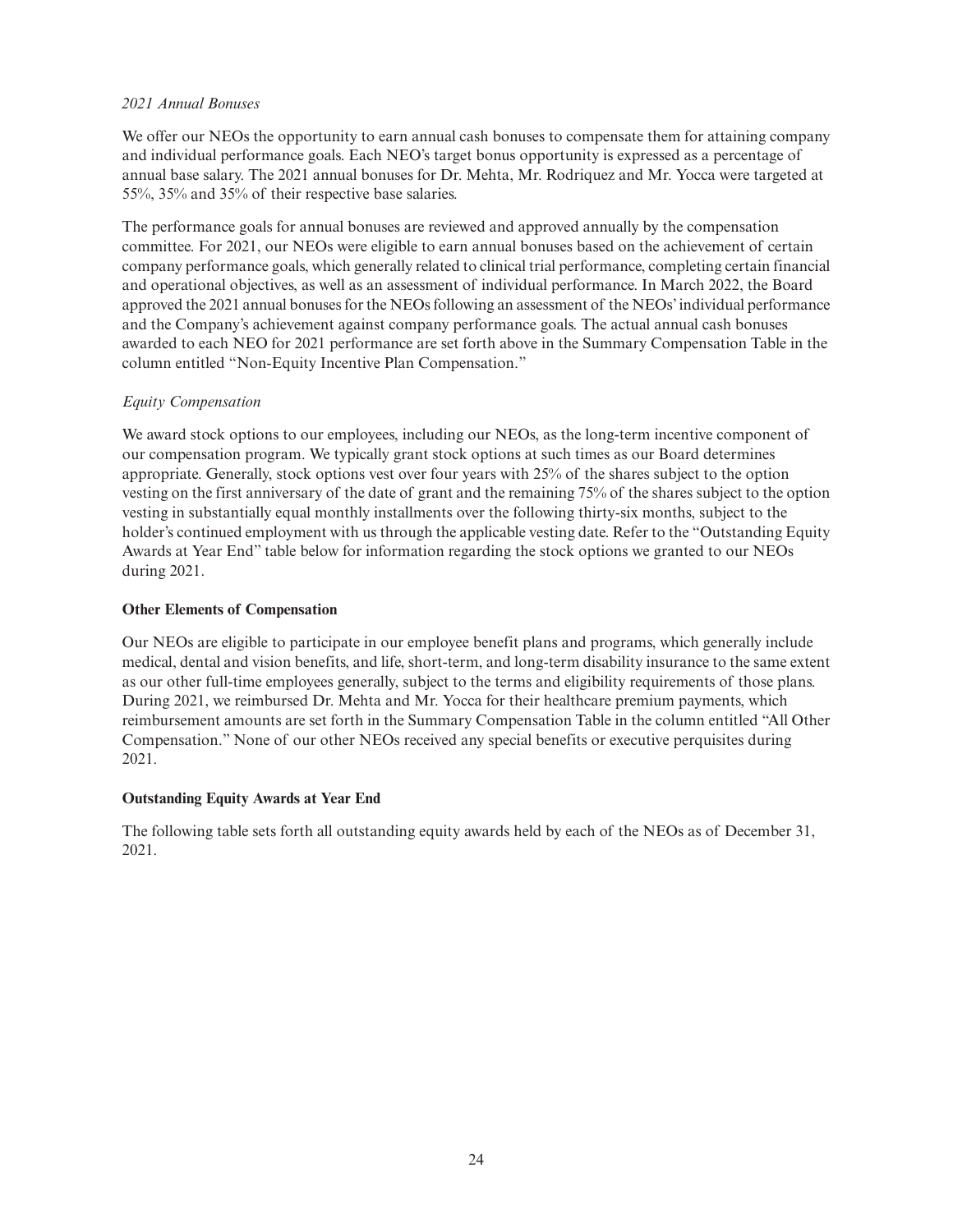|             | <b>Option Awards</b>                          |                                                                                                                    |                                                                                                              |                                                   |                                     |
|-------------|-----------------------------------------------|--------------------------------------------------------------------------------------------------------------------|--------------------------------------------------------------------------------------------------------------|---------------------------------------------------|-------------------------------------|
|             | <b>Vesting</b><br><b>Commencement</b><br>Date | Number of<br><b>Securities</b><br>Underlying<br><b>Unexercised</b><br><b>Options</b><br><b>Exercisable</b><br>(# ) | Number of<br><b>Securities</b><br>Underlying<br><b>Unexercised</b><br><b>Options</b><br>Unexercisable<br>(#) | Option<br><b>Exercise</b><br>Price<br><b>(\$)</b> | Option<br><b>Expiration</b><br>Date |
|             | 08/23/2017                                    | 474,000                                                                                                            |                                                                                                              | 0.41                                              | 08/23/2027                          |
|             | $05/23/2019^{(1)}$                            | 168,148                                                                                                            | 19,552                                                                                                       | 10.04                                             | 05/23/2029                          |
|             | $05/26/2020^{(2)}$                            | 98,958                                                                                                             | 151,042                                                                                                      | 45.99                                             | 05/26/2030                          |
|             | $3/25/2021^{(3)}$                             |                                                                                                                    | 250,000                                                                                                      | 41.17                                             | 03/25/2031                          |
|             | $02/22/2021^{(3)}$                            |                                                                                                                    | 32,000                                                                                                       | 54.90                                             | 02/22/2031                          |
|             | $08/16/2021^{(3)}$                            |                                                                                                                    | 10,000                                                                                                       | 23.84                                             | 08/16/2031                          |
| Frank Yocca | 08/23/2017                                    | 54,310                                                                                                             |                                                                                                              | 0.41                                              | 08/23/2027                          |
|             | $03/12/2018^{(2)}$                            | 34,217                                                                                                             | 2,281                                                                                                        | 11.00                                             | 03/12/2028                          |
|             | $05/26/2020^{(2)}$                            | 17,813                                                                                                             | 27,187                                                                                                       | 45.99                                             | 05/26/2030                          |
|             | $03/25/2021^{(3)}$                            |                                                                                                                    | 22,000                                                                                                       | 41.17                                             | 03/25/2031                          |

(1) The unvested portion of the option vests in substantially equal monthly installments until the third anniversary of the vesting commencement date.

(2) The unvested portion of the option vests in substantially equal monthly installments until the fourth anniversary of the vesting commencement date.

(3) The unvested portion of the option vests as to 25% of the shares on the first anniversary of the vesting commencement date and in substantially equal monthly installments thereafter until the fourth anniversary of the vesting commencement date.

#### **Employment Arrangements**

We have entered into employment agreements with each of our NEOs that set forth the terms and conditions of each executive's employment with us. Each employment agreement establishes an annual base salary and target bonus opportunity for each NEO. The amounts in effect during 2021 are described above under the headings "2021 Salaries" and "2021 Annual Bonuses."The NEOs are eligible to participate in our employee benefit plans and programs for which the NEO is eligible, subject to the terms and conditions of such plans and programs.

During 2021, in the event that an NEO was terminated by us without cause, or by the executive for good reason, subject to the NEO's timely execution and non-revocation of a release of claims in our favor, the executive would have been eligible to receive (i) a pro-rated portion of the annual bonus for the year of termination; (ii) base salary continuation for 6 months (or 24 months for Dr. Mehta); and (iii) reimbursement for COBRA premium payments for 6 months (or up to 18 months for Dr. Mehta). In addition, Dr. Mehta would be entitled to vesting of 50% of any unvested equity awards held by him immediately prior to his termination. The Company must provide an NEO 30 days' notice in the event we terminate such NEO without cause.

The employment agreements also provide that, in the event an NEO's employment is terminated by us without cause or by the NEO for good reason, in either case, within 6 months prior to or 12 months after a change in control, then, subject to the NEO's timely execution and non-revocation of a release of claims in our favor, the NEO will be entitled to a lump sum payment equal to 6 months of base salary (or 24 months of base salary for Dr. Mehta), which payment is in addition to the severance payments and benefits described above.

The employment agreements generally define "cause" as, subject to certain notice and cure rights, the NEO's (i) material breach or material default of the employment agreement or any other agreement between us and the NEO, or repeated failure to follow the direction of the Company or our Board, as applicable; (ii) gross negligence, willful misfeasance or breach of fiduciary duty to us or our affiliates; (iii) commission of an act or omission involving fraud, embezzlement, misappropriation or dishonesty in connection with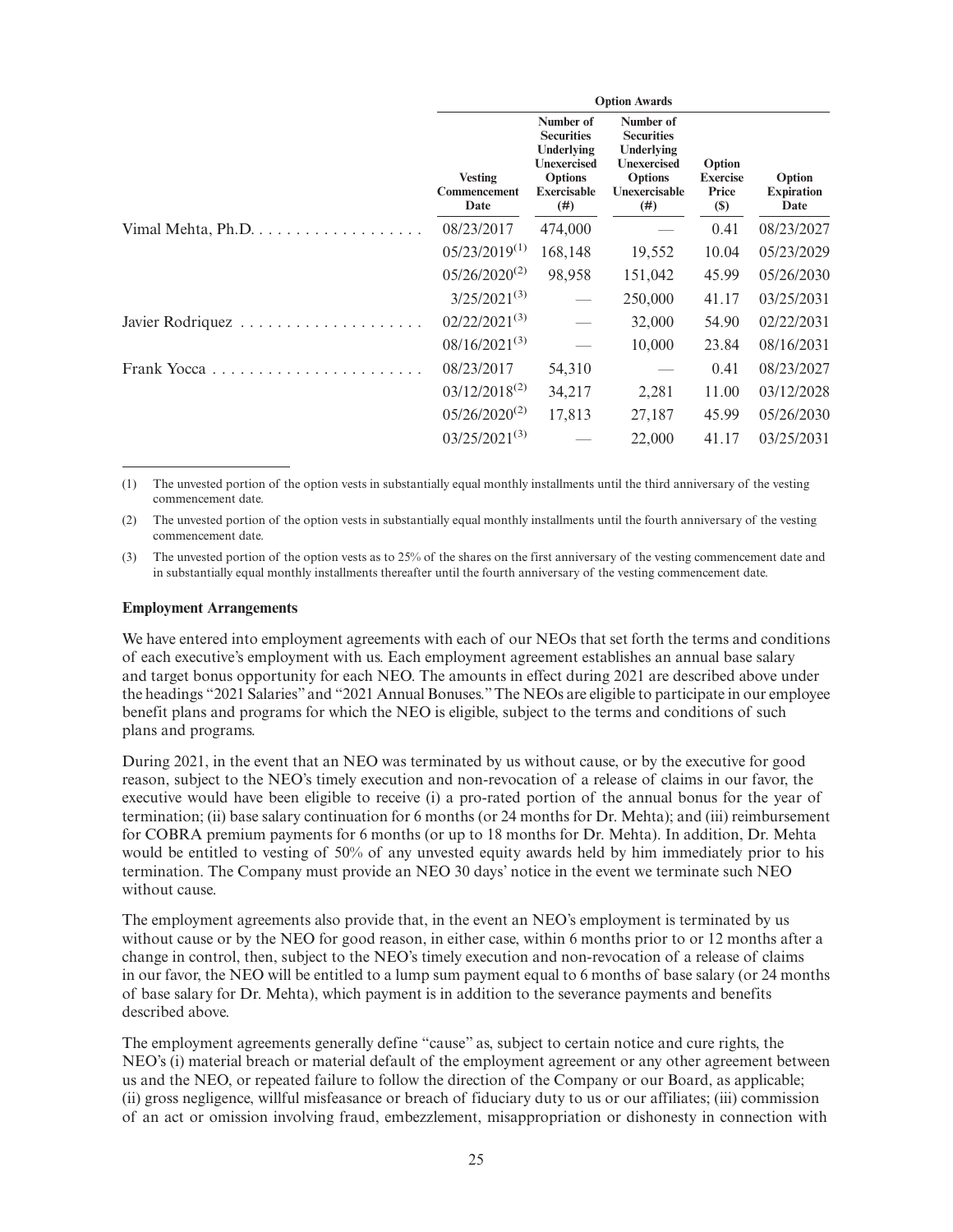NEO's duties to us or our affiliates, or, for Mr. Rodriquez or Mr. Yocca, that is otherwise likely to be materially injurious to the business or reputation of the Company or our affiliates; or (iv) conviction of, indictment for, or pleading guilty or nolo contendere to, any felony or other crime involving fraud or moral turpitude.

The employment agreements generally define "good reason" as, subject to certain notice and cure rights, the occurrence of any of the following (without the NEO's express written consent): (i) a significant reduction of the NEO's duties, position or responsibilities, or the removal of the NEO from such position, duties or responsibilities; (ii) the relocation of the NEO by more than 25 miles; or (iii) any action or inaction that constitutes a material breach by us or any of our successors of its obligations to the NEO under the employment agreement (or for Dr. Mehta, any other agreement between us and Dr. Mehta).

The employment agreements also contain covenants prohibiting the NEOs from competing with us or soliciting our suppliers, employees or customers during employment and for a period of one year following termination.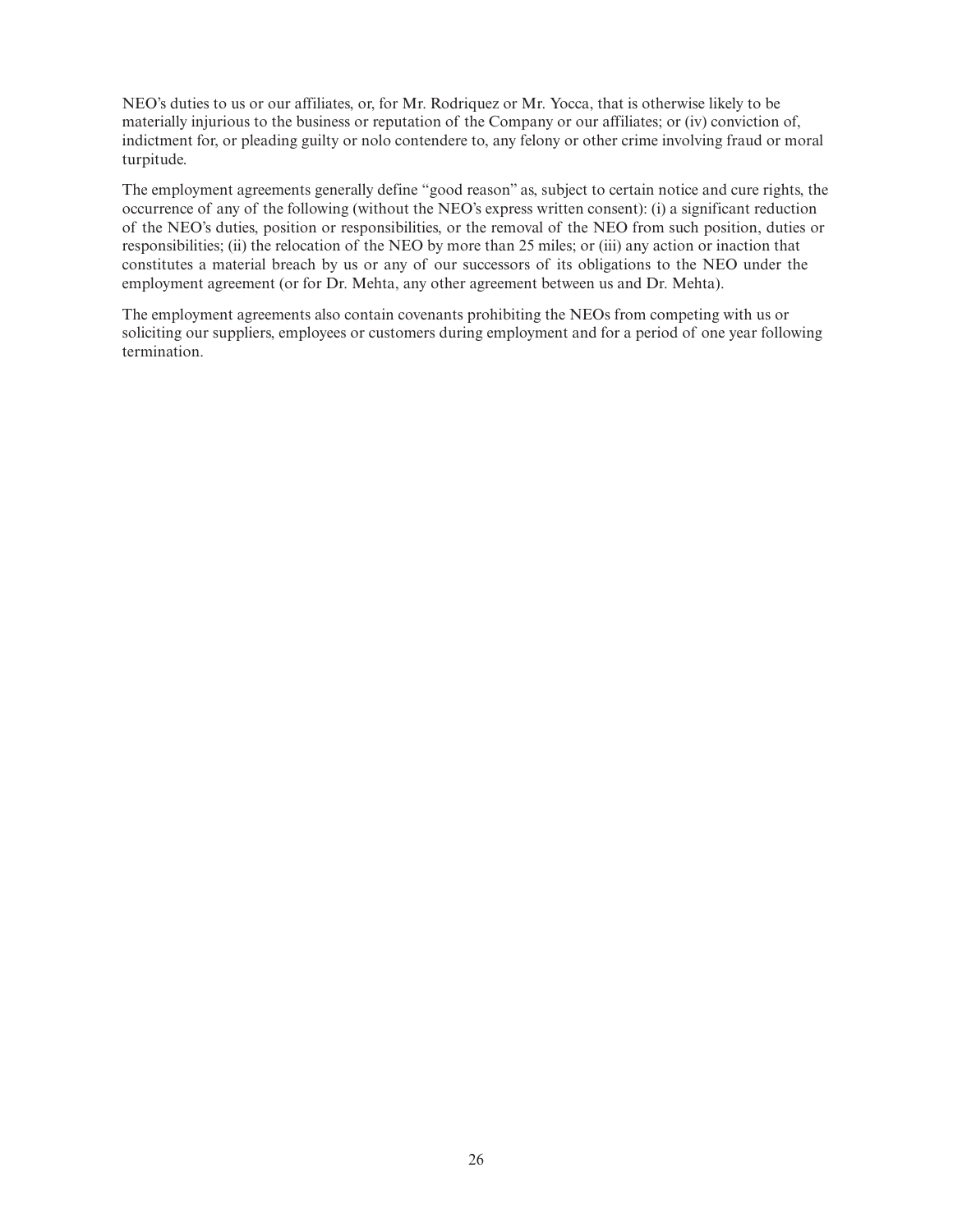#### **DIRECTOR COMPENSATION**

The non-employee members of our Board are eligible to receive compensation for their service on our Board. During 2021, we amended our compensation program for our non-employee directors based on an analysis provided by Radford, the company's independent compensation consultant. Under our director compensation program, each non-employee director is eligible to receive an option to purchase 29,000 shares of common stock upon such director's initial election or appointment to the Board. Additionally, each non-employee directors who has been serving as a non-employee director for at least six months as of the date of any annual meeting of stockholders and will continue to serve as a non-employee director immediately following such meeting, is eligible to receive an option to purchase 14,500 shares of common stock on the date of such annual meeting; *provided* that, for 2021 Ms. Bray was granted an option to purchase 25,000 shares of common stock in order to align her equity holdings with those of our other nonemployee directors. The options granted to our non-employee directors have an exercise price equal to the fair market value of our common stock on the date of grant and expire not later than ten years after the date of grant. The stock options granted upon a director's initial election or appointment vest in three substantially equal annual installments following the date of grant. The stock options granted annually to directors vest in a single installment on the earlier of the day before the next annual meeting or the first anniversary of the date of grant. In addition, all unvested stock options vest in full upon the occurrence of a change in control.

In addition, our non-employee directors are eligible to receive cash retainers for service on our Board and committees of our Board as set forth in the table below.

| <b>Position</b>                                                               | Amount   |
|-------------------------------------------------------------------------------|----------|
|                                                                               |          |
|                                                                               | \$30,000 |
|                                                                               |          |
|                                                                               | \$10,000 |
|                                                                               |          |
|                                                                               |          |
|                                                                               |          |
| Member of Nominating and Corporate Governance Committee (non-Chair)  \$ 4,000 |          |

Director fees under the program are payable in arrears in four equal quarterly installments not later than the fifteenth day following the final day of each calendar quarter, *provided* that the amount of each payment will be prorated for any portion of a quarter that a director is not serving on our board.

We also reimburse all of our non-employee directors for all reasonable and customary business expenses in accordance with company policy.

### **Director Compensation Table**

The following table sets forth information for the year ended December 31, 2021 regarding the compensation awarded to, earned by or paid to our non-employee directors:

| Name | <b>Fees Earned</b><br>or Paid in<br>$Cash (\$)$ | Option<br>Awards (\$) | <b>All Other</b><br>Compensation (\$) | Total (\$) |
|------|-------------------------------------------------|-----------------------|---------------------------------------|------------|
|      | 114,806                                         | $412,458^{(2)}$       |                                       | 527,264    |
|      | 88.653                                          | $412,458^{(3)}$       |                                       | 501,111    |
|      |                                                 |                       | 150,000                               | 150,000    |
|      | 67,500                                          | $412,458^{(4)}$       |                                       | 479,958    |
|      | 37,194                                          | $906,284^{(6)}$       | $\overline{\phantom{m}}$              | 943,478    |

<sup>(1)</sup> The amounts reported represent the grant date fair value of stock options granted to our non-employee directors as computed in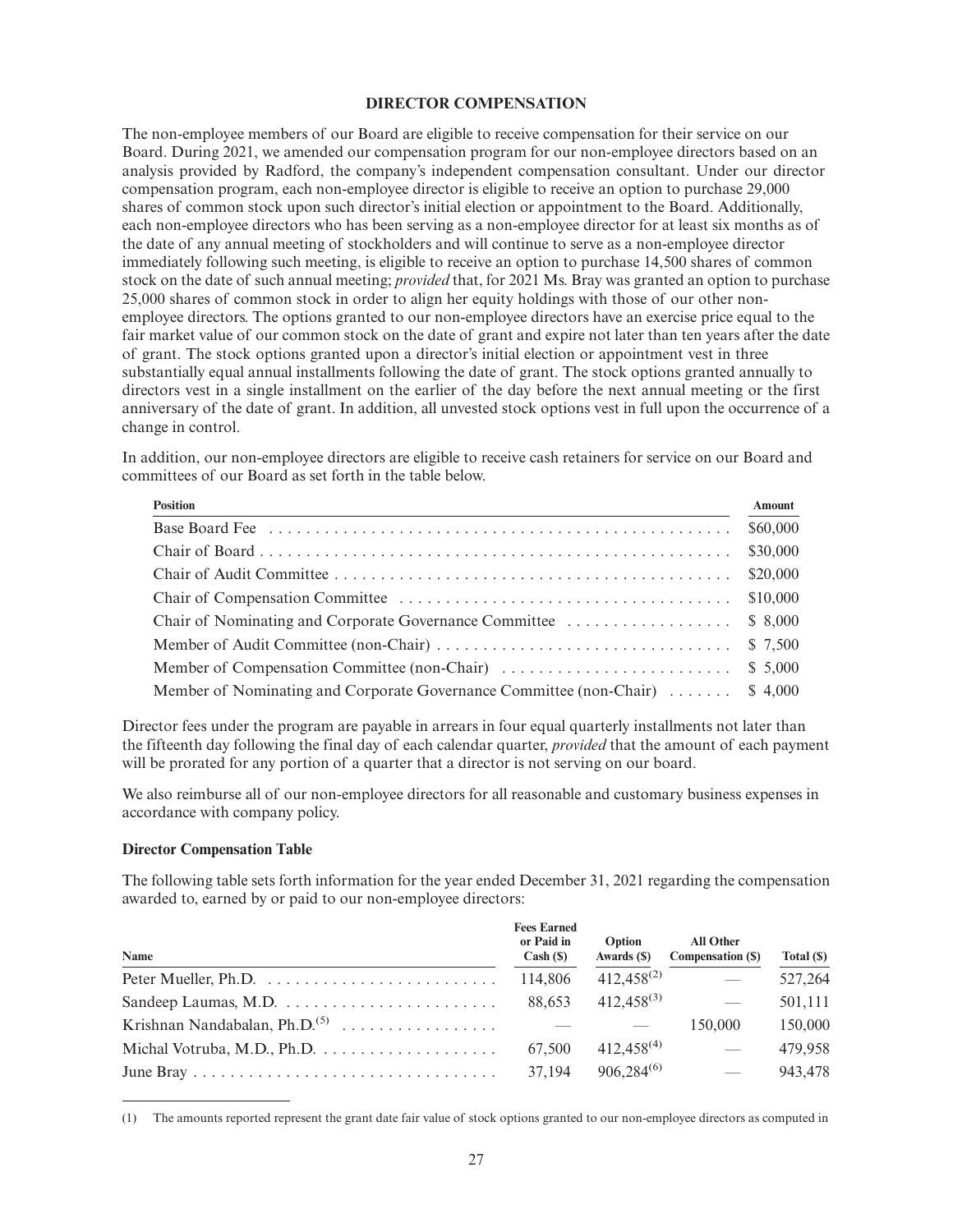accordance with ASC 718. Note that the amounts reported in this column reflect the accounting cost for these stock options and do not correspond to the actual economic value that may be received by the recipients from the options. We provide information regarding the assumptions used to calculate the value of the option awards in Note 9 to our financial statements included in our Annual Report on Form 10-K for the year ended December 31, 2021.

- (2) As of December 31, 2021, Dr. Mueller held options to purchase an aggregate of 215,597 shares of our common stock, of which 201,097 shares of common stock were exercisable.
- (3) As of December 31, 2021, Dr. Laumas held options to purchase an aggregate of 173,388 shares of our common stock, of which 158,888 shares of common stock were exercisable.
- (4) As of December 31, 2021, Dr. Votruba held options to purchase an aggregate of 49,200 shares of our common stock, of which 31,367 shares of common stock were exercisable.
- (5) Dr. Nandabalan serves as President and Chief Scientific Officer of BioXcel Corporation and does not receive compensation for his service on our board. During 2021, Dr. Nandabalan served as a consultant to the Company in the capacity of Chief Digital Officer and amounts shown in the table above represent cash fees earned by Dr. Nandabalan for his service to the Company in such role. See "Certain Transactions with Related Persons - Consulting Arrangements with BioXcel LLC Employees" below for additional information. As of December 31, 2021, Dr. Nandabalan held options to purchase 489,000 shares of our common stock, of which 481,188 shares of common stock were exercisable.
- (6) As of December 31, 2021, Ms. Bray held options to purchase an aggregate of 29,167 shares of our common stock, of which 4,167 shares of common stock were exercisable.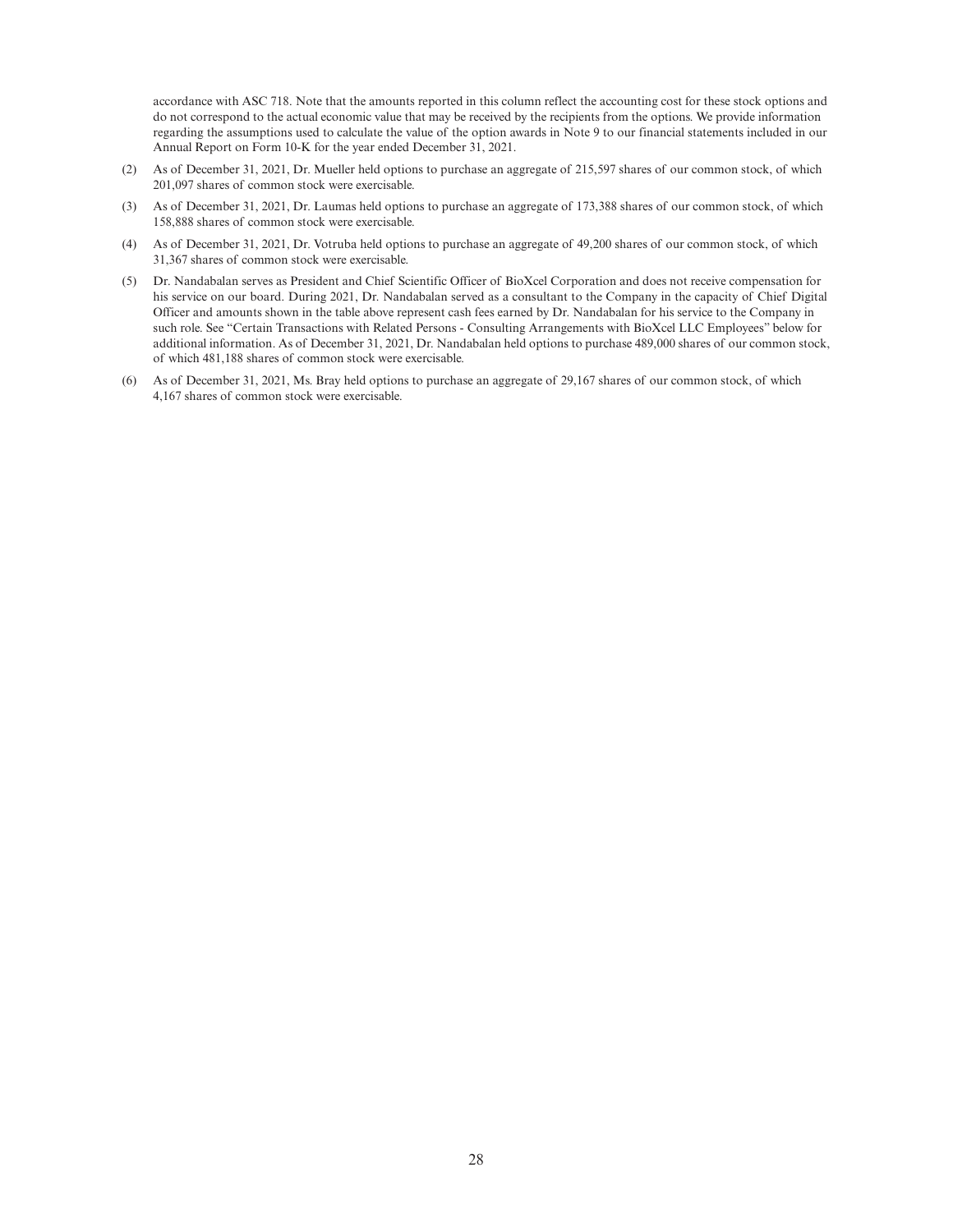#### **EQUITY COMPENSATION PLAN INFORMATION**

The following table provides certain information with respect to the Company's equity compensation plans in effect as of December 31, 2021:

| <b>Plan Category</b>                                                     | <b>Number of securities</b><br>to be issued upon<br>exercise of<br>outstanding<br>options,<br>warrants<br>and rights $(a)$ | Weighted-average<br>exercise price of<br>outstanding<br>options,<br>warrants<br>and rights (b) | Number of securities<br>remaining available<br>for future issuance<br>under equity<br>compensation plans<br>(excluding securities<br>reflected in<br>column (a)) <sup>(4)</sup> (c) |
|--------------------------------------------------------------------------|----------------------------------------------------------------------------------------------------------------------------|------------------------------------------------------------------------------------------------|-------------------------------------------------------------------------------------------------------------------------------------------------------------------------------------|
| Equity compensation plans approved by security<br>holders <sup>(1)</sup> | $4,000,241^{(2)}$                                                                                                          | $$18.89^{(3)}$                                                                                 | 992.193                                                                                                                                                                             |
| Equity compensation plans not approved by security                       |                                                                                                                            |                                                                                                |                                                                                                                                                                                     |
| <b>Total</b>                                                             | 4,000,241                                                                                                                  | \$18.89                                                                                        | 992,193                                                                                                                                                                             |

(1) Consists of the BioXcel Therapeutics, Inc. 2017 Incentive Award Plan (the "2017 Plan"), the BioXcel Therapeutics, Inc. 2020 Incentive Award Plan (the "2020 Plan") and the BioXcel Therapeutics, Inc. 2020 Employee Stock Purchase Plan (the "2020 ESPP").

(2) Includes 2,439,700 outstanding options to purchase shares under the 2017 Plan and 1,560,541 outstanding options to purchase shares under the 2020 Plan.

(3) As of December 31, 2021, the weighted-average exercise price of outstanding options under the 2017 Plan was \$3.51 and the weighted-average exercise price of outstanding options under the 2020 Plan was \$42.94.

(4) Includes 648,021 shares available for future issuance under the 2020 Plan and 344,172 shares available for issuance under the 2020 ESPP. Following the effective date of the 2020 Plan, we ceased making grants under the 2017 Plan. To the extent outstanding awards under the 2017 Plan are forfeited or lapse unexercised, the shares of common stock subject to such awards will be available for issuance under the 2020 Plan. The 2020 Plan provides for an annual increase to the number of shares available for issuance thereunder on the first day of each calendar year beginning on January 1, 2021 and ending on and including January 1, 2030, by an amount equal to the lesser of (i) 4% of the aggregate number of shares of common stock outstanding on the final day of the immediately preceding calendar year and (ii) such smaller number of shares of common stock as determined by our board of directors (but no more than 10,000,000 shares may be issued upon the exercise of incentive stock options). The 2020 ESPP provides for an annual increase to the number of shares available for issuance thereunder on the first day of each calendar year beginning on January 1, 2021 and ending on and including January 1, 2030, by an amount equal to the lesser of (i) 1% of the aggregate number of shares of common stock outstanding on the final day of the immediately preceding calendar year and (ii) such smaller number of shares of common stock as is determined by our board of directors, *provided* that no more than 500,000 shares of our common stock may be issued under the component of the 2020 ESPP that is intended to qualified under Section 423 of the Code. As of the date of this proxy statement, we have not commenced offering periods under the 2020 ESPP.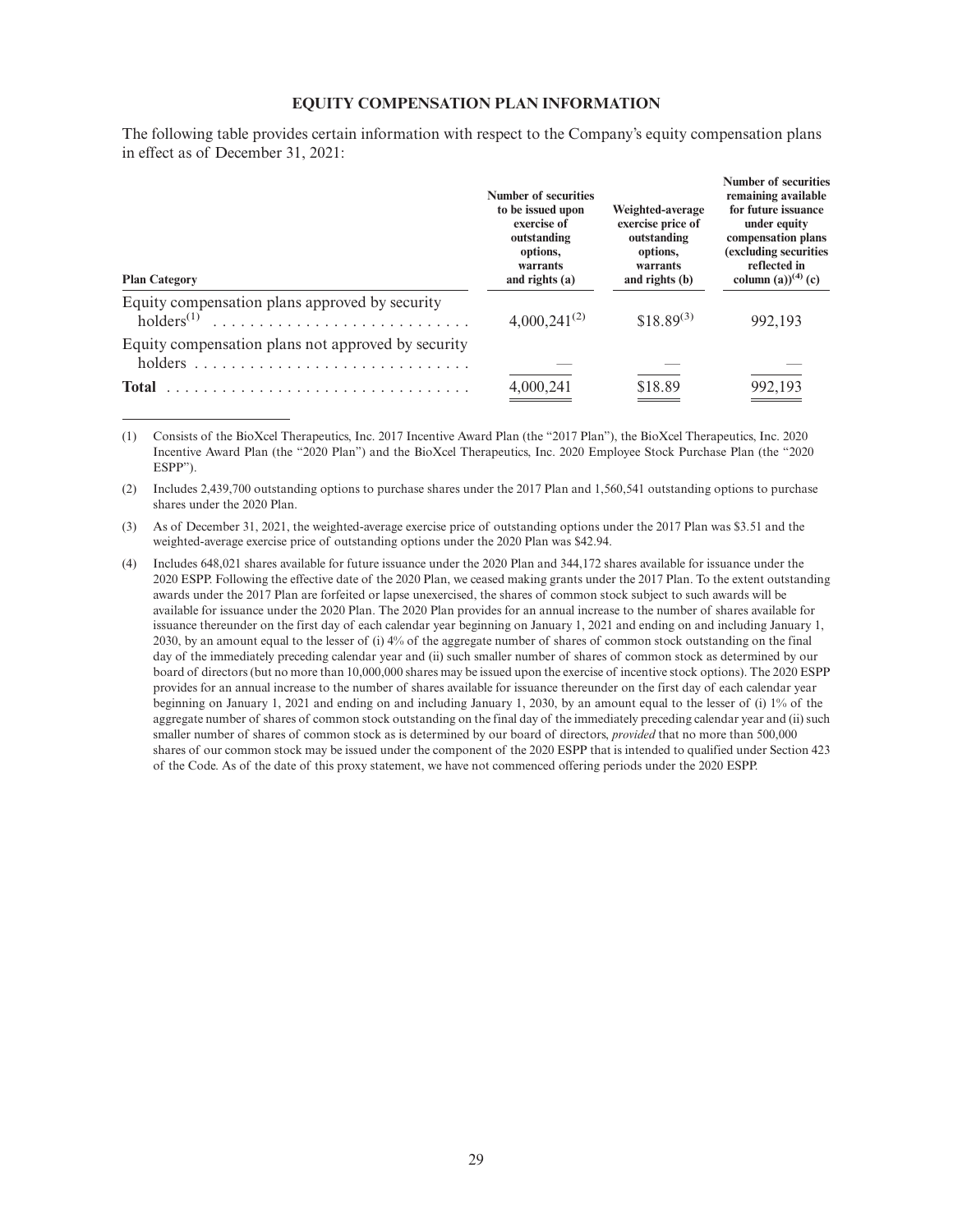#### **STOCK OWNERSHIP**

#### **Security Ownership of Certain Beneficial Owners and Management**

The following table sets forth information relating to the beneficial ownership of our common stock as of March 25, 2022 by:

- each person, or group of affiliated persons, known by us to beneficially own more than 5% of our outstanding shares of common stock;
- each of our directors;
- each of our named executive officers for 2021; and
- all directors and executive officers as a group.

The number of shares beneficially owned by each stockholder is determined under rules issued by the SEC. Under these rules, a person is deemed to be a "beneficial" owner of a security if that person has or shares voting power or investment power, which includes the power to dispose of or to direct the disposition of such security. Except as indicated in the footnotes below, we believe, based on the information furnished to us, that the individuals and entities named in the table below have sole voting and investment power with respect to all shares of common stock beneficially owned by them, subject to any applicable community property laws.

The percentage of shares beneficially owned is computed on the basis of 27,980,345 shares of our common stock outstanding as of March 25, 2022. Shares of our common stock that a person has the right to acquire within 60 days of March 25, 2022 are deemed outstanding for purposes of computing the percentage ownership of the person holding such rights, but are not deemed outstanding for purposes of computing the percentage ownership of any other person, except with respect to the percentage ownership of all directors and executive officers as a group. Unless otherwise indicated below, the address for each beneficial owner listed is c/o 555 Long Wharf Drive, New Haven, CT 06511.

| <b>Name of Beneficial Owner</b>                 | <b>Number of Shares</b><br><b>Beneficially Owned</b> | <b>Percentage of Shares</b><br><b>Beneficially Owned</b> |
|-------------------------------------------------|------------------------------------------------------|----------------------------------------------------------|
| Holders of more than $5\%$ :                    |                                                      |                                                          |
|                                                 | 8,546,750                                            | 30.6%                                                    |
|                                                 | 4,197,049                                            | $15.0\%$                                                 |
|                                                 | 1,508,768                                            | $5.4\%$                                                  |
| Named executive officers and directors:         |                                                      |                                                          |
|                                                 | 9,407,906                                            | 32.6%                                                    |
|                                                 | 9,999                                                | *                                                        |
|                                                 | 76,725                                               | ∗                                                        |
|                                                 | 4,167                                                | *                                                        |
|                                                 | 158,888                                              | *                                                        |
|                                                 | 410,892                                              | $1.5\%$                                                  |
| Krishnan Nandabalan, Ph.D. $^{(1)(10)}$         | 9,029,500                                            | 31.7%                                                    |
|                                                 | 219,075                                              | *                                                        |
| All executive officers and directors as a group |                                                      |                                                          |
|                                                 | 11,118,401                                           | $37.0\%$                                                 |

Represents less than 1%.

<sup>(1)</sup> Based on a Schedule 13G/A filed with the SEC on February 14, 2022 and information known to us, BioXcel LLC and BioXcel Holdings, Inc. have shared voting power and shared dispositive power over 8,546,750 shares of our common stock. Each of Dr. Nandabalan and Dr. Mehta is a manager and officer of BioXcel LLC, and a director, officer and stockholder of BioXcel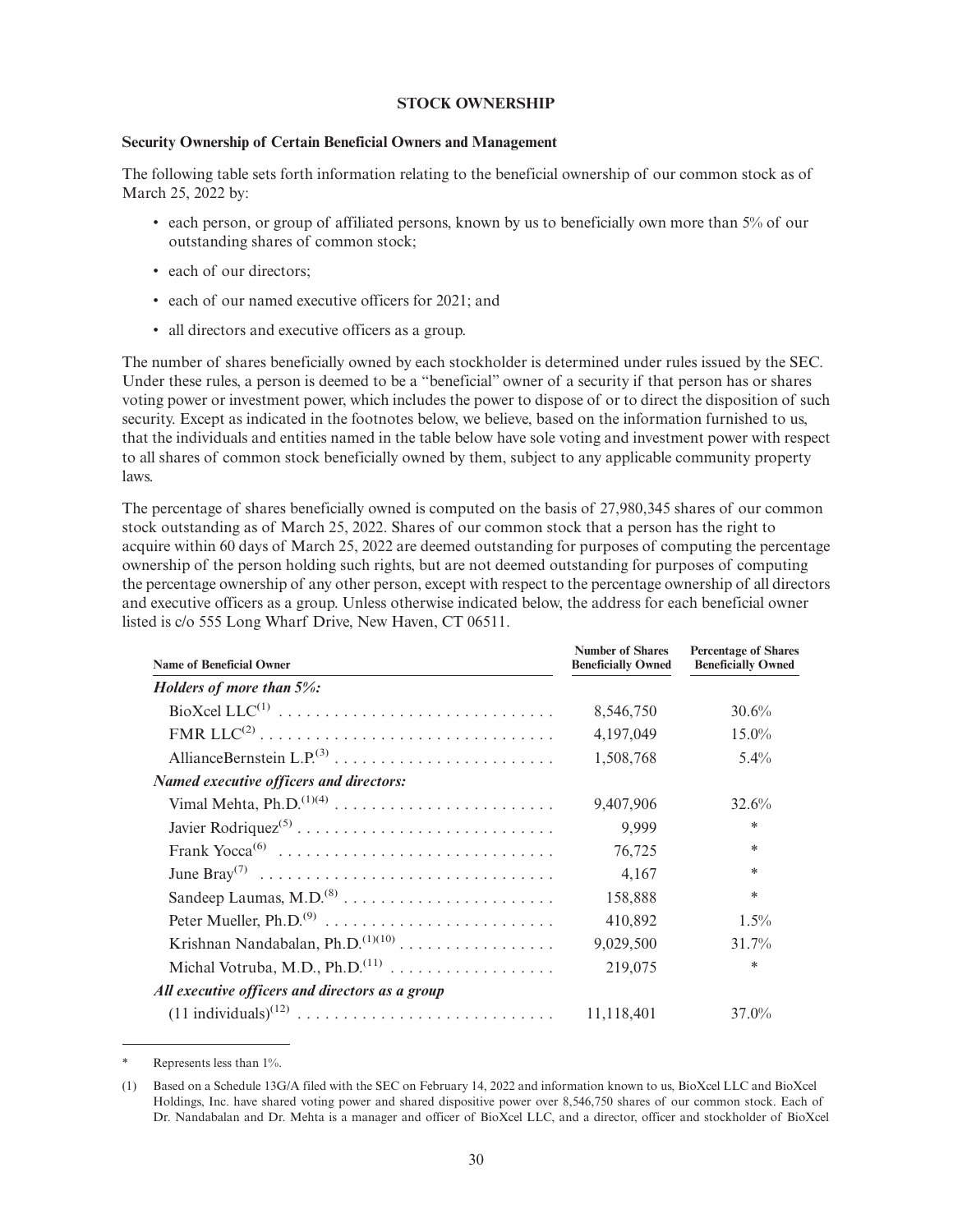Holdings, Inc. As such, each of Dr. Nandabalan and Dr. Mehta may be deemed to beneficially own the shares held of record by BioXcel LLC. The address of BioXcel LLC and BioXcel Holdings, Inc. is 2614 Boston Post Road Suite 33B, Guilford, CT 06437.

- (2) Based on a Schedule 13G/A filed with the SEC on February 9, 2022, FMR LLC beneficially owns 4,197,049 shares of our common stock, including sole voting power over 1,666,144 shares and sole dispositive power over 4,197,049 shares; Abigail P. Johnson has sole dispositive power over 4,197,049 shares and Fidelity Growth Company Fund has sole voting power over 1,666,144 shares. The address for FMR LLC, Abigail P. Johnson and Fidelity Growth Company Fund is 245 Summer Street, Boston, Massachusetts 02210.
- (3) Based on a Schedule 13G filed with the SEC on February 14, 2022, AllianceBernstein L.P. beneficially owns 1,508,768 shares of our common stock, including sole voting power over 1,461,036 shares and sole dispositive power over 1,489,571 shares. The address for AllianceBernstein L.P. is 1345 Avenue of the Americas, New York, NY 10105.
- (4) In addition to shares described in footnote (1), includes for Dr. Mehta: (i) 11,597 shares of common stock (of which 2,000 shares are owned jointly with Dr. Mehta's spouse); and (ii) options to purchase 849,199 shares of our common stock that can be exercised within 60 days of March 25, 2022.
- (5) Represents for Mr. Rodriguez options to purchase 9,999 shares of our common stock that can be exercised within 60 days of March 25, 2022.
- (6) Includes for Mr. Yocca options to purchase 118,328 shares of our common stock that can be exercised within 60 days of March 25, 2022.
- (7) Represents for Ms. Bray options to purchase 4,167 shares of our common stock that can be exercised within 60 days of March 25, 2022.
- (8) Represents for Dr. Laumas options to purchase 158,888 shares of our common stock that can be exercised within 60 days of March 25, 2022.
- (9) Includes for Dr. Mueller 90,000 shares of our common stock held by the Peter Mueller 2018 Irrevocable Family Trust, as to which Dr. Mueller serves as trustee, and options to purchase 201,097 shares of our common stock that can be exercised within 60 days of March 25, 2022.
- (10) In addition to shares described in footnote (1), includes for Dr. Nandabalan options to purchase 482,750 shares of our common stock that can be exercised within 60 days of March 25, 2022.
- (11) Includes 184,375 shares of our common stock held by RSJ Investments SICAV a.s. ("RSJ/Gradus") and over which Dr. Votruba, an asset manager at RSJ/Gradus, has voting and/or dispositive power. Also includes options to purchase 34,700 shares of our common stock that can be exercised within 60 days of March 25, 2022, which options Dr. Votruba was granted in respect of his service on our Board but as to which he assigned to RSJ/Gradus pursuant to the policies of RSJ/Gradus regarding stock ownership by employees.
- (12) Includes options to purchase 2,105,827 shares of our common stock that can be exercised within 60 days of March 25, 2022.

#### **Delinquent Section 16(a) Reports**

Section 16(a) of the Exchange Act requires our executive officers and directors, our principal accounting officer and persons who beneficially own more than 10% of our common stock to file with the SEC reports of their ownership and changes in their ownership of our common stock. To our knowledge, based solely on review of the copies of such reports and amendments to such reports with respect to the year ended December 31, 2020 filed with the SEC and on written representations by our directors and executive officers, all required Section 16 reports under the Exchange Act for our directors, executive officers, principal accounting officer and beneficial owners of greater than 10% of our common stock were filed on a timely basis during the year ended December 31, 2021 or prior fiscal years other than: one Form 4 reporting one late transaction for BioXcel LLC and one Form 4 reporting three late transactions for BioXcel Holdings, Inc.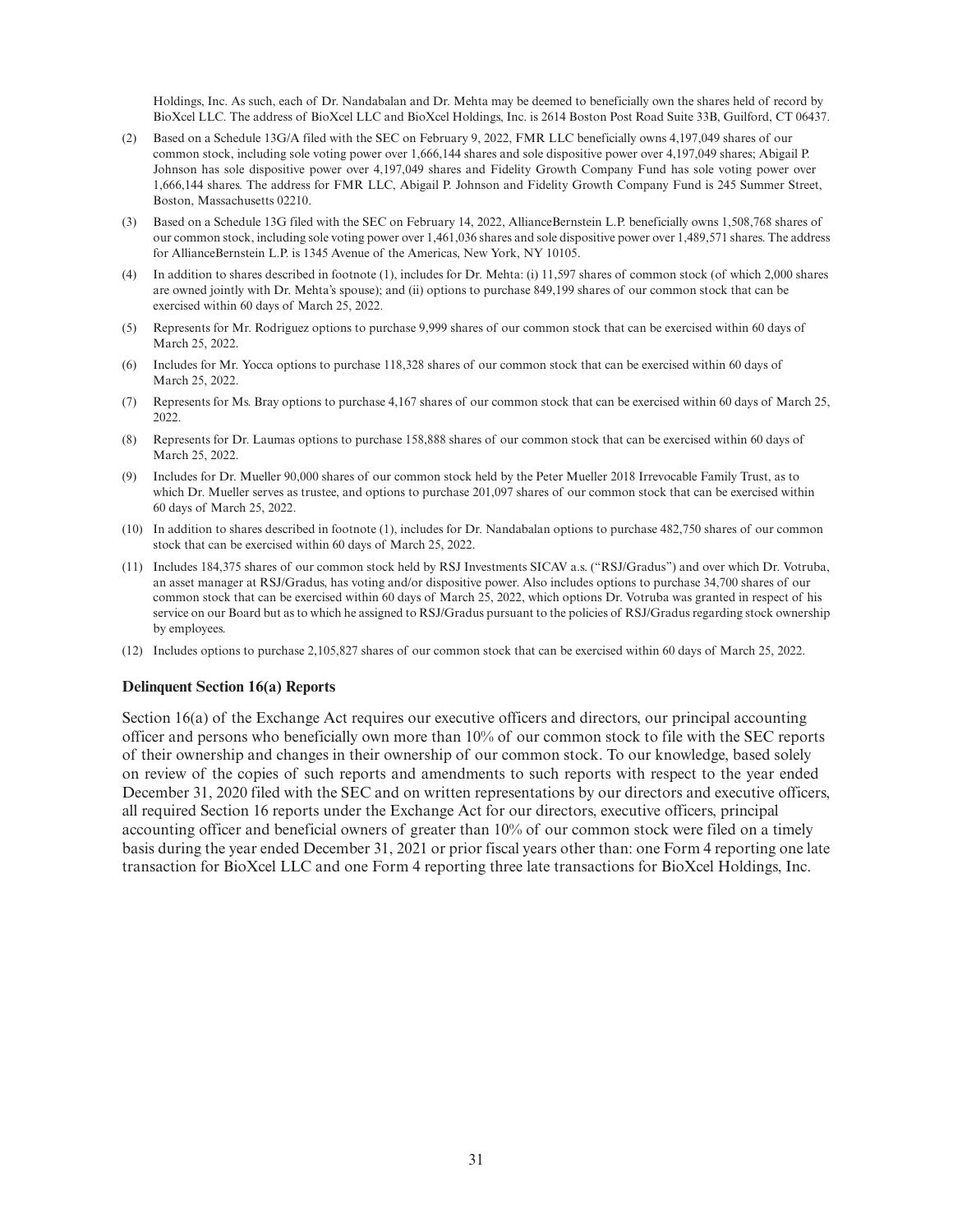### **CERTAIN TRANSACTIONS WITH RELATED PERSONS**

### **Policies and Procedures on Transactions with Related Persons**

Our Board of Directors recognizes that transactions with related persons present a heightened risk of conflicts of interests and/or improper valuation (or the perception thereof). Our Board has adopted a written policy on transactions with related persons, which requires that our audit committee approve or ratify related person transactions required to be disclosed pursuant to Item 404(a). Item 404 of Regulation S-K requires disclosure, subject to certain exceptions, of transactions in which we were or are to be a participant and the amount involved exceeds \$120,000 (or such other amount is applicable while we remain a smaller reporting company) and in which any "related person" as defined under Item 404(a) of Regulation S-K had or will have a direct or indirect material interest. It is our policy that directors interested in a related person transaction will recuse themselves from any vote on a related person transaction in which they have an interest and that no director may participate in the approval of a related person transaction for which he or she is a "related person." Each of the transactions described below entered into following the adoption of our related person transaction policy was approved in accordance with such policy.

# **BioXcel LLC**

BioXcel LLC, our parent, owned approximately 30.6% of the economic interest and voting power of our outstanding common stock as of March 25, 2022. BioXcel LLC is the successor in interest to BioXcel Corporation, our former parent. BioXcel LLC is majority owned and controlled by BioXcel Holdings, Inc. Vimal Mehta, Ph.D., our Chief Executive Officer and President, and member of our Board, is a co-founder of BioXcel Corporation and BioXcel LLC and serves as BioXcel LLC's Chairman of the Board and Chief Executive Officer. Krishnan Nandabalan, Ph.D., our Chief Digital Officer and a member of our Board, is a co-founder of BioXcel Corporation and BioXcel LLC and serves as BioXcel LLC's President, Secretary and Chief Scientific Officer.

### **Amended and Restated Asset Contribution Agreement with BioXcel LLC**

We entered into an asset contribution agreement, effective June 30, 2017, with BioXcel LLC (formerly BioXcel Corporation), as amended and restated on November 7, 2017 (the "Contribution Agreement"), pursuant to which BioXcel LLC contributed to us, and we acquired from BioXcel LLC, all of BioXcel LLC's rights, title and interest in and to BXCL501, BXCL701, BXCL502 and BXCL702 (collectively, the "Candidates") and all of the assets and liabilities associated with the Candidates, in consideration for 9,480,000 shares of our common stock, (ii) \$1 million upon completion of our initial public offering ("IPO"), (iii) \$500,000 upon the later of the 12 month anniversary of our IPO and the first dosing of a patient in the bridging bioavailability/bioequivalence study for the BXCL501 program, (iv) \$500,000 upon the later of the 12 month anniversary of our IPO and the first dosing of a patient in the Phase 2 Proof of Concept open label monotherapy or combination trial with Keytruda for the BXCL701 program and (v) a one-time payment of \$5 million within 60 days after the achievement of \$50 million in cumulative net sales of any product or combination of products resulting from the development and commercialization of any one of the Candidates or a product derived therefrom. There were such payments during the year ended December 31, 2020 of 2021 pursuant to such provisions in the Contribution Agreement.

In addition, pursuant to the Contribution Agreement, BioXcel LLC granted us a first right to negotiate exclusive rights to any additional product candidates in the fields of neuroscience and immuno-oncology (the "Option Field") that BioXcel LLC may identify on its own, excluding the Candidates, and not in connection with BioXcel LLC's provision of services to us under the Services Agreement as defined and described below. This option for first negotiation shall be valid for a period of five years from the date of our IPO. Within 60 days of identifying a potential product candidate in the Option Field, BioXcel LLC shall present such identified candidate to us and we shall then have up to 180 days in which to evaluate such product candidate, or the Evaluation Period. If we wish to negotiate for the exclusive rights to such product candidate, we shall notify BioXcel LLC in writing prior to the end of the Evaluation Period, and upon such notification, we and BioXcel LLC shall negotiate in good faith commercially reasonable terms pursuant to which we can receive BioXcel LLC's rights to such product candidate. If we are unable to mutually agree, in writing, within 90 days after the end of the Evaluation Period to terms regarding our rights to develop and/or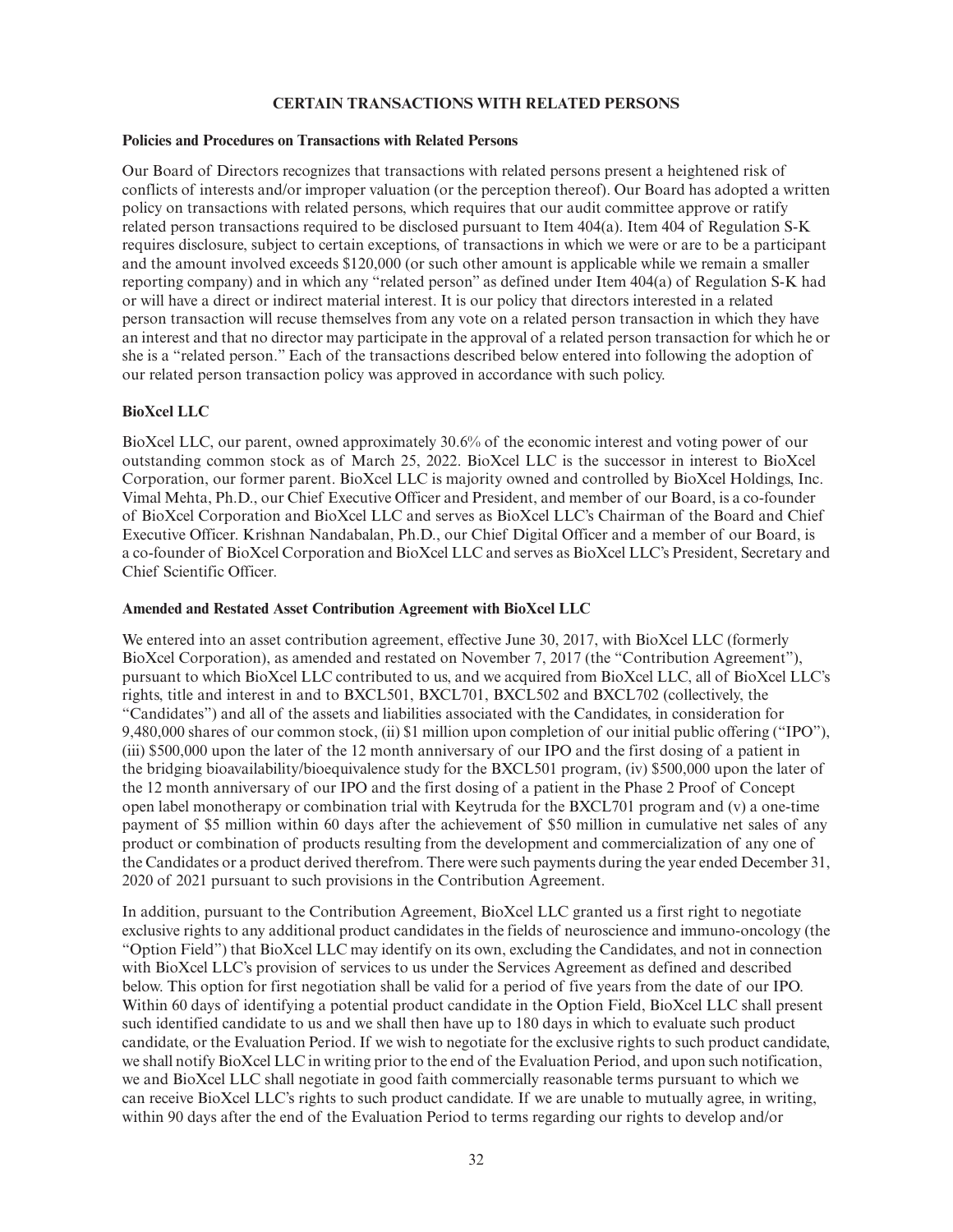commercialize such product candidate, BioXcel LLC shall be free to develop and/or commercialize such product candidate either by itself or with one or more third parties. Prior to the fifth anniversary of our IPO, BioXcel LLC has also agreed to not provide product identification collaborative services to third parties in the fields of neuroscience or immuno-oncology when such third parties utilize EvolverAI.

# **Amended and Restated Separation and Shared Services Agreement**

We entered into a separation and shared services agreement, dated June 30, 2017, or the Effective Date, with BioXcel LLC (formerly BioXcel Corporation), as amended and restated thereafter (the "Services Agreement"), pursuant to which services provided by BioXcel LLC through its subsidiaries in India and the United States will continue indefinitely, as agreed upon by the parties. These services are primarily for drug discovery, chemical, manufacturing and controls cost and general and administrative support. Service charges recorded under this agreement were \$1.4 and \$1.3 million for the years ended December 31, 2021 and 2020, respectively.

Under the Services Agreement, the Company has an option, exercisable until March 12, 2023, to enter into a collaborative services agreement with BioXcel LLC pursuant to which BioXcel LLC shall perform product identification and related services for us utilizing EvolverAI. The parties are obligated to negotiate the collaborative services agreement in good faith and to incorporate reasonable market-based terms, including consideration for BioXcel LLC reflecting a low, single-digit royalty on net sales and reasonable development and commercialization milestone payments, *provided* that (i) development milestones shall not exceed \$10 million in the aggregate and not be payable prior to proof of concept in humans and (ii) commercialization milestones shall be based on reaching annual net sales levels, be limited to 3% of the applicable net sales level, and not exceed \$30 million in the aggregate. BioXcel LLC shall continue to make such product identification and related services available to us for at least until September 30, 2024.

# **Purchase Agreement**

On February 18, 2020, we entered into a stock purchase agreement with BioXcel Corporation, the predecessor in interest to BioXcel LLC (the "Purchase Agreement"), pursuant to which, to the extent the underwriters to our February 2020 offering of common stock exercised an option to purchase up to 300,000 additional shares of our common stock, we would use the net proceeds of up to approximately \$9.0 million from the sale of additional shares to repurchase the same number of shares of the Company's common stock from BioXcel Corporation at a price per share equal to the price per share paid by the underwriters in the offering for such additional shares. The underwriters exercised their option in full and, in February 2020, we purchased 300,000 shares of our common stock from BioXcel Corporation at a per share price of \$30.08.

# **Consulting Arrangements with BioXcel LLC Employees**

In January 2020, Krishnan Nandabalan, Ph.D., a director on our Board, was engaged as a consultant in the capacity of Chief Digital Officer. In connection with this service, Dr. Nandabalan was granted an option to purchase 15,000 shares of our common stock having a value of approximately \$142,800. In addition, in accordance with the Amended Services Agreement, the Company pays BioXcel LLC, where Dr. Nandabalan serves as President, monthly compensation of \$12,500 in an annual aggregate amount not to exceed \$150,000 as consideration under the Services Agreement for Dr. Nandabalan's services as Chief Digital Officer, the full amount of which was paid for the years ended December 31, 2020 and 2021.

# **InveniAI**

InveniAI, a wholly owned subsidiary of BioXcel LLC, has agreed to provide certain research and development services to the Company in connection with our product candidates up to a maximum aggregate amount of \$300,000, \$150,000 of which was paid in each of the years ended December 31, 2021 and December 31, 2020.

# **Director and Officer Indemnification and Insurance**

We have agreed to indemnify each of our directors and executive officers against certain liabilities, costs and expenses, and have purchased directors' and officers' liability insurance.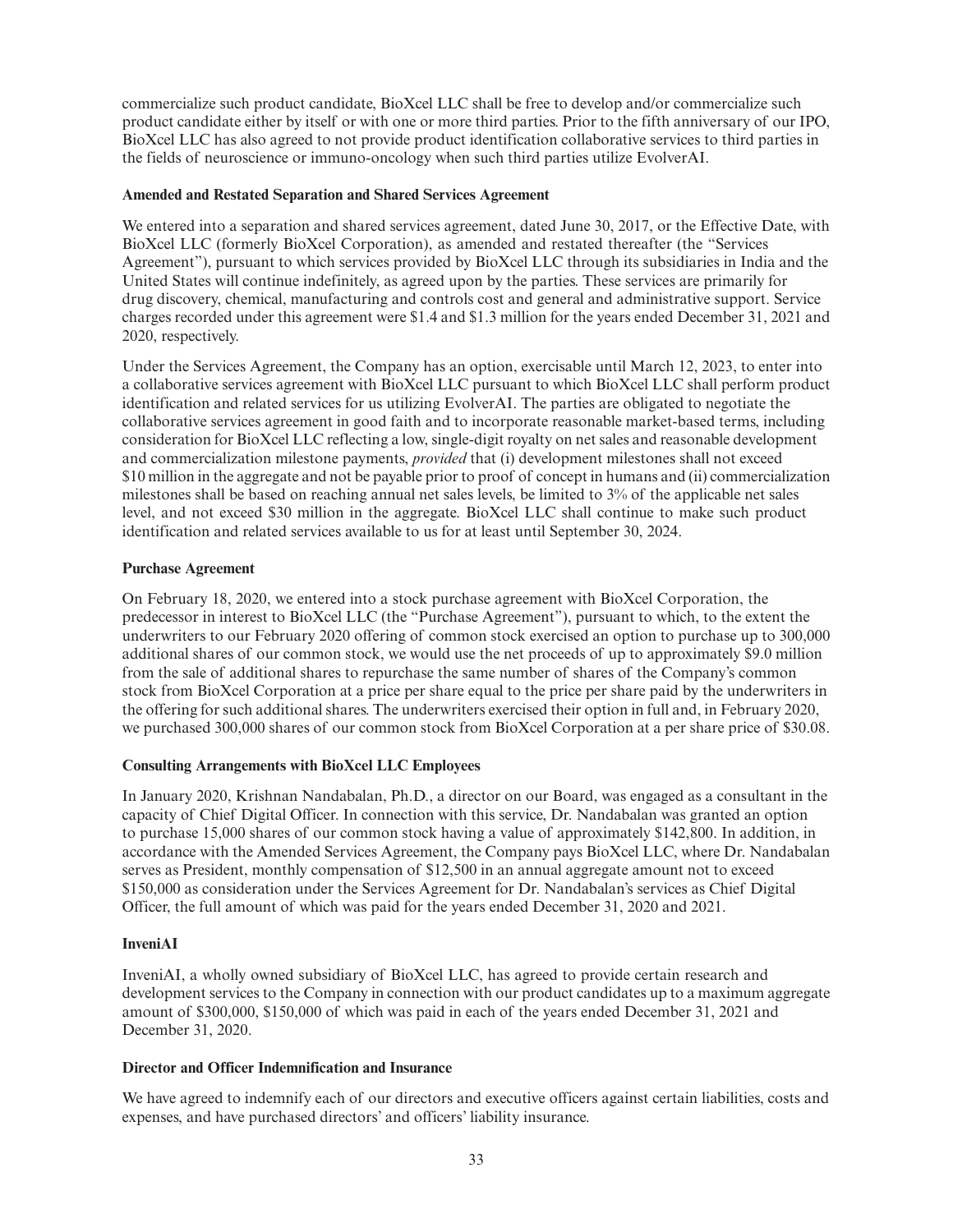#### **STOCKHOLDER PROPOSALS AND DIRECTOR NOMINATIONS**

Stockholders who intend to have a proposal considered for inclusion in our proxy materials for presentation at our 2023 Annual Meeting pursuant to Rule 14a-8 under the Exchange Act must submit the proposal to our Corporate Secretary at our offices at 555 Long Wharf Drive, New Haven, CT 06511, in writing not later than December 6, 2022.

Stockholders intending to present a proposal at our 2023 Annual Meeting, but not to include the proposal in our proxy statement, or to nominate a person for election as a director, must comply with the requirements set forth in our bylaws. Our bylaws require, among other things, that our Corporate Secretary receive written notice from the stockholder of record of their intent to present such proposal or nomination not earlier than the close of business on the 120th day and not later than the close of business on the 90th day prior to the anniversary of the preceding year's annual meeting of stockholders. Therefore, we must receive notice of such a proposal or nomination for the 2023 Annual Meeting no earlier than the close of business on January 19, 2023 and no later than the close of business on February 18, 2023. The notice must contain the information required by our bylaws. In the event that the date of the 2023 Annual Meeting is more than 30 days before or more than 60 days after May 19, 2023, then our Corporate Secretary must receive such written notice not earlier than the close of business on the 120th day prior to the 2023 Annual Meeting and not later than the close of business of the 90th day prior to the 2023 Annual Meeting or, if later, the 10th day following the day on which public disclosure of the date of such meeting is first made by us. SEC rules permit management to vote proxies in its discretion in certain cases if the stockholder does not comply with this deadline and, in certain other cases notwithstanding the stockholder's compliance with this deadline.

In addition to satisfying the foregoing requirements under our bylaws, to comply with the universal proxy rules, stockholders who intend to solicit proxies in support of director nominees other than our nominees for the 2023 Annual Meeting must provide notice that sets forth the information required by Rule 14a-19 under the Exchange Act no later than March 20, 2023.

We reserve the right to reject, rule out of order or take other appropriate action with respect to any proposal that does not comply with these or other applicable requirements.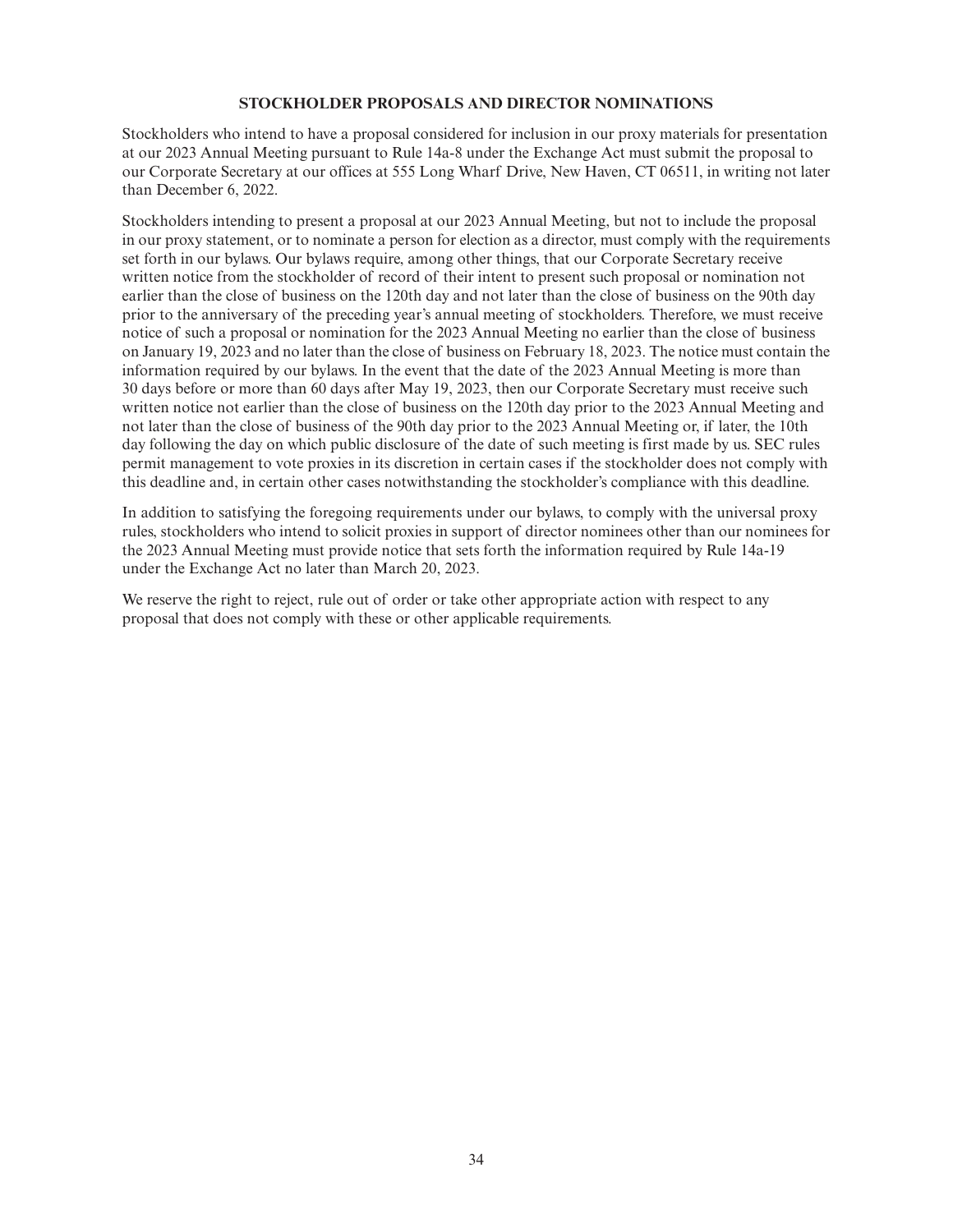#### **HOUSEHOLDING**

SEC rules permit companies and intermediaries such as brokers to satisfy delivery requirements for proxy statements and notices with respect to two or more stockholders sharing the same address by delivering a single proxy statement or a single notice addressed to those stockholders. This process, which is commonly referred to as "householding," provides cost savings for companies and helps the environment by conserving natural resources. Some brokers household proxy materials, delivering a single proxy statement or notice to multiple stockholders sharing an address unless contrary instructions have been received from the affected stockholders. Once you have received notice from your broker that they will be householding materials to your address, householding will continue until you are notified otherwise or until you revoke your consent. If, at any time, you no longer wish to participate in householding and would prefer to receive a separate proxy statement or notice, or if your household is receiving multiple copies of these documents and you wish to request that future deliveries be limited to a single copy, please notify your broker. You can also request prompt delivery of a copy of this Proxy Statement and the Annual Report by contacting the Broadridge Financial Solutions, Inc. at (866) 540-7095 or in writing at Broadridge, Householding Department, 51 Mercedes Way, Edgewood, New York 11717.